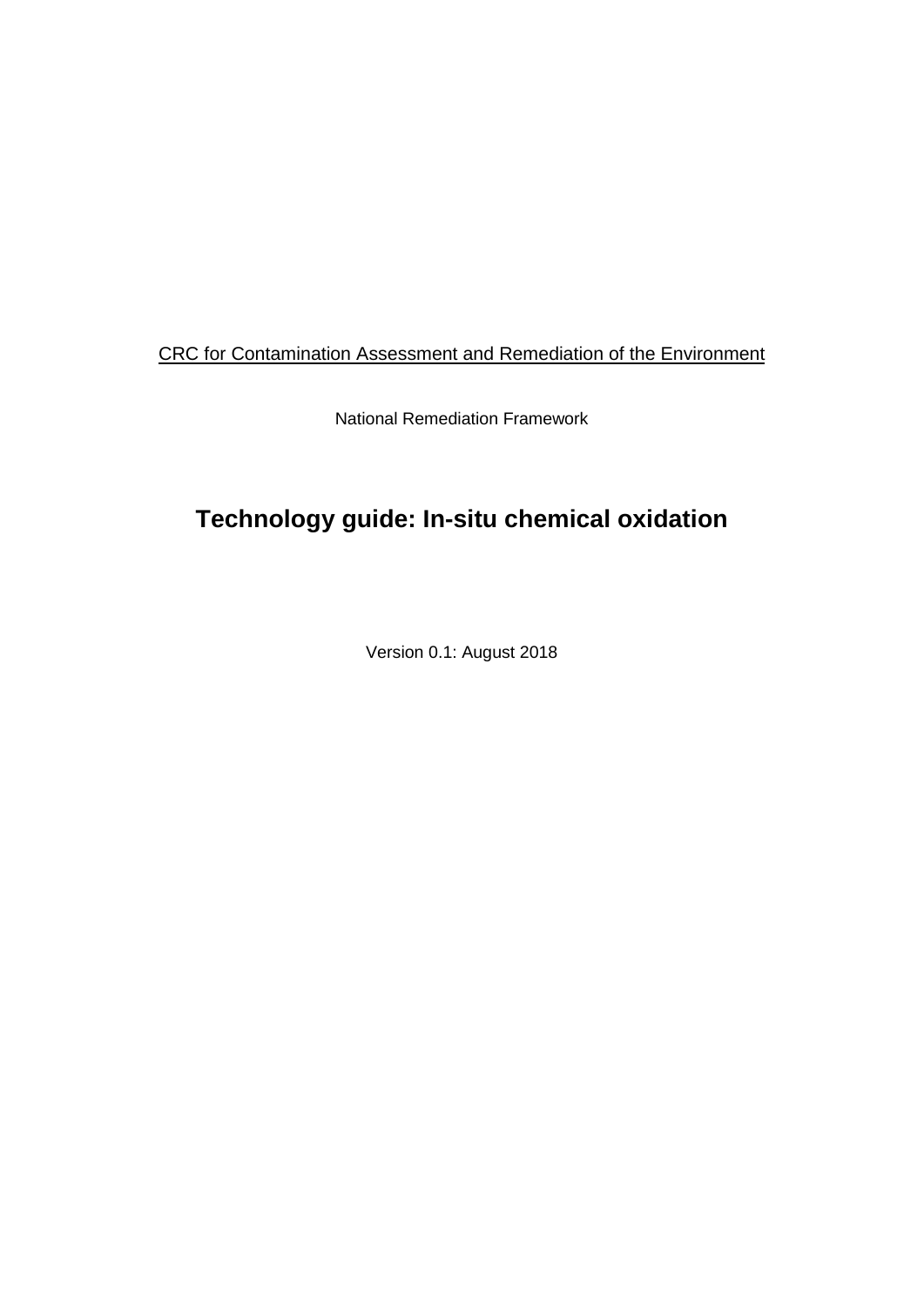## <span id="page-1-0"></span>**National Remediation Framework**

The following guideline is one component of the National Remediation Framework (NRF). The NRF was developed by the Cooperative Research Centre for Contamination Assessment and Remediation of the Environment (CRC CARE) to enable a nationally consistent approach to the remediation and management of contaminated sites. The NRF is compatible with the *National Environment Protection (Assessment of Site Contamination) Measure* (ASC NEPM).

The NRF has been designed to assist the contaminated land practitioner undertaking a remediation project, and assumes the reader has a basic understanding of site contamination assessment and remediation principles. The NRF provides the underlying context, philosophy and principles for the remediation and management of contaminated sites in Australia. Importantly it provides general guidance based on best practice, as well as links to further information to assist with remediation planning, implementation, review, and long-term management.

This guidance is intended to be utilised by stakeholders within the contaminated sites industry, including site owners, proponents of works, contaminated land professionals, local councils, regulators, and the community.

The NRF is intended to be consistent with local jurisdictional requirements, including State, Territory and Commonwealth legislation and existing guidance. To this end, the NRF is not prescriptive. It is important that practitioners are familiar with local legislation and regulations and note that **the NRF does not supersede regulatory requirements**.

The NRF has three main components that represent the general stages of a remediation project, noting that the remediation steps may often require an iterative approach. The stages are:

- Define;
- Design and implement; and
- Finalise.

The flowchart overleaf provides an indication of how the various NRF guidelines fit within the stages outlined above, and also indicates that some guidelines are relevant throughout the remediation and management process.

It is assumed that the reader is familiar with the ASC NEPM and will consult other CRC CARE guidelines included within the NRF. This guideline is not intended to provide the sole or primary source of information.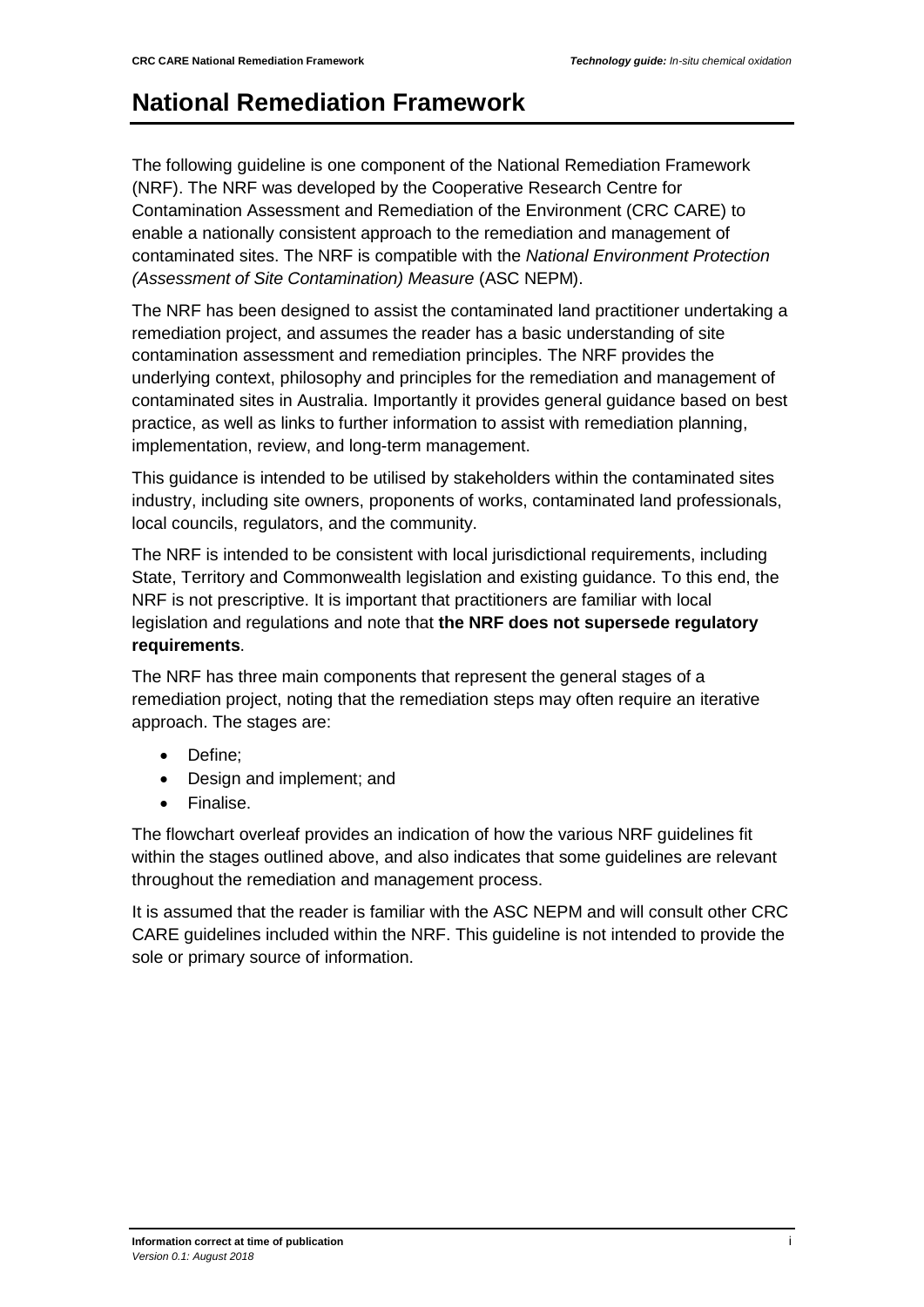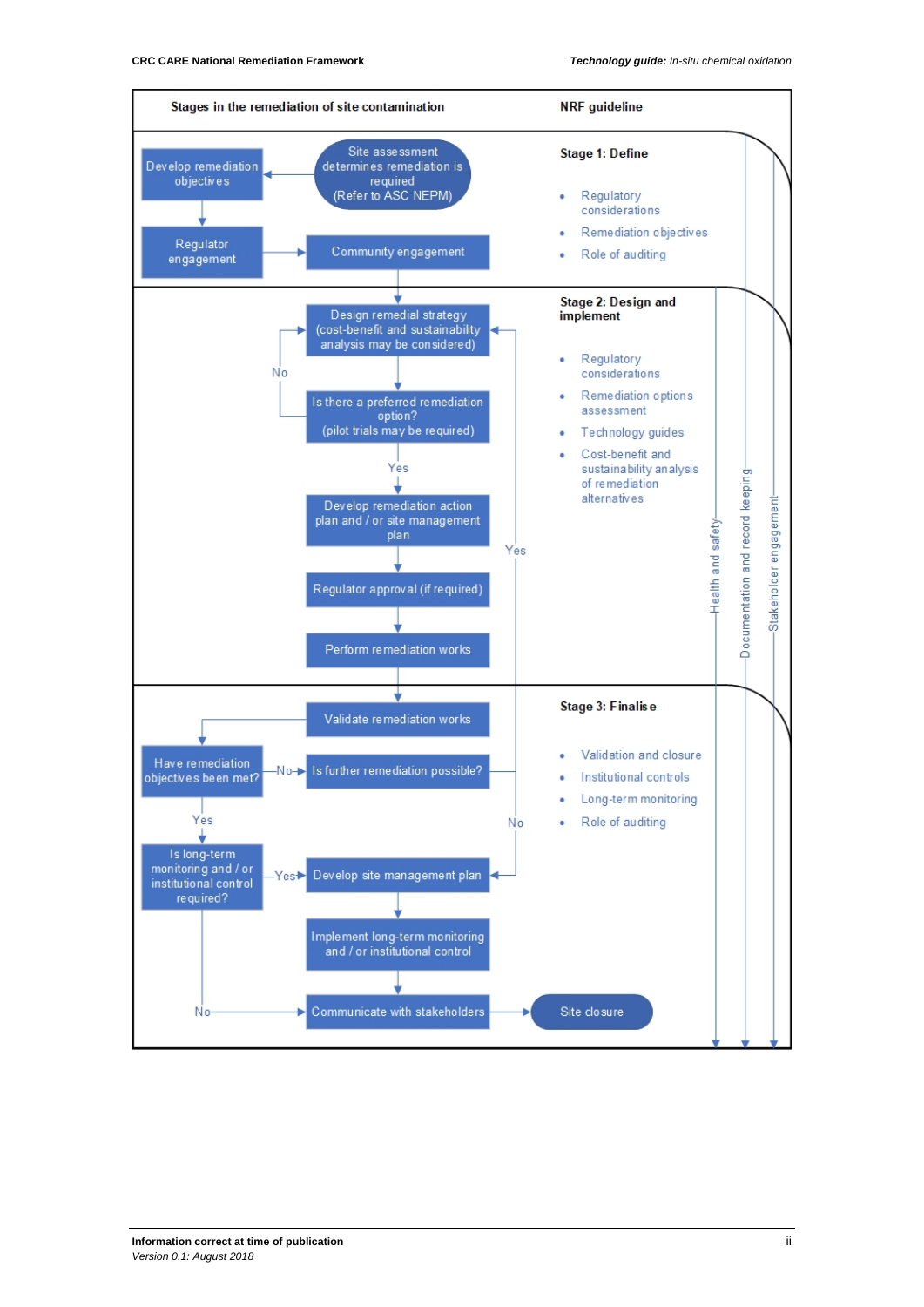### <span id="page-3-0"></span>**Executive summary**

ISCO involves the injection of a chemical oxidant into the ground for the purpose of transforming groundwater or soil contaminants into less harmful chemical products, such as carbon dioxide, water and inorganic chloride. There may be many chemical reaction steps required to complete this transformation, and the design of the oxidant delivery system (ensuring the contaminants enter the aqueous phase) and optimisation of the dose (for the oxidant and activator/solvent/surfactant where relevant) is important in facilitating the necessary reactions and in achieving the remediation objectives.

The most commonly used oxidants for ISCO include:

- Potassium permanganate
- Hydrogen peroxide (including Fentons reagent)
- Ozone
- Sodium Persulphate

Treatability studies can be undertaken to determine the most efficient oxidants to remediate the contaminants in the soil or groundwater.

The breadth of groundwater contaminants amenable to transformation via various oxidants is large, with a wide range of contaminant classes amenable to chemical oxidative treatment. These include:

- Highly amenable contaminants:
	- Chloroethenes
	- Chlorobenzenes
	- Benzene, toluene, ethylbenzene and xylene (BTEX)
	- Petroleum hydrocarbons
	- Polycyclic Aromatic Hydrocarbons (PAHs)
	- Phenols (cresols, chlorophenols, nitrophenols)
	- Fuel oxygenates (methyl tertiary butyl ether (MTBE))
	- Alcohols
	- 1-4-dioxane
- Potentially amenable contaminants:
	- Chloroethanes
	- Chlorinated or brominated methanes
	- **Explosives**
	- Herbicides and pesticides
	- N-Nitrosodimethylamine (NDMA)
	- **Ketones**
	- Polychlorinated biphenyls (PCBs)
	- Dioxins/furans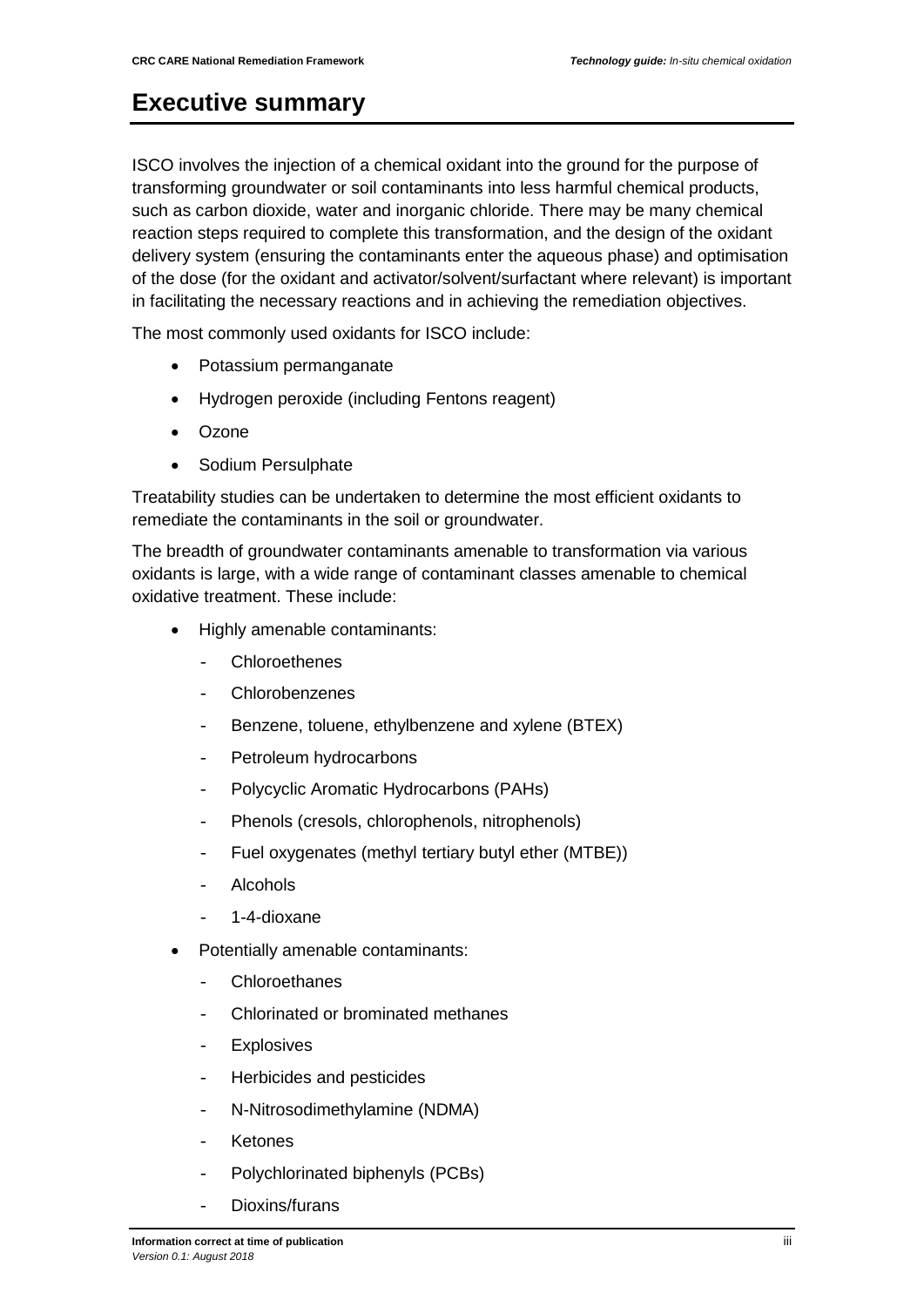Three critical success factors in all ISCO projects are:

- The effective mobilisation of contaminants from the soil into the aqueous phase.
- The effective distribution of the reagents in the treatment zone.
- The reactivity of an oxidant with the contamination present.

ISCO is becoming an important component of many remediation strategies where it is used to rapidly reduce contaminant concentrations in soil and groundwater, or to reduce the mass of contaminant.

ISCO has traditionally been viewed as a stand-alone treatment technology for achieving remediation objectives at many sites where the time factor and the nature of contamination require an aggressive, rapid approach over that which can be achieved through natural degradation. However, ISCO technologies can also prove useful as part of a sequential or more complex remedial approach. ISCO can be enhanced using surfactants and co-solvents; this is known as surfactant-enhanced ISCO, or S-ISCO®.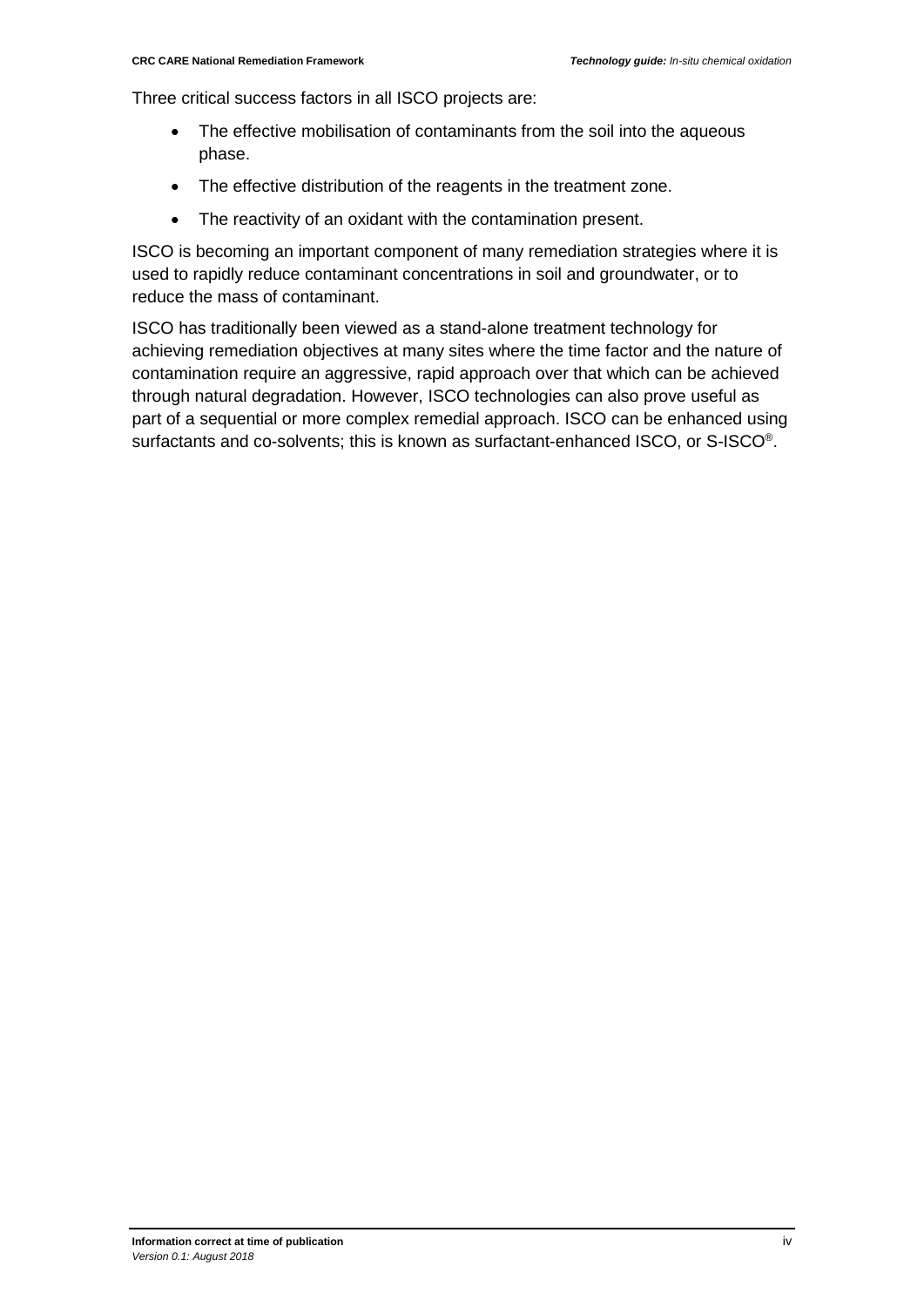## <span id="page-5-0"></span>**Abbreviations**

| <b>BTEX</b>         | Benzene, Toluene, Ethylbenzene and Xylene                                                      |
|---------------------|------------------------------------------------------------------------------------------------|
| <b>CB</b>           | <b>Chlorinated Benzenes</b>                                                                    |
| <b>CHP</b>          | Catalysed Hydrogen Peroxide                                                                    |
| COCs                | <b>Contaminant of Concern</b>                                                                  |
| <b>CRC CARE</b>     | Cooperative Research Centre for Contamination<br>Assessment and Remediation of the Environment |
| <b>CVOCs</b>        | <b>Chlorinated Volatile Organic Compound</b>                                                   |
| <b>DCA</b>          | Dichloroethane                                                                                 |
| <b>DCE</b>          | Dichloroethene                                                                                 |
| <b>DO</b>           | Dissolved Oxygen                                                                               |
| <b>FOC</b>          | Fraction of Organic Carbon                                                                     |
| <b>HASP</b>         | <b>Health and Safety Plan</b>                                                                  |
| <b>ISCO</b>         | <b>In-Situ Chemical Oxidation</b>                                                              |
| <b>MNA</b>          | <b>Monitored Natural Attenuation</b>                                                           |
| <b>MPE</b>          | <b>Multi-Phase Extraction</b>                                                                  |
| <b>MTBE</b>         | <b>Methyl Tertiary Butyl Ether</b>                                                             |
| <b>NAPL</b>         | Non-Aqueous Phase Liquid                                                                       |
| <b>NDMA</b>         | N-Nitrosodimethylamine                                                                         |
| <b>NOD</b>          | <b>Natural Oxidant Demand</b>                                                                  |
| <b>NRF</b>          | <b>National Remediation Framework</b>                                                          |
| <b>OHS</b>          | Occupational Health and Safety                                                                 |
| PAHs                | <b>Polycyclic Aromatic Hydrocarbons</b>                                                        |
| <b>PCB</b>          | <b>Polychlorinated Biphenyl</b>                                                                |
| <b>PCE</b>          | Tetrachloroethylene                                                                            |
| <b>PPE</b>          | <b>Personal Protective Equipment</b>                                                           |
| <b>RAP</b>          | <b>Remediation Action Plan</b>                                                                 |
| <b>SEAR</b>         | <b>Surfactant Enhanced Aquifer Remediation</b>                                                 |
| SEPR™               | <b>Surfactant Enhanced Product Recovery</b>                                                    |
| S-ISCO <sup>®</sup> | <b>Surfactant Enhanced In-Situ Chemical Oxidation</b>                                          |
| <b>SVE</b>          | Soil Vapour Extraction                                                                         |
| <b>TCA</b>          | 1,1,1-Trichloroethane                                                                          |
| <b>TCE</b>          | Trichloroethylene                                                                              |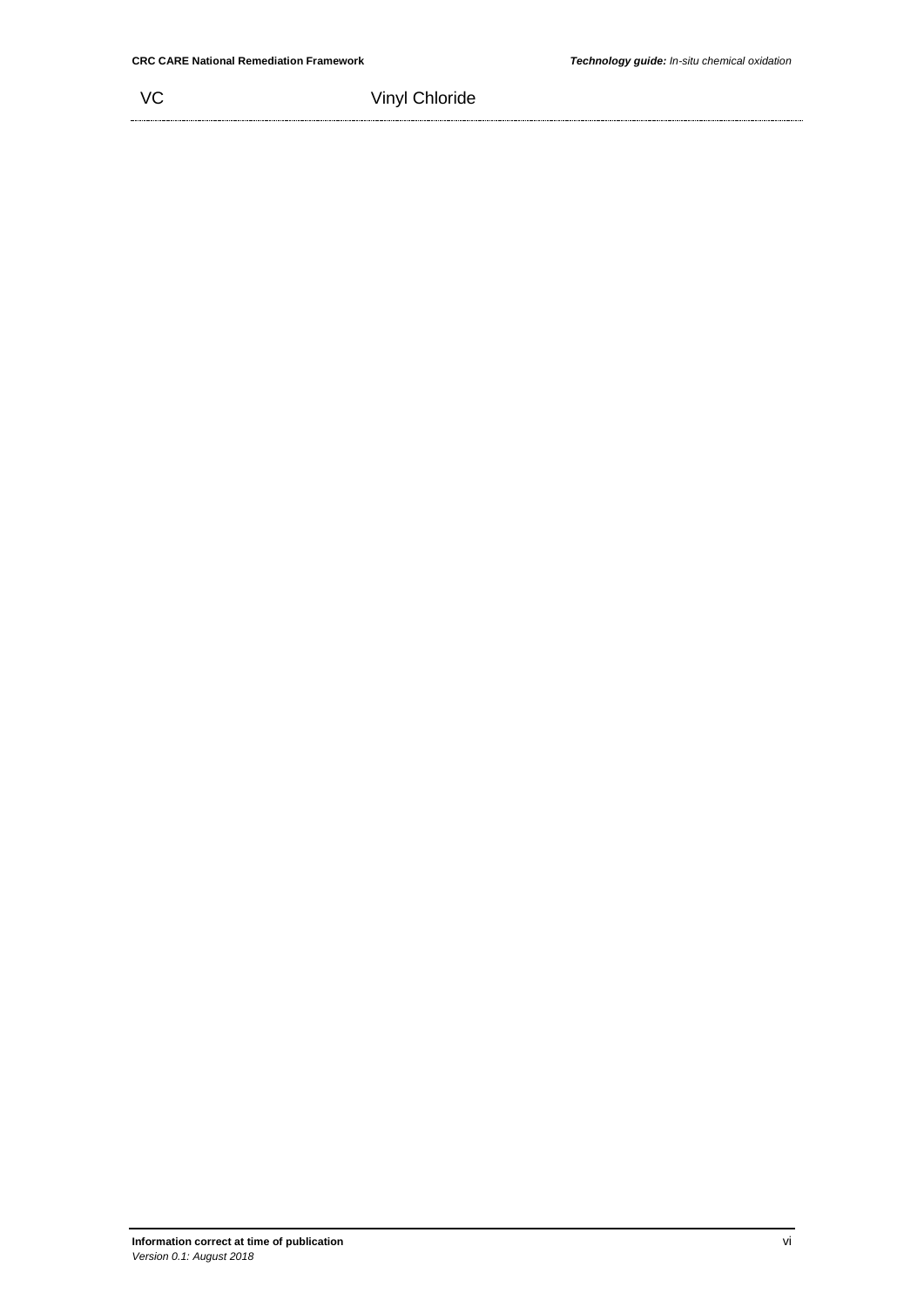## <span id="page-7-0"></span>**Glossary**

| Activator                                        | A chemical that is used to initiate or speed up a<br>chemical process, as a catalyst does, but that is<br>consumed by the chemical reaction.                                                                                                                                                                                                                                                     |
|--------------------------------------------------|--------------------------------------------------------------------------------------------------------------------------------------------------------------------------------------------------------------------------------------------------------------------------------------------------------------------------------------------------------------------------------------------------|
| Aquifer                                          | An underground layer comprising bedrock,<br>unconsolidated natural material, or fill, that is capable of<br>being permeated permanently or intermittently with<br>groundwater, and that allows the free passage of<br>groundwater through its pore spaces.                                                                                                                                       |
| Catalyst                                         | A substance that speeds up a chemical reaction, but is<br>not consumed by the reaction.                                                                                                                                                                                                                                                                                                          |
| Concentration                                    | The amount of material or agent dissolved or contained<br>in unit quantity in a given medium or system.                                                                                                                                                                                                                                                                                          |
| Conceptual site model                            | A representation of site-related information including<br>the environmental setting, geological, hydrogeological<br>and soil characteristics together with the nature and<br>distribution of contaminants. Contamination sources,<br>exposure pathways and potentially affected receptors<br>are identified. Presentation is usually graphical or<br>tabular with accompanying explanatory text. |
| Contaminant                                      | Any chemical existing in the environment above<br>background levels and representing, or potentially<br>representing, an adverse health or environment risk.                                                                                                                                                                                                                                     |
| Contaminated site                                | A site that is affected by substances that occur at<br>concentrations above background or local levels and<br>which are likely to pose an immediate or long-term risk<br>to human health and/or the environment. It is not<br>necessary for the boundaries of the contaminated site<br>to correspond to the legal ownership boundaries.                                                          |
| Contamination                                    | The presence of a substance at a concentration above<br>background or local levels that represents, or potentially<br>represents, a risk to human health and/or the<br>environment.                                                                                                                                                                                                              |
| Co-solvent                                       | A chemical added to increase the solubility and mobility<br>of the contaminant solvent, in order to increase the<br>efficiency of remediation.                                                                                                                                                                                                                                                   |
| Daylighting                                      | Transport of fluids, ordinarily contaminants or<br>contaminated groundwater, to the ground surface                                                                                                                                                                                                                                                                                               |
| Dosing                                           | The volume of treatment chemicals required to<br>remediate a certain volume of groundwater                                                                                                                                                                                                                                                                                                       |
| Environment(al) protection<br>authority / agency | The government agency in each state or territory that<br>has responsibility for the enforcement of various                                                                                                                                                                                                                                                                                       |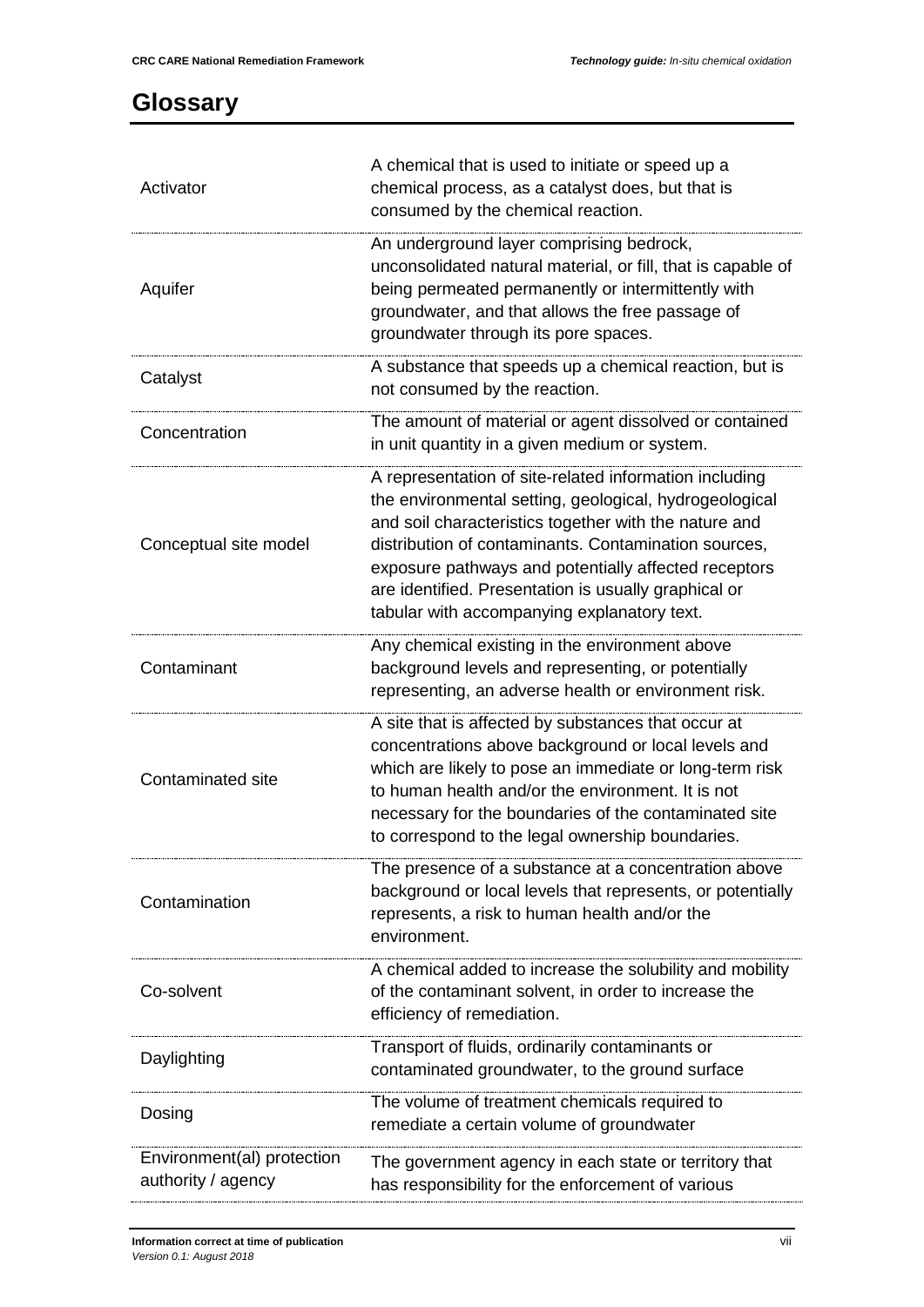|                            | jurisdictional environmental legislation, including some<br>regulation of contaminated land.                                                                                                                                                                                                                                                                                                                                               |
|----------------------------|--------------------------------------------------------------------------------------------------------------------------------------------------------------------------------------------------------------------------------------------------------------------------------------------------------------------------------------------------------------------------------------------------------------------------------------------|
| Groundwater                | Water stored in the pores and crevices of the material<br>below the land surface, including soil, rock and fill<br>material.                                                                                                                                                                                                                                                                                                               |
| In-situ chemical oxidation | The injection of a chemical oxidant into the ground for<br>the purpose of transforming groundwater or soil<br>contaminants into less harmful chemical products, such<br>as carbon dioxide, water and inorganic chloride                                                                                                                                                                                                                    |
| <b>Kinetics</b>            | The branch of physics that explains motion, force and<br>torque                                                                                                                                                                                                                                                                                                                                                                            |
| Oxidant                    | A chemical that oxidises other substances, causing<br>them to loose electrons.                                                                                                                                                                                                                                                                                                                                                             |
| Practitioner               | Those in the private sector professionally engaged in<br>the assessment, remediation or management of site<br>contamination.                                                                                                                                                                                                                                                                                                               |
| Proponent                  | A person who is legally authorised to make decisions<br>about a site. The proponent may be a site owner or<br>occupier or their representative.                                                                                                                                                                                                                                                                                            |
| Reagent                    | A substance that takes part in and undergoes change<br>during a chemical reaction.                                                                                                                                                                                                                                                                                                                                                         |
| Redox                      | This is short for reduction / oxidation, and describes a<br>chemical reaction in which electrons are transferred<br>between chemicals.                                                                                                                                                                                                                                                                                                     |
| Remediation                | An action designed to deliberately break the source-<br>pathway-receptor linkage in order to reduce the risk to<br>human health and/or the environment to an acceptable<br>level.                                                                                                                                                                                                                                                          |
| <b>Risk</b>                | The probability that in a certain timeframe an adverse<br>outcome will occur in a person, a group of people,<br>plants, animals and/or the ecology of a specified area<br>that is exposed to a particular dose or concentration of<br>a specified substance, i.e. it depends on both the level<br>of toxicity of the substance and the level of exposure.<br>'Risk' differs from 'hazard' primarily because risk<br>considers probability. |
| <b>Site</b>                | A parcel of land (including ground and surface water)<br>being assessed for contamination, as identified on a<br>map by parameters including Lot and Plan number(s)<br>and street address. It is not necessary for the site<br>boundary to correspond to the Lot and Plan boundary,<br>however it commonly does.                                                                                                                           |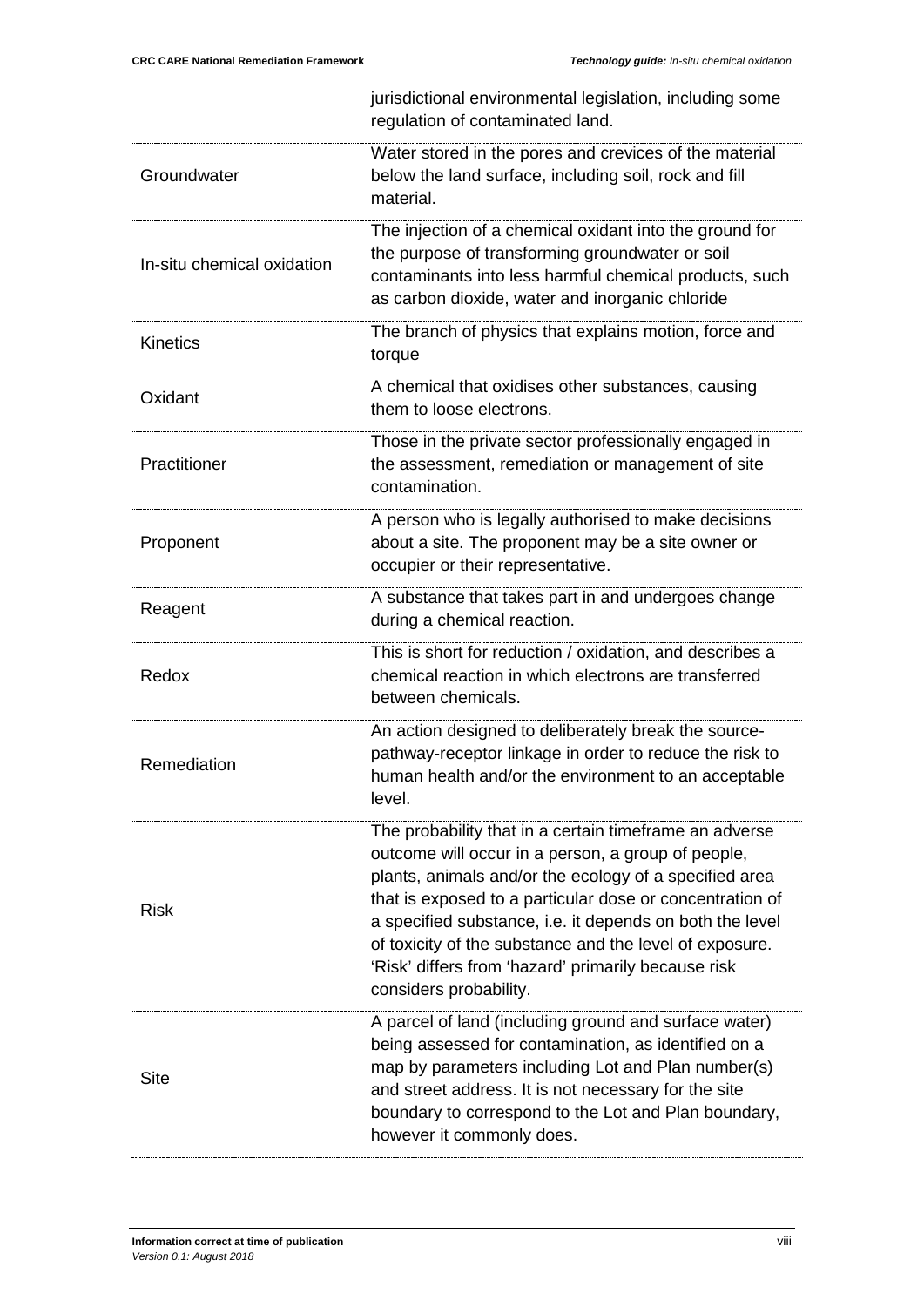| Smear zone                  | The area where hydrocarbons in the soil have been<br>smeared across the soil as the water table has<br>fluctuated between historic high and low elevations.                          |
|-----------------------------|--------------------------------------------------------------------------------------------------------------------------------------------------------------------------------------|
| Solvent                     | A chemical that is able to dissolve other substances.<br>Solvent contaminants include a range of hydrocarbons<br>used in industrial processes due to their dissolving<br>properties. |
| Sorbed                      | The process by which one substance becomes<br>attached to another substance. This may occur through<br>adsorption or absorption.                                                     |
| Surfactant                  | A substance that chemically bonds to both oils and<br>water, and transfers oils into the aqueous phase where<br>they are more readily remediated.                                    |
| Thermodynamics              | The branch of physics concerned with the relationship<br>between heat, temperature, energy and work                                                                                  |
| <b>Treatability studies</b> | A series of tests designed to ascertain the suitability of<br>the treatment for the contaminants under the site<br>conditions                                                        |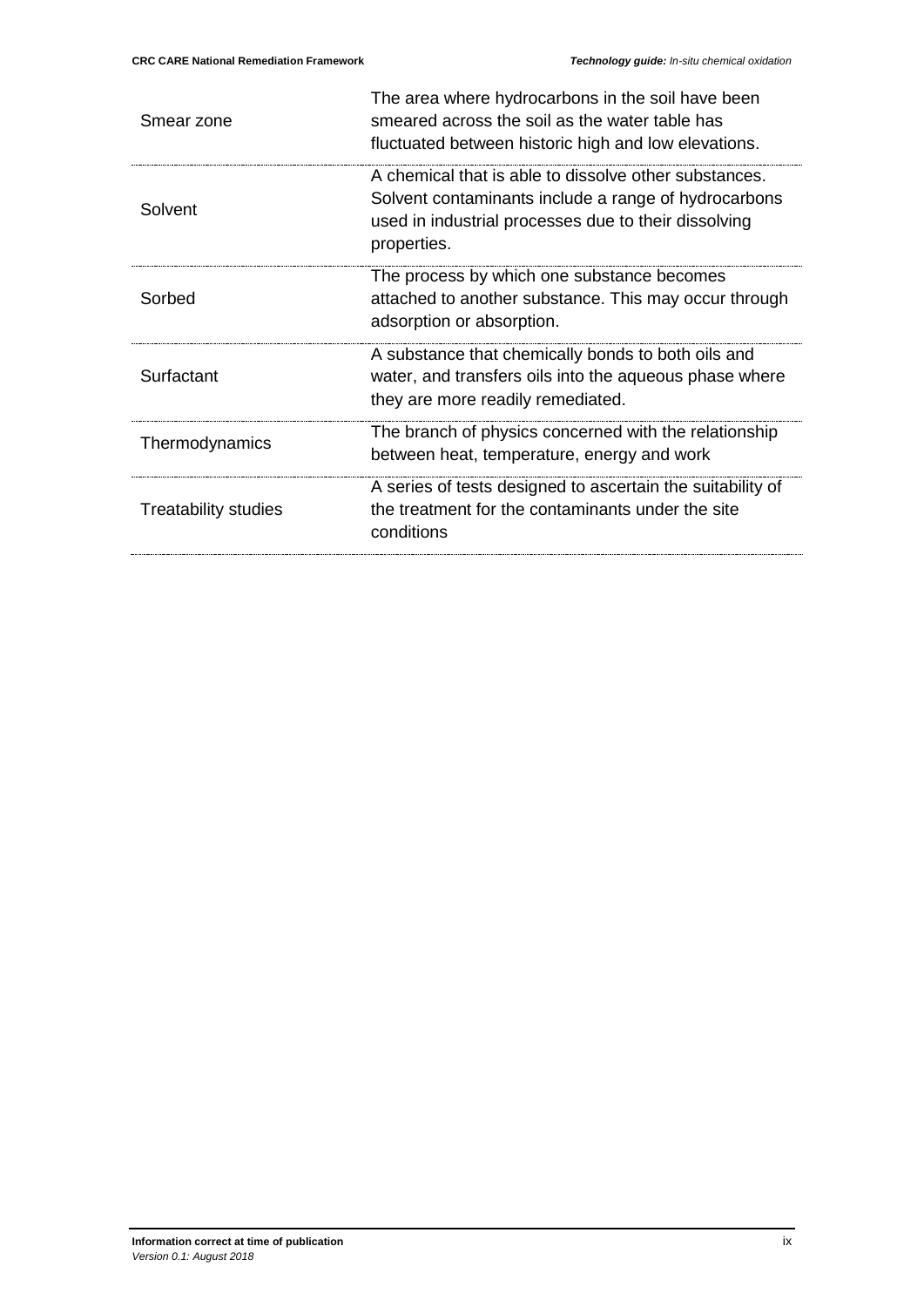### <span id="page-10-0"></span>**Measurements**

| Unit or symbol | <b>Expansion</b>    |
|----------------|---------------------|
| mg/L           | milligram per litre |

# <span id="page-10-1"></span>**Chemical symbols, formulae and abbreviations**

| <b>Symbol or abbreviation</b>            | <b>Meaning or expansion</b>        |
|------------------------------------------|------------------------------------|
| CaO <sub>2</sub>                         | Calcium peroxide                   |
| CH <sub>2</sub> Cl <sub>2</sub>          | Dichloromethane                    |
|                                          | (also known as methylene chloride) |
| CHCl <sub>3</sub>                        | Chloroform                         |
| CO <sub>2</sub>                          | Carbon dioxide                     |
| Fe(II)                                   | Ferrous oxide, FeO                 |
| Fe(III)                                  | Ferric oxide, $Fe2O3$              |
| H <sub>2</sub> O <sub>2</sub>            | Hydrogen peroxide                  |
| KMnO <sub>4</sub>                        | Potassium permanganate             |
| MgO <sub>2</sub>                         | Magnesium peroxide                 |
| MnO <sub>2</sub>                         | Manganese dioxide                  |
| MnO <sub>4</sub>                         | Permanganate ion                   |
| $Na2CO3$ •3H <sub>2</sub> O <sub>2</sub> | Sodium percarbonate                |
| NaMnO <sub>4</sub>                       | Sodium permanganate                |
| O <sup>2</sup>                           | Superoxide ion                     |
| O <sub>2</sub>                           | Oxygen                             |
| OH <sup>-</sup>                          | Hydroxyl ion                       |
| SO <sub>4</sub> <sup>2</sup>             | Sulfate ion                        |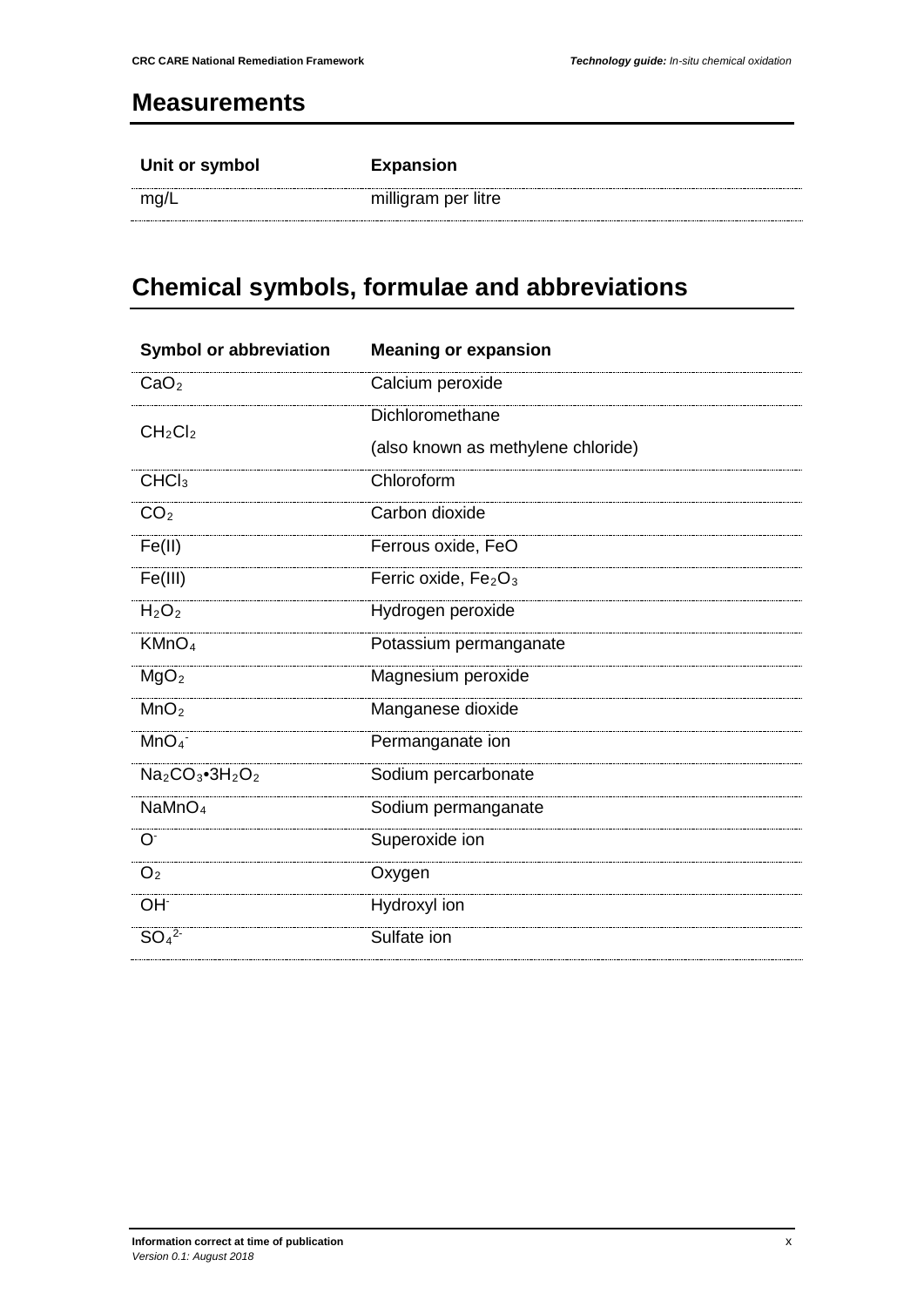## **Table of contents**

| <b>National remediation framework</b>           |                |
|-------------------------------------------------|----------------|
| <b>Executive summary</b>                        |                |
| <b>Abbreviations</b>                            | $\mathbf v$    |
| Glossary                                        | vii            |
| <b>Measurements</b>                             | $\mathbf{x}$   |
| Chemical symbols, formulae and abbreviations    | <b>X</b>       |
| 1. Introduction                                 | 1              |
| 2. Technology description and application       | 1              |
| 3. Feasibility assessment                       | 4              |
| 3.1 Data requirements                           | $\overline{7}$ |
| 3.2 Treatable contaminants                      | 9              |
| 4. Treatability studies                         |                |
| 4.1 Bench tests                                 | 14             |
| 4.2 Pilot trials                                | 15             |
| 5. Design                                       | 18             |
| 5.1 Integration of ISCO with other technologies | 18             |
| 6. Validation                                   | 22             |
| 7. Health and safety                            |                |
| <b>Appendix A - Oxidants</b>                    |                |
| Appendix B - Case studies                       |                |
| <b>Appendix C - References</b>                  |                |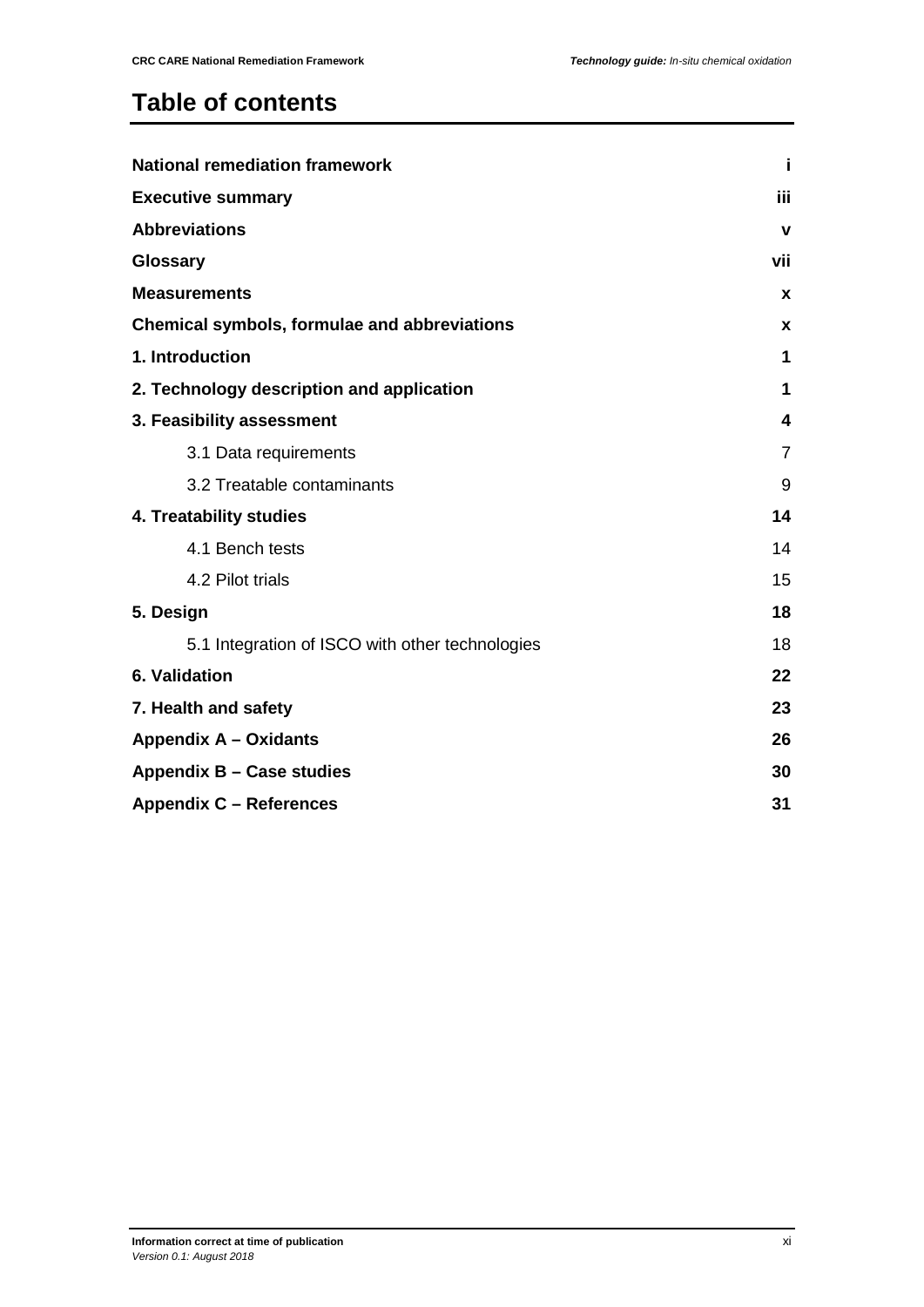## <span id="page-12-0"></span>**1. Introduction**

The purpose of this guideline is to provide information on in-situ chemical oxidation (ISCO) as a treatment technology for the remediation of contaminated sites to assist with selection of remediation options. The document contains information to inform remediation planning and aid compilation of a remediation action plan (RAP).

This guidance is primarily intended to be utilised by remediation practitioners and those reviewing practitioner's work, however it can be utilised by other stakeholders within the contaminated sites industry, including site owners, proponents of works, and the community.

ISCO is one of many technologies available for contamination remediation, and other technologies may be more appropriate. It is assumed that the information presented within will be used in a remediation options assessment to identify and select the preferred technologies for more detailed evaluation. This guideline provides information for both initial options screening and more detailed technology evaluation. This guideline does not provide detailed information on the design of ISCO systems as this is a complex undertaking and should be carried out by appropriately qualified and experienced practitioners. In addition, the application of surfactant-enhanced ISCO (S-ISCO®) is proprietary and is covered by an international patent.

Readers are directed to the NRF *Guideline on performing remediation options assessment* for detailed advice on assessing remediation options. In addition, the remediation objectives, particularly the required quality of the soil after treatment, are a critical matter and it is assumed that these have been determined and considered in the remediation options assessment and selection process. Readers are directed to the NRF *Guideline on establishing remediation objectives* for more detailed advice.

<span id="page-12-1"></span>References to case studies are provided in **Appendix A**.

A number of sources of information were reviewed during the formulation of this document to compile information on potential technologies. These are listed in references, and provide an important resource to readers.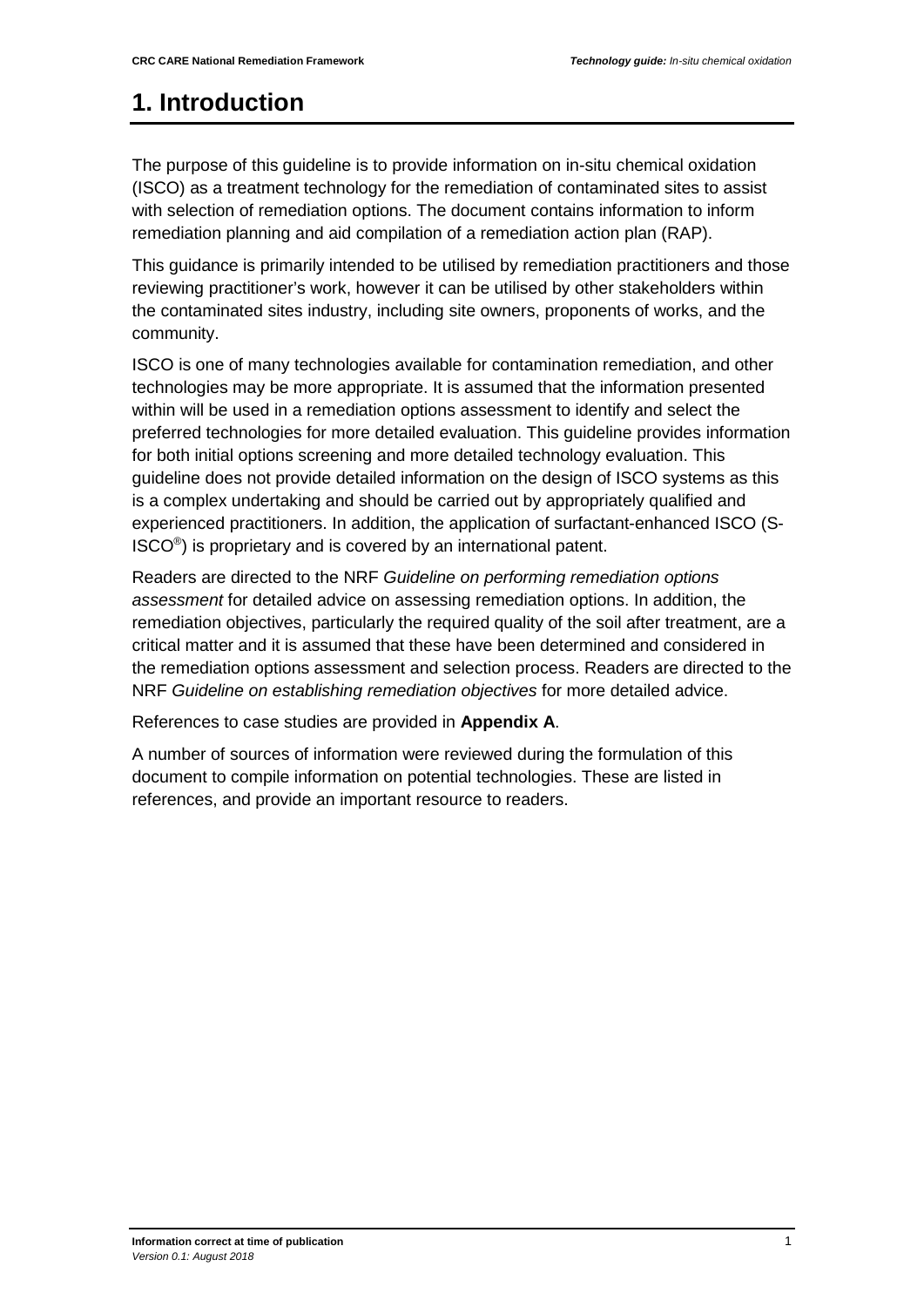## **2. Technology description and application**

ISCO involves the introduction of a chemical oxidant into the subsurface to transform groundwater and/or soil contaminants into less harmful chemical substances, such as carbon dioxide, water and inorganic chloride. There may be many chemical reaction steps required to complete this transformation; however, with suitable characterisation, design and implementation, the reactions may proceed rapidly to completion.

ISCO relies on kinetics, thermodynamics and stoichiometry in determining whether an oxidant will react with site contaminants. These are dependent on many variables including:

- Temperature;
- $\bullet$  pH;
- Concentration of the reagents;
- Catalysts;
- Mobilisation of the contaminants:
- Reaction by-products; and
- System impurities.

An additional factor is the delivery of the oxidant – for effective degradation of the contaminated material the oxidant must encounter the contaminant. Ideally, the oxidant will be dispersed evenly across the entire area requiring remediation. However, strong oxidants, which are required to treat more stable contaminants, can be consumed quickly in the subsurface, limiting the distance they can travel.

The implementation of ISCO requires careful site characterisation, screening and feasibility testing. Failure to mobilise and treat contaminants can result in a continuing source of groundwater contamination, and multiple ISCO injection events can be required. Subsurface heterogeneities or preferential flow paths can cause an uneven distribution of the oxidant, resulting in pockets of untreated contaminants. The remediation design must account for the residual, adsorbed and dissolved phase contamination to achieve effective site remediation.

The advantages and disadvantages of ISCO are summarised in Table 1 below.

| Table 1: Advantages and disadvantages of ISCO |  |
|-----------------------------------------------|--|
|-----------------------------------------------|--|

|           | <b>Advantages</b>                                                                    |           | <b>Disadvantages</b>                                                                             |
|-----------|--------------------------------------------------------------------------------------|-----------|--------------------------------------------------------------------------------------------------|
|           | Large volumes of waste material are<br>not usually produced.                         | $\bullet$ | Potential difficulty in delivering oxidant<br>to all areas of contamination due to               |
|           | Treatment can occur over a shorter<br>timeframe due to the fast destruction          |           | reactive transport and aquifer<br>heterogeneities.                                               |
|           | of contaminants.                                                                     |           | Natural oxidant demand (NOD) may                                                                 |
| $\bullet$ | Destroys contaminants in situ, without                                               |           | be high in some soil/aquifers.                                                                   |
|           | having to excavate material or pump<br>out groundwater for aboveground<br>treatment. | $\bullet$ | Contaminant concentrations can<br>rebound (return to original or<br>unacceptable concentrations) |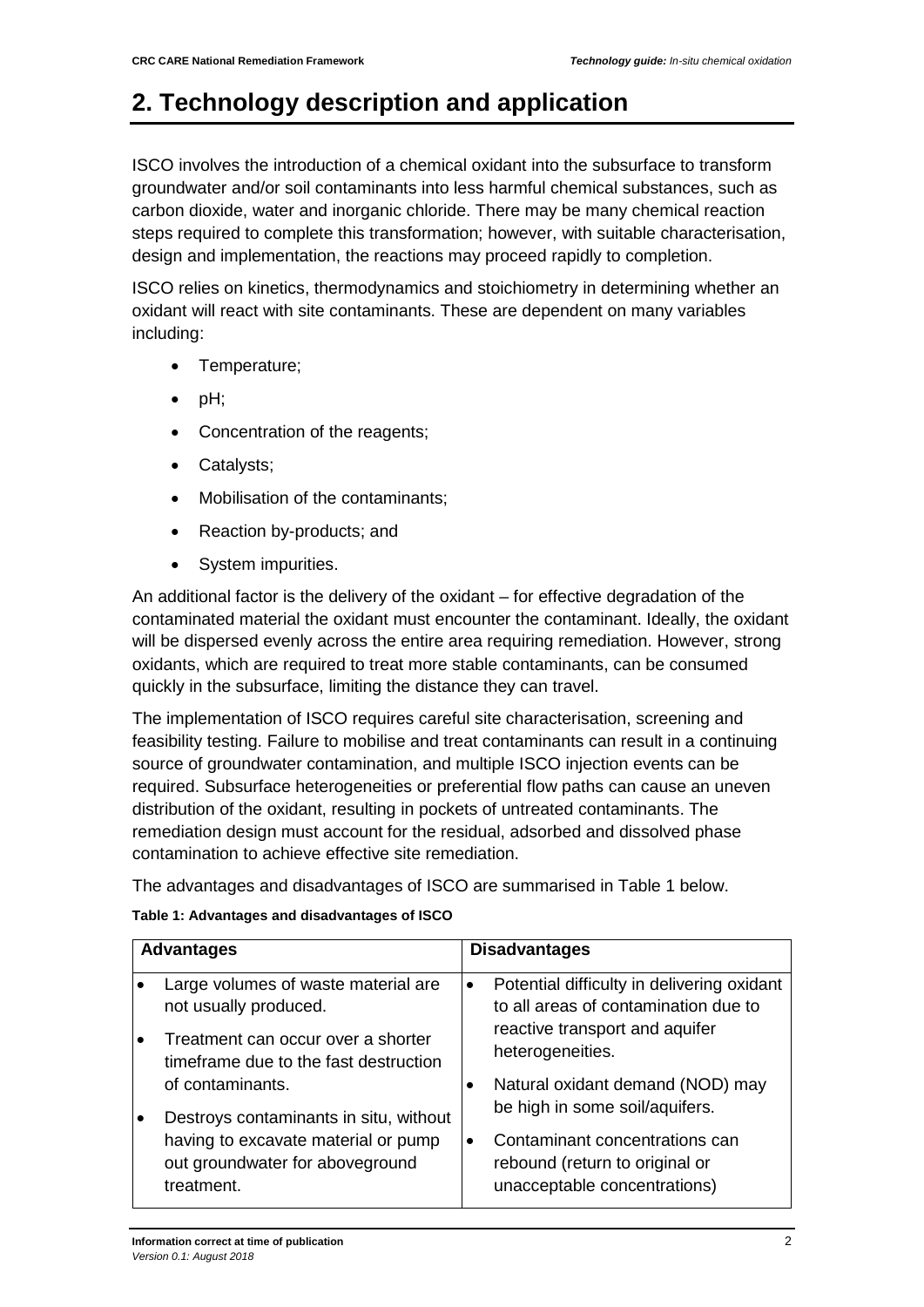|           | <b>Advantages</b>                                                                                                         |           | <b>Disadvantages</b>                                                                                                                                        |
|-----------|---------------------------------------------------------------------------------------------------------------------------|-----------|-------------------------------------------------------------------------------------------------------------------------------------------------------------|
| $\bullet$ | Applicable to a wide range of<br>contaminants.<br>In situ treatment may reduce costs<br>incurred by other technologies or |           | following completion of the ISCO<br>application, which can require<br>additional rounds of application, or<br>consideration of an alternative<br>treatment. |
|           | strategies such as pump and treat,<br>Monitored Natural Attenuation (MNA),<br>etc.                                        | $\bullet$ | Short persistence of some oxidants<br>due to fast reaction rates in the                                                                                     |
| ٠         | Aqueous, sorbed, and non-aqueous<br>phases of contaminants are treatable.                                                 |           | subsurface (e.g. $H_2O_2$ ) which can<br>result in the applied oxidants being<br>used up before the contamination                                           |
| $\bullet$ | Enhanced mass transfer (enhanced<br>desorption and NAPL dissolution).                                                     |           | concentrations have been reduced.                                                                                                                           |
| $\bullet$ | Heat from reactions such as those<br>involving hydrogen peroxide $(H_2O_2)$                                               | $\bullet$ | Health and safety issues regarding<br>the handling of strong oxidants and<br>activation chemicals.                                                          |
|           | enhances mass transfer, reaction<br>rates, and microbial activity.                                                        | $\bullet$ | Potential to mobilise contaminants,<br>such as metals, due to the alteration                                                                                |
| $\bullet$ | Potentially enhances post-oxidation<br>microbial activity and natural                                                     |           | of oxidation states.                                                                                                                                        |
|           | attenuation, by adding nutrients<br>(sulphate, oxygen).                                                                   | $\bullet$ | Potential reduction in permeability<br>through clogging by reaction products<br>(e.g. production of insoluble MnO <sub>2</sub>                              |
| ٠         | Cost competitive with alternative<br>technologies.                                                                        |           | when using $KMnO4$ ).                                                                                                                                       |
|           |                                                                                                                           | $\bullet$ | Limitations for application at heavily<br>contaminated sites (e.g. NAPLs).                                                                                  |
|           |                                                                                                                           | $\bullet$ | Contaminant mixtures may require<br>treatment trains.                                                                                                       |
|           |                                                                                                                           | $\bullet$ | May have less oxidant/hydraulic<br>control relative to other remedial<br>technologies.                                                                      |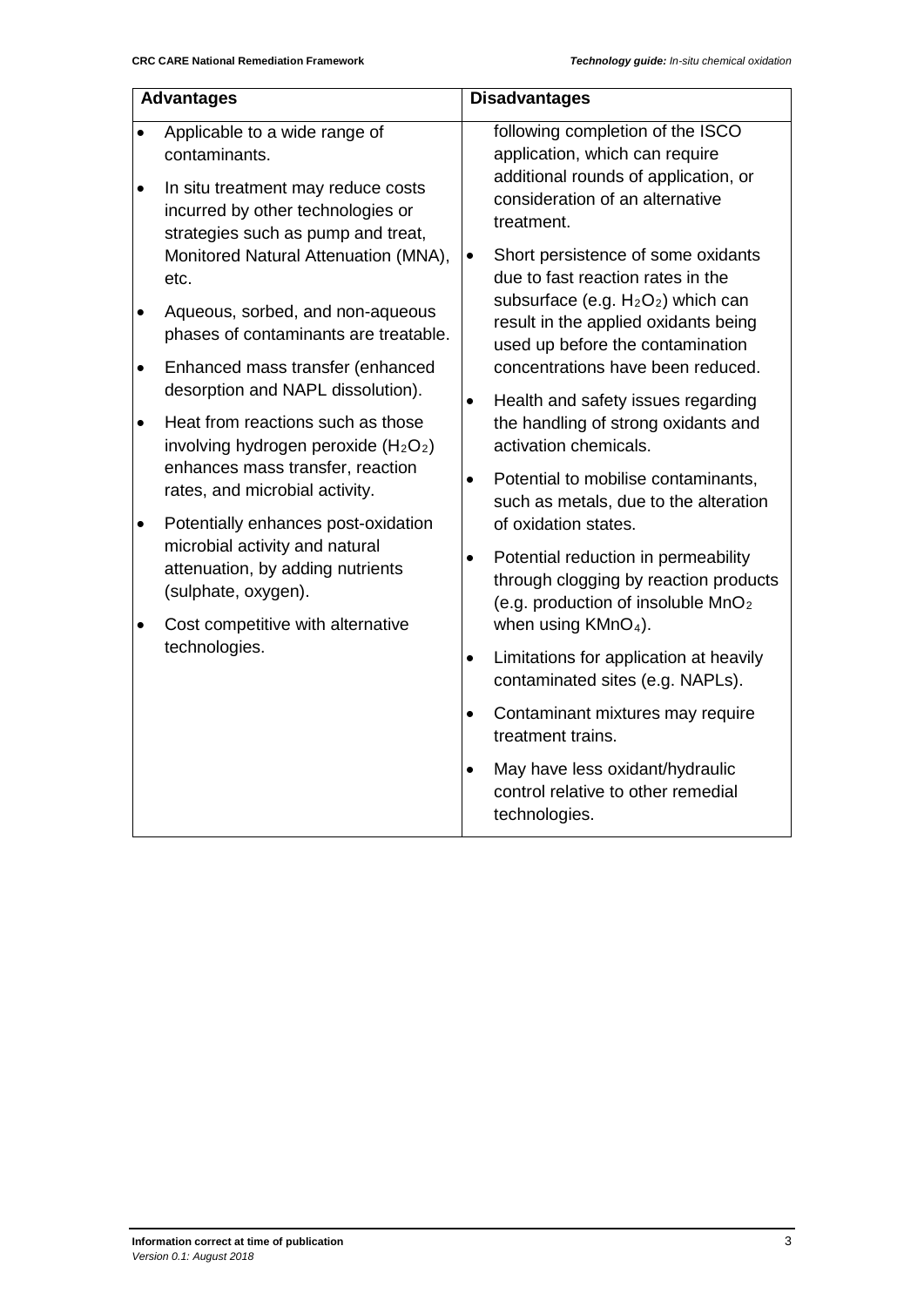### <span id="page-15-0"></span>**3. Feasibility assessment**

Key site-specific considerations that will often determine the feasibility of ISCO as a potential remediation option include whether the:

- Physical form and concentration of the contaminant is such that it can be effectively degraded;
- Residual (including residual contamination, reagent, byproducts including volatile gases, and mobilised metals) will meet the requirements for future use of the groundwater and land;
- Contaminant concentrations will rebound and, if so, the response that will be required;
- Extent and distribution of contamination is sufficiently well known to effectively target the treatment;
- Uniformity and permeability of the geology allows delivery of the reagent to the entire mass of contaminant;
- Area affected by the treatment can be contained and the area of adverse effect is not expanded.

This section provides general information on carrying out a more detailed assessment of the application of ISCO. There are a number of published documents that are useful in providing more detail on the assessment process and undertaking treatability studies, and the reader is encouraged to refer to the literature provided in the reference section at the end of this guide. Two key reference documents are USEPA (2004) and ITRC (2005).

The ISCO remediation evaluation process can be divided into four steps as described in Table 2.

| <b>Step</b> | <b>Description</b>                                                                                                                                                                                                                                                                                                                                                                                       |
|-------------|----------------------------------------------------------------------------------------------------------------------------------------------------------------------------------------------------------------------------------------------------------------------------------------------------------------------------------------------------------------------------------------------------------|
| Step 1      | An initial screening of chemical oxidation effectiveness to provide a quick<br>determination of whether chemical oxidation should be considered as a<br>remedial approach for the site                                                                                                                                                                                                                   |
| Step 2      | A detailed evaluation of chemical oxidation effectiveness to provide further<br>screening criteria to confirm whether chemical oxidation is likely to be<br>effective. This detailed evaluation includes site-specific data on the<br>nature/extent of contamination, potential risk to human health/the<br>environment, subsurface geology and hydrogeology, and other relevant<br>site characteristics |
| Step 3      | An evaluation of the chemical oxidation system design in the corrective<br>action plan to determine whether basic design information has been<br>defined, necessary design components have been specified, the<br>construction process flow designs are consistent with standard practice,<br>and adequate feasibility testing has been performed.                                                       |

#### **Table 2: ISCO evaluation process**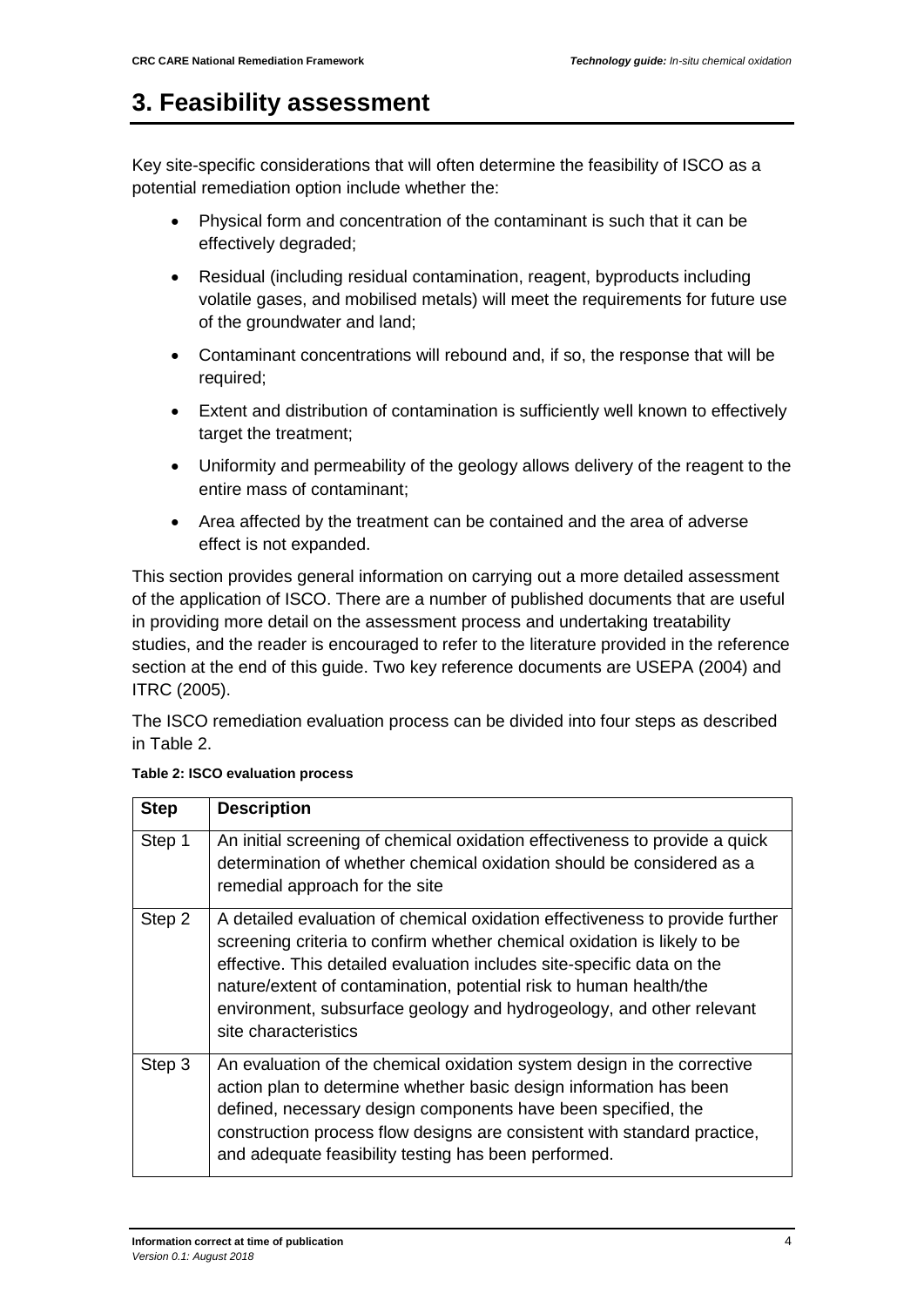| <b>Step</b> | <b>Description</b>                                                                                                                                                                                                                                                       |
|-------------|--------------------------------------------------------------------------------------------------------------------------------------------------------------------------------------------------------------------------------------------------------------------------|
| Step 4      | An evaluation of the operation and monitoring plans to determine whether<br>baseline, start-up and long-term system operation and monitoring are of<br>sufficient scope and frequency and whether remedial progress monitoring<br>and contingency plans are appropriate. |

Figure 3 is a flowchart showing the decision steps involved with an initial screening of ISCO, which is based on:

- The presence of excessive oxidant demand;
- Soil permeability; and
- Proximity to buried structures which may be damaged by strong oxidants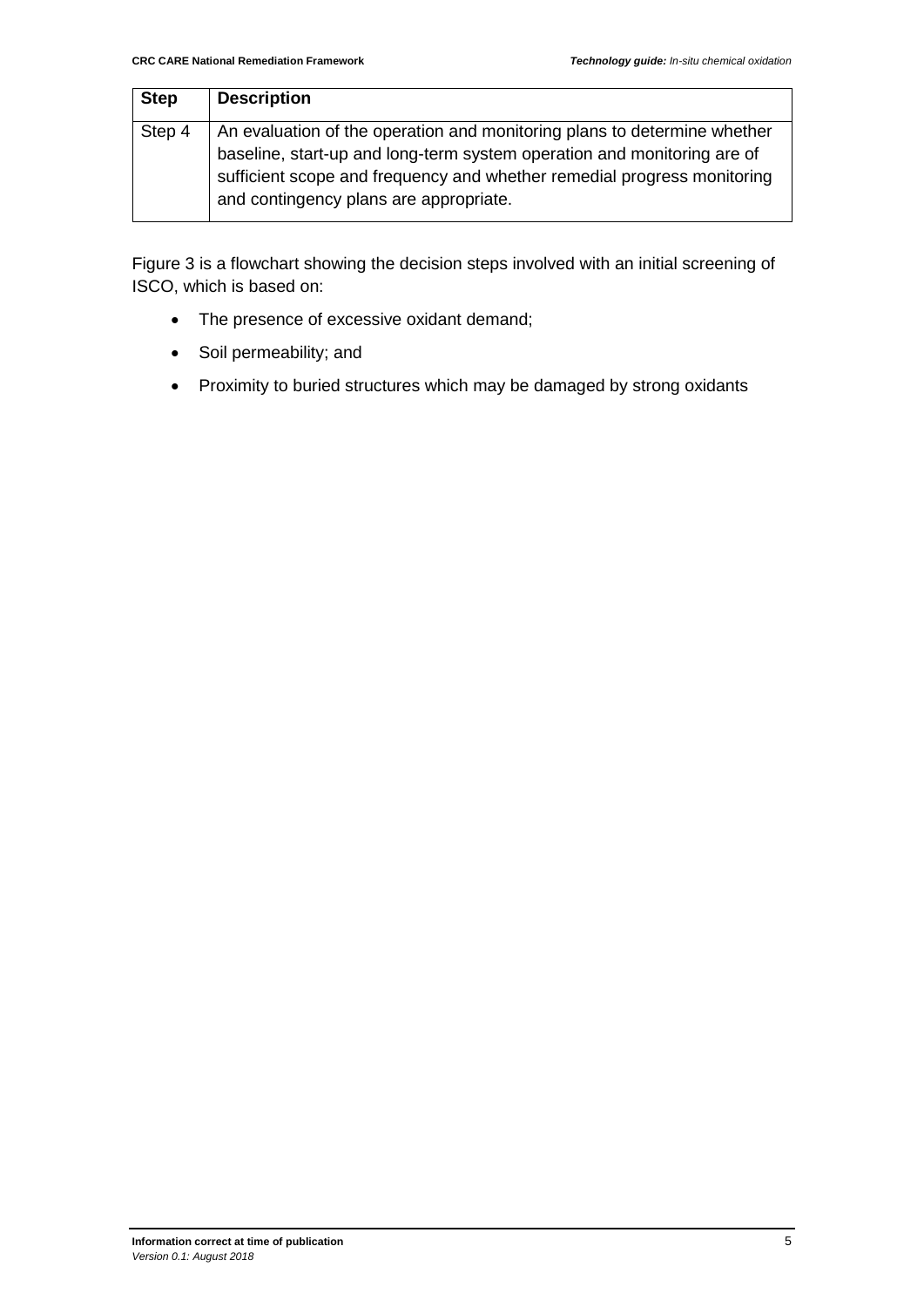

**Figure 1: Initial screening for potential effectiveness of ISCO, from US EPA (2004)**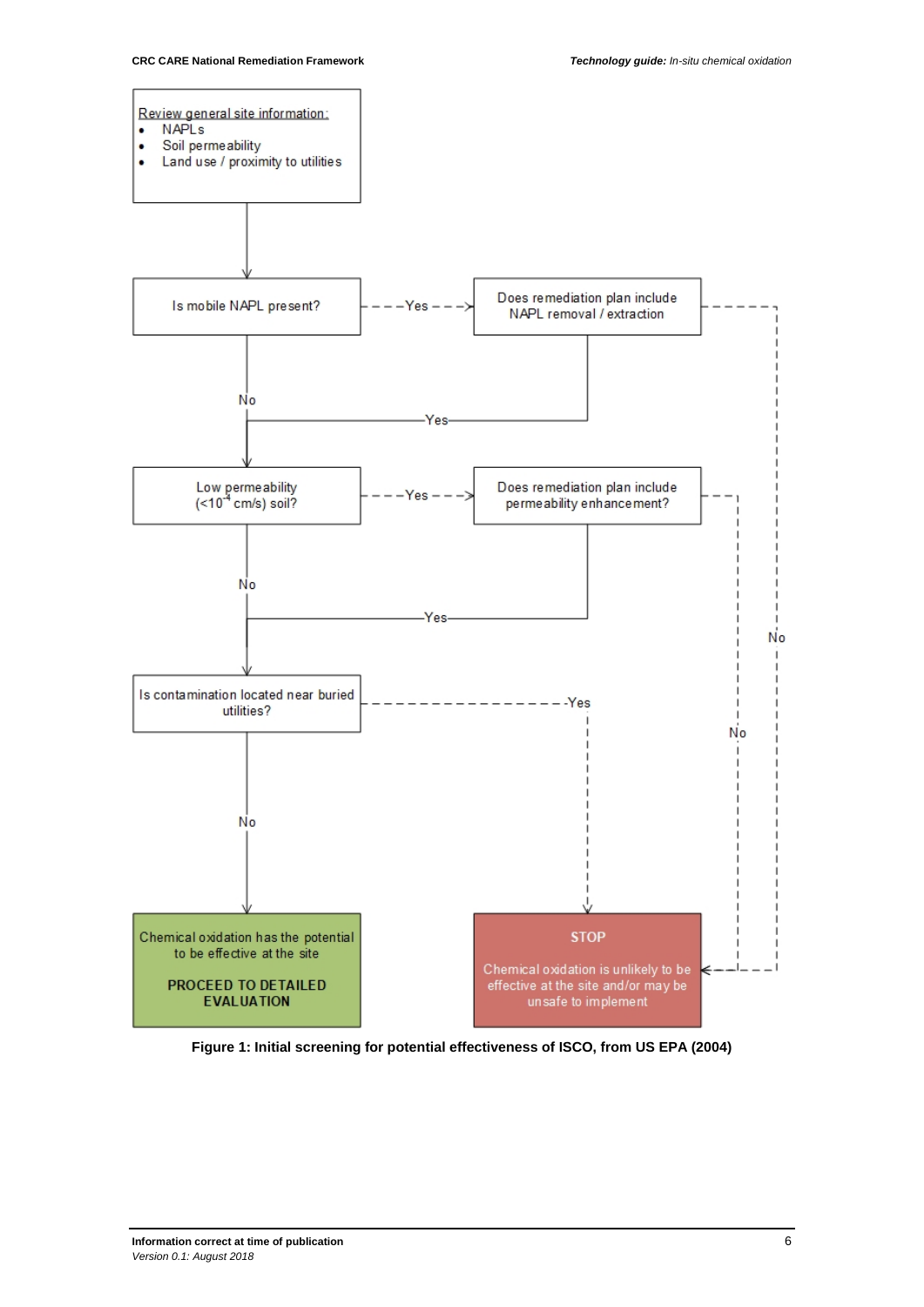### <span id="page-18-0"></span>**3.1 Data requirements**

If the initial screening is successful, then a detailed screening should be carried out. A recent and comprehensive ISCO screening tool was developed by SERDP (2010), which considers the site-specific factors outlined in Table 3.

| <b>Factor</b>            | <b>Detail to consider</b>                                                                                                                                                       |
|--------------------------|---------------------------------------------------------------------------------------------------------------------------------------------------------------------------------|
| Oxidant type             | Amenability of primary contaminants of concern (COCs) to<br>$\bullet$<br>oxidation                                                                                              |
|                          | Amenability of co-contaminants to oxidation<br>٠                                                                                                                                |
|                          | <b>Overall Oxidant Amenability</b>                                                                                                                                              |
|                          | Ability of approach to work with site fraction organic carbon<br>$\bullet$<br>(FOC)                                                                                             |
|                          | Ability of approach to work with site pH                                                                                                                                        |
|                          | Ability of approach to work with site alkalinity                                                                                                                                |
|                          | Ability of approach to work with site chloride<br>$\bullet$                                                                                                                     |
|                          | Ability of approach to work with site COC mass distribution                                                                                                                     |
| Implementation           | Amenability to site media type<br>$\bullet$                                                                                                                                     |
| (injection)<br>methods   | Amenability of delivery technique to site hydraulic<br>٠<br>conductivity                                                                                                        |
|                          | Amenability to site heterogeneity                                                                                                                                               |
|                          | Ability to reach depth of contamination                                                                                                                                         |
|                          | Ability to treat contaminant density                                                                                                                                            |
|                          | Disruption of site surface activities<br>$\bullet$                                                                                                                              |
|                          | Disruption of subsurface activities<br>$\bullet$                                                                                                                                |
| The oxidants and         | Permanganate<br>$\bullet$                                                                                                                                                       |
| activators<br>considered | Ozone (including ozone only, and ozone activated with<br>$\bullet$<br>peroxide)                                                                                                 |
|                          | Hydrogen peroxide (including Iron/acid activation, chelated<br>iron activation, no activation (mineral catalysis))                                                              |
|                          | Percarbonate<br>$\bullet$                                                                                                                                                       |
|                          | Persulphate (including alkaline activation, thermal activation,<br>٠<br>iron / acid activation, chelated activation, peroxide activation,<br>no activation (mineral catalysis)) |

**Table 3: ISCO screening tool considering site-specific factors, from SERDP (2010).**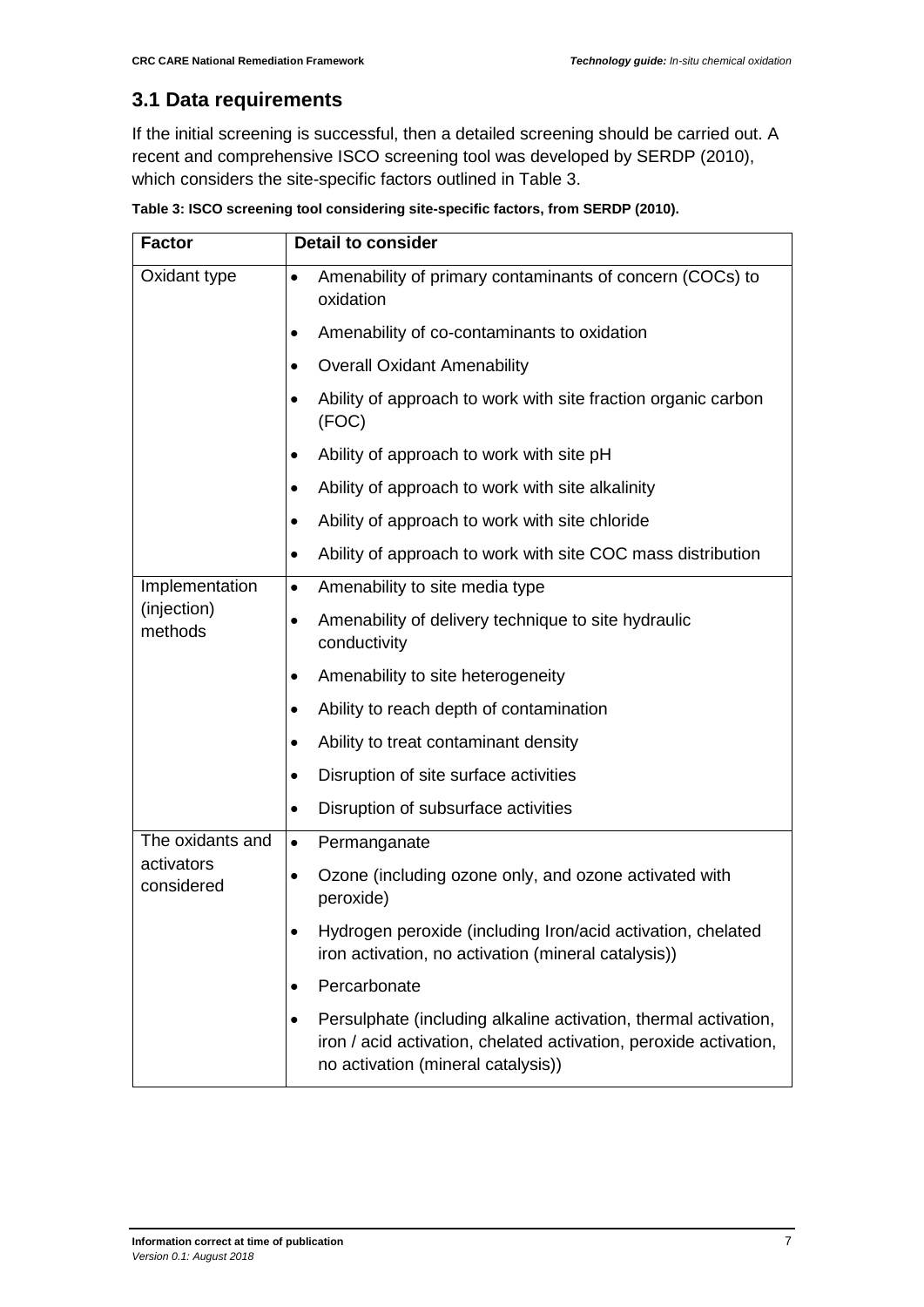| <b>Factor</b>         | <b>Detail to consider</b>                  |
|-----------------------|--------------------------------------------|
| The injection         | Direct-push probe injection<br>$\bullet$   |
| methods<br>considered | Vertical injection wells                   |
|                       | Horizontal wells                           |
|                       | Vertical wells - recirculation             |
|                       | Soil mixing                                |
|                       | Hydraulic fracture emplaced ISCO amendment |
|                       | Pneumatic fracture emplaced ISCO amendment |
|                       | Trench or curtain injection                |
|                       | Surface application / infiltration gallery |

The SERDP ISCO Screening Tool is an MS Excel-based spreadsheet and available on CD upon request from SERDP website.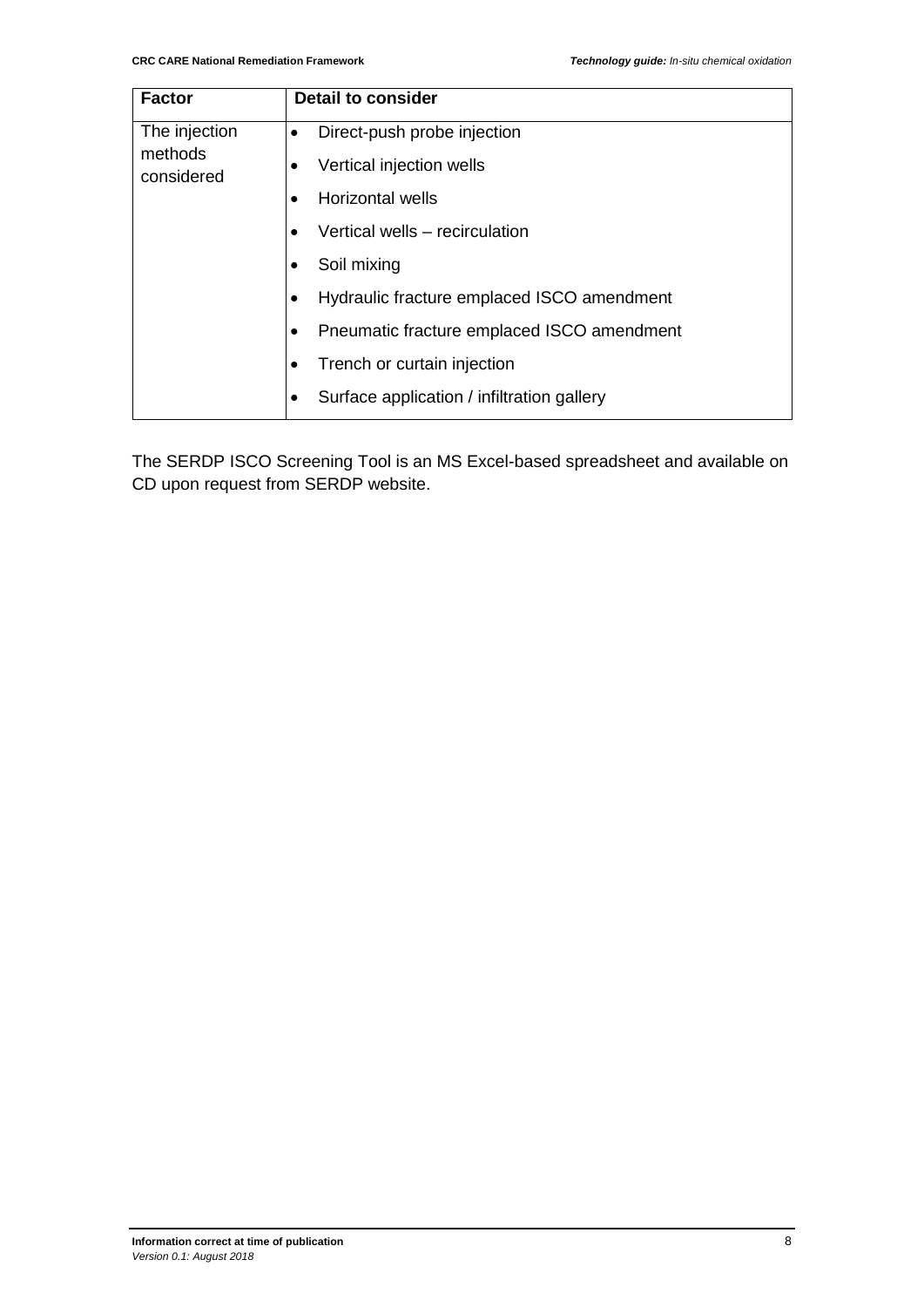#### Figure 2 is based on the USEPA (2004) decision tree for detailed screening of ISCO:



**Figure 2 Detailed Screening of ISCO effectiveness**

### <span id="page-20-0"></span>**3.2 Treatable contaminants**

A wide range of contaminants can be amenable to transformation by oxidants. Three critical success factors in ISCO projects are the:

• Effective mobilisation of contaminants from the soil into the aqueous phase;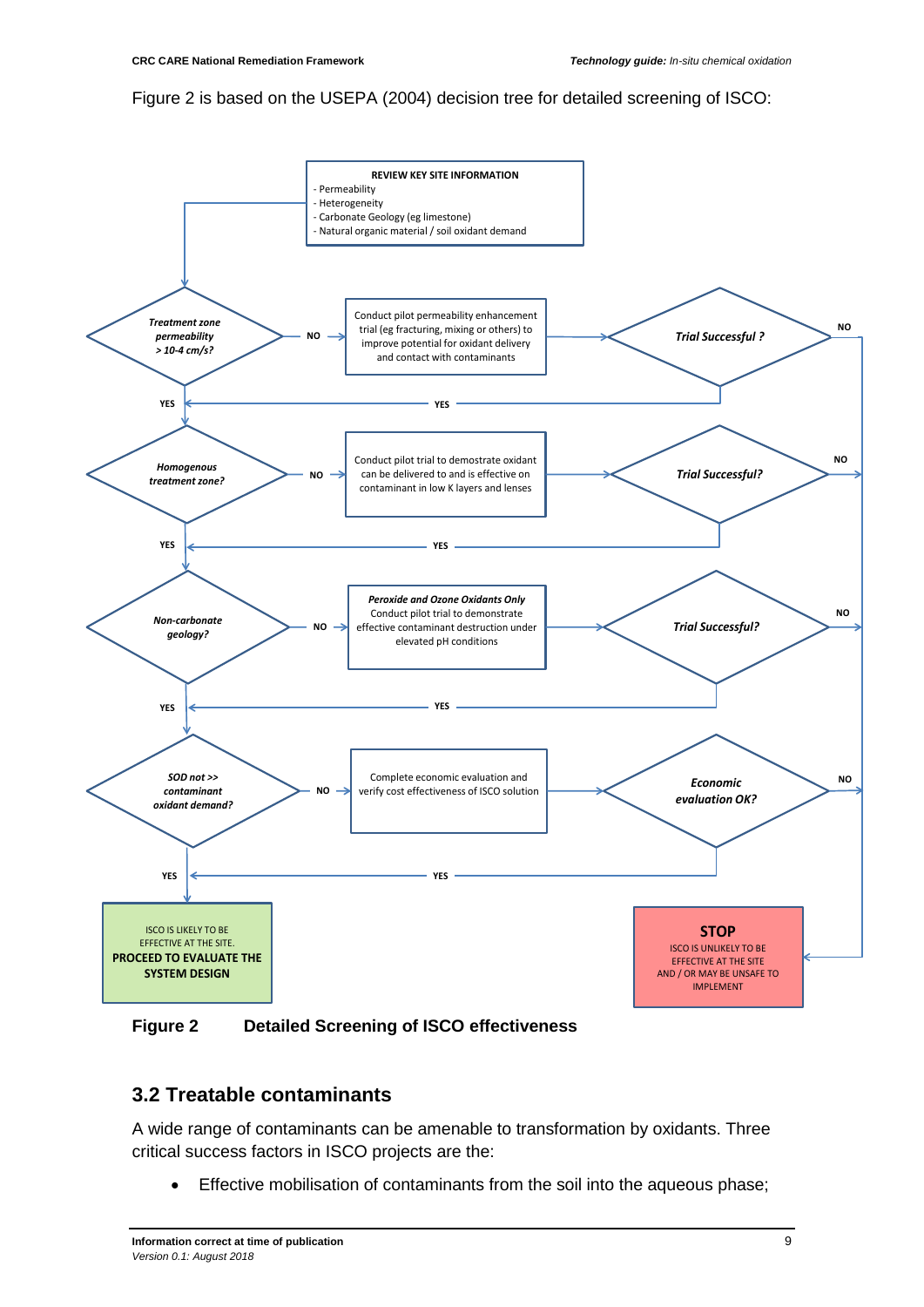- Effective distribution of the reagents in the treatment zone; and
- Reactivity of the selected oxidant with the contamination present.

Table 4 summarises the general applicability of ISCO in relation to different contamination phases.

**Table 4: General applicability of ISCO, from ITRC (2005).**

| <b>Nature of contaminant</b> | <b>ISCO Applicable?</b>   | <b>Considerations</b>              |
|------------------------------|---------------------------|------------------------------------|
| Mobile NAPL:                 | Possible, but challenging | Co-solvent/surfactant or           |
| Continuous NAPL pools        |                           | very high oxidant dose<br>required |
| <b>Residual NAPL:</b>        | Yes, but challenging      | Co-solvent/surfactant or           |
| Discontinuous NAPL           |                           | high oxidant dose                  |
| globules                     |                           |                                    |
| High groundwater             | Yes, a good fit           | Standard                           |
| concentrations:              |                           |                                    |
| $>10$ mg/L                   |                           |                                    |
| Low groundwater              | Yes, but may not be cost  | Cost driven by matrix              |
| concentrations:              | effective                 | oxidant demand and size            |
| $<$ 1 mg/L                   |                           | of plume                           |

The presence of residual phase NAPL and high dissolved concentrations in the source area can present a challenge, however, ISCO can be generally applicable if it recognised that a co-solvent/surfactant substrate or high oxidant dose will be required, or that other ISCO variants may be required such as S-ISCO® (a combination of cosolvents and surfactants with ISCO). With the latter technology, the co-solvent and surfactants are able to mobilise NAPL by partitioning into the solvent allowing greater contact of NAPL and subsequently better contact with the oxidant. Multiple injections may be required due to rebound.

The performance of oxidants is often poor when there is:

- Poor characterisation that underestimates/misses the amount or does not identify the location of contamination, resulting in an inadequate volume of substrate;
- Poor uniformity of oxidant delivery caused by site heterogeneity and lowpermeability zones; or
- Excessive oxidant depletion by natural organic materials (NOM) or by the presence of high concentrations of contaminant.

Figure 2 illustrates the influence of contaminant phase and mass transfer limitations on the mass and number of oxidant applications likely to be required for ISCO.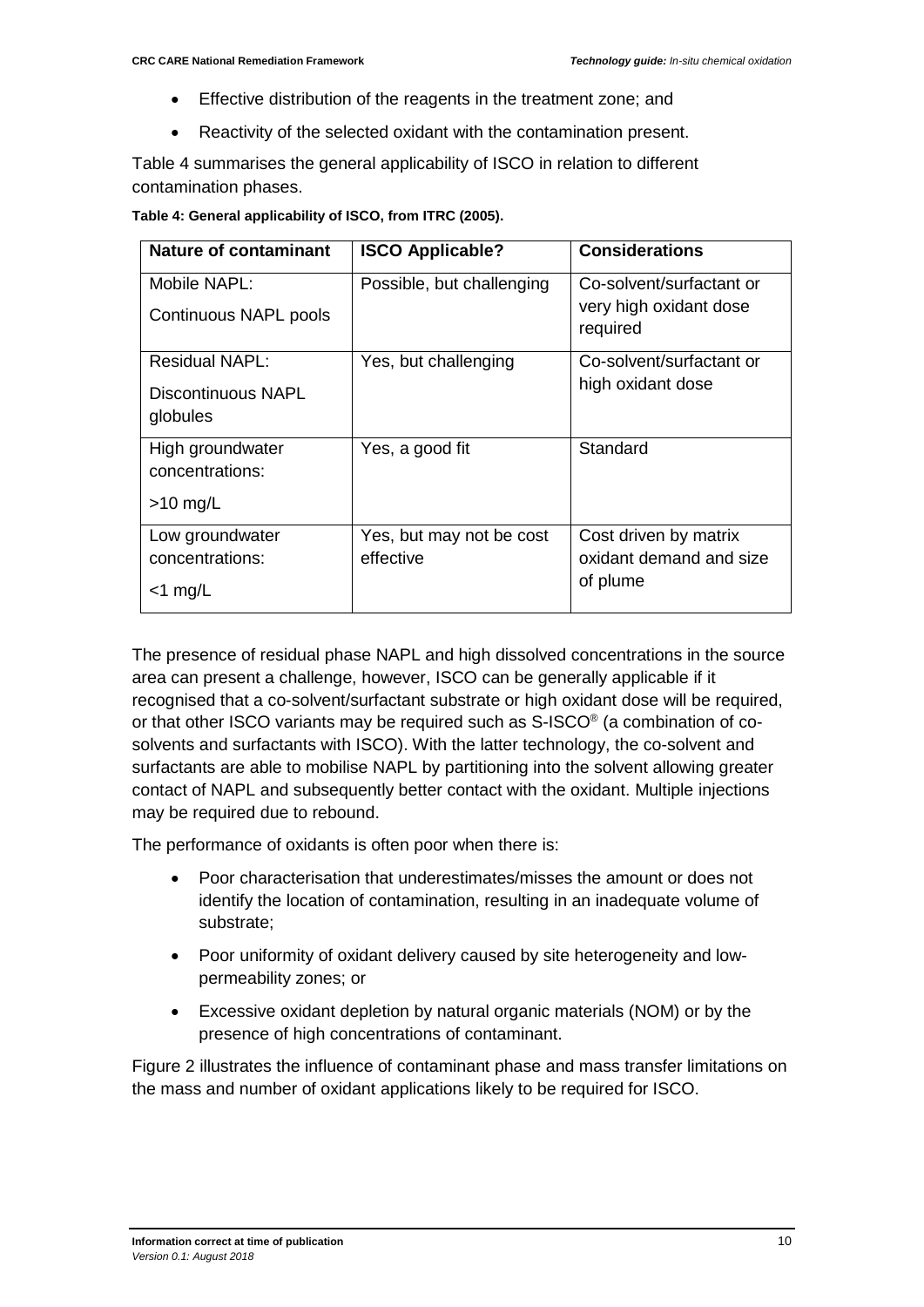

**Figure 3: Impact of contaminant phases, mass transfer, and mass transport limitations on the mass of oxidant and/or the number of oxidant applications needed for ISCO.**

Contaminants amenable to treatment by ISCO include the following:

- Highly amenable contaminants:
	- **Chloroethenes**
	- Chlorobenzenes
	- Benzene, toluene, ethylbenzene and xylene (BTEX)
	- Petroleum hydrocarbons
	- Polycyclic aromatic hydrocarbons (PAHs)
	- Phenols (cresols, chlorophenols, nitrophenols)
	- Fuel oxygenates (methyl tertiary butyl ether (MTBE))
	- **Alcohols**
	- 1-4-dioxane
- Potentially amenable contaminants:
	- Chloroethanes
	- Chlorinated or brominated methanes
	- Explosives
	- Herbicides and pesticides
	- N-Nitrosodimethylamine (NDMA)
	- **Ketones**
	- Polychlorinated biphenyls (PCBs)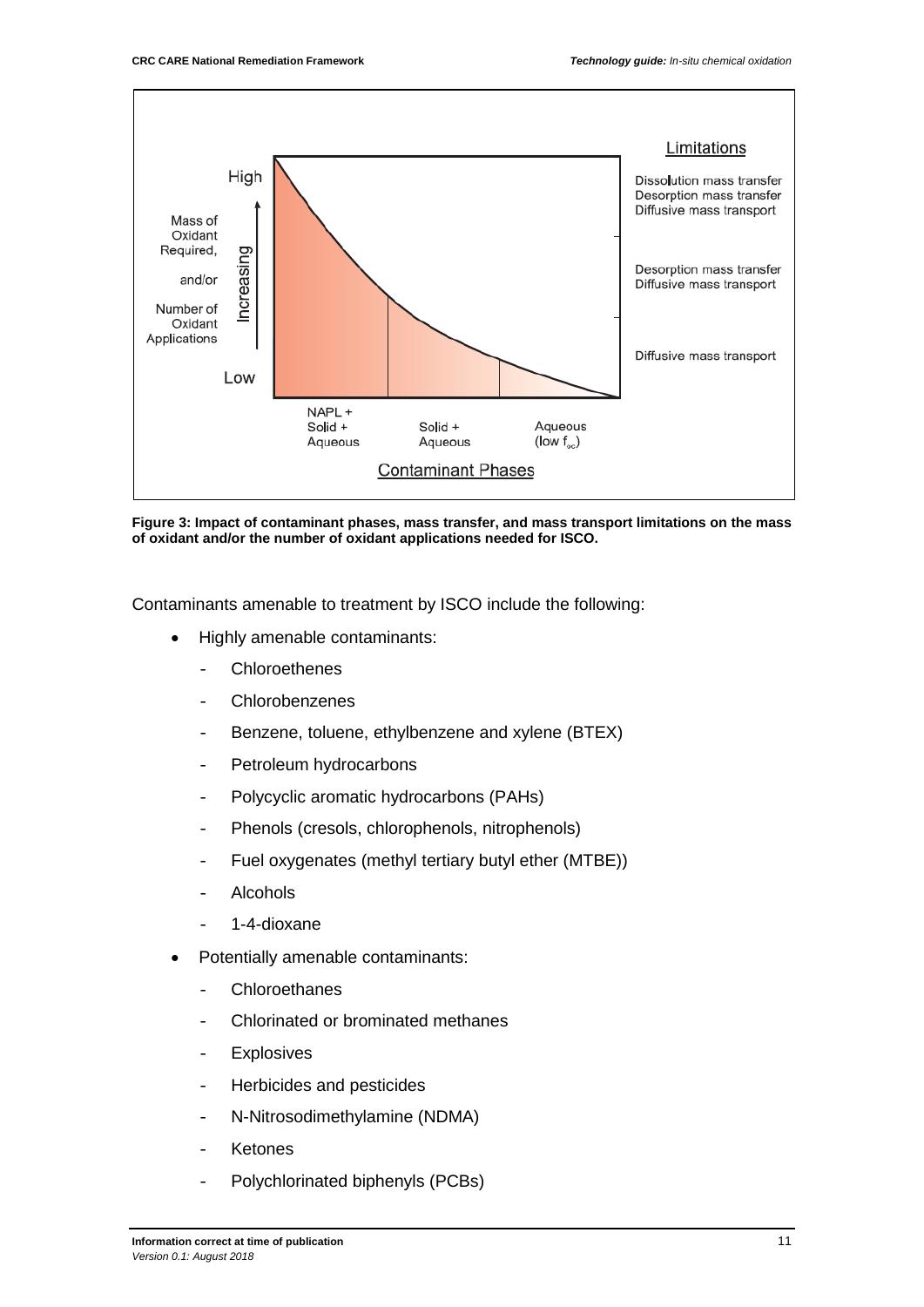- Dioxins/furans

Table 5 summarises the reactivity of different types of oxidants with commonly encountered contaminants.

As all oxidants are nonselective, they also oxidise natural organic matter which is present in soil. Since organic contaminants can sorb to organic matter in the soil matrix, they can be released once the organic matter is oxidised.

| Table 5: Reactivity of oxidants with common contaminants, from ITRC (2005). |  |
|-----------------------------------------------------------------------------|--|
|                                                                             |  |

| <b>Oxidant</b>                    | High                                                                                                                                                                                                                      | <b>Moderate</b>                                                                                      | Low                                                                            |
|-----------------------------------|---------------------------------------------------------------------------------------------------------------------------------------------------------------------------------------------------------------------------|------------------------------------------------------------------------------------------------------|--------------------------------------------------------------------------------|
| Ozone                             | PCE,<br>$\bullet$<br>TCE,<br>$\bullet$<br>DCE,<br>$\bullet$<br>VC,<br>$\bullet$<br>MTBE,<br>$\bullet$<br>CB,<br>$\bullet$<br>PAHs,<br>$\bullet$<br>Phenols,<br>$\bullet$<br>PCBs,<br>$\bullet$<br>Pesticides<br>$\bullet$ | BTEX,<br>$\bullet$<br>Dichloromethane<br>$\bullet$<br>$(CH_2Cl_2)$                                   | Chloroform<br>(CHCl <sub>3</sub> )                                             |
| Hydrogen<br>Peroxide <sup>1</sup> | PCE,<br>$\bullet$<br>TCE,<br>$\bullet$<br>DCE,<br>$\bullet$<br>VC,<br>$\bullet$<br>BTEX,<br>$\bullet$<br>MTBE,<br>$\bullet$<br>Phenols<br>$\bullet$                                                                       | DCA,<br>$\bullet$<br>Dichloromethane<br>$\bullet$<br>$(CH_2Cl_2)$<br>PAH <sub>s</sub> ,<br>$\bullet$ | TCA,<br>Chloroform<br>(CHCl <sub>3</sub> )<br>PCBs,<br>Pesticides<br>$\bullet$ |
| Calcium Peroxide                  | PCE,<br>$\bullet$<br>TCE,<br>$\bullet$<br>DCE,<br>$\bullet$<br>VC,<br>CB                                                                                                                                                  | DCA,<br>$\bullet$<br>Dichloromethane<br>$\bullet$<br>$(CH_2Cl_2)$                                    | Chloroform<br>(CHCl <sub>3</sub> )                                             |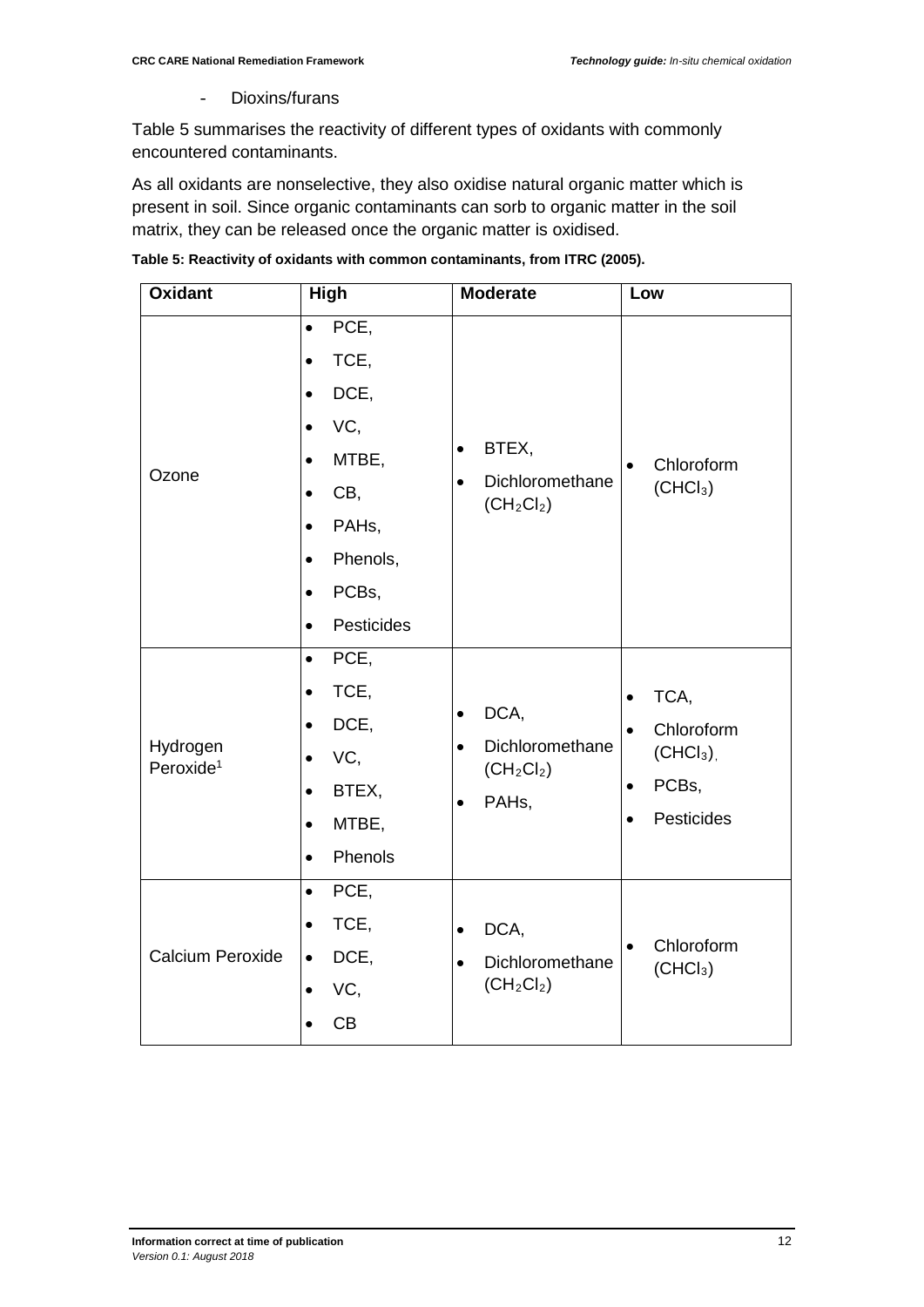| <b>Oxidant</b>                                            | High                                                                                                                                             | <b>Moderate</b>                                                                                                                                                                          | Low                                                                                                                                                             |
|-----------------------------------------------------------|--------------------------------------------------------------------------------------------------------------------------------------------------|------------------------------------------------------------------------------------------------------------------------------------------------------------------------------------------|-----------------------------------------------------------------------------------------------------------------------------------------------------------------|
| Fenton's Reagent                                          | PCE,<br>$\bullet$<br>TCE,<br>DCE,<br>VC,<br>$\bullet$<br>CB,<br>$\bullet$<br>BTEX,<br>$\bullet$<br>MTBE,<br>$\bullet$<br>Phenols<br>$\bullet$    | DCA,<br>$\bullet$<br>Dichloromethane<br>$\bullet$<br>$(CH_2Cl_2)$<br>PAHs,<br>$\bullet$                                                                                                  | TCA,<br>Chloroform<br>$(CHCl3)$ ,<br>PCBs,<br>$\bullet$<br>Pesticides                                                                                           |
| Potassium/Sodium<br>Permanganate                          | PCE,<br>$\bullet$<br>TCE,<br>$\bullet$<br>DCE,<br>$\bullet$<br>VC,<br>$\bullet$<br>TEX,<br>PAH <sub>s</sub> ,<br>Phenols,<br>$\bullet$           | Pesticides<br>$\bullet$                                                                                                                                                                  | DCA,<br>$\bullet$<br>Dichloromethane<br>$\bullet$<br>$(CH_2Cl_2)$<br>TCA,<br>$\bullet$<br>CB,<br>$\bullet$<br>Chloroform<br>(CHCl <sub>3</sub> )<br><b>PCBs</b> |
| Sodium<br>persulphate (Iron)                              | PCE,<br>TCE,<br>DCE,<br>VC,<br>$\bullet$<br>BTEX,<br>Phenols                                                                                     | DCA,<br>$\bullet$<br>Dichloromethane<br>$\bullet$<br>$(CH_2Cl_2)$<br>Chloroform<br>$\bullet$<br>$(CHCl3)$ ,<br>PAHs,<br>$\bullet$<br>Explosives,<br>$\bullet$<br>Pesticides<br>$\bullet$ | TCA,<br>$\bullet$<br><b>PCBs</b>                                                                                                                                |
| Sodium<br>persulphate (Heat,<br>Peroxides and<br>High pH) | All CVOCs,<br>$\bullet$<br>BTEX,<br>$\bullet$<br>MTBE,<br>PAH <sub>s</sub> ,<br>٠<br>Phenols,<br>$\bullet$<br>PCBs,<br>Pesticides,<br><b>TPH</b> |                                                                                                                                                                                          |                                                                                                                                                                 |

1. Peroxide without a catalyst must be applied at higher concentrations, which are inherently hazardous, and the reactions are more difficult to predict and control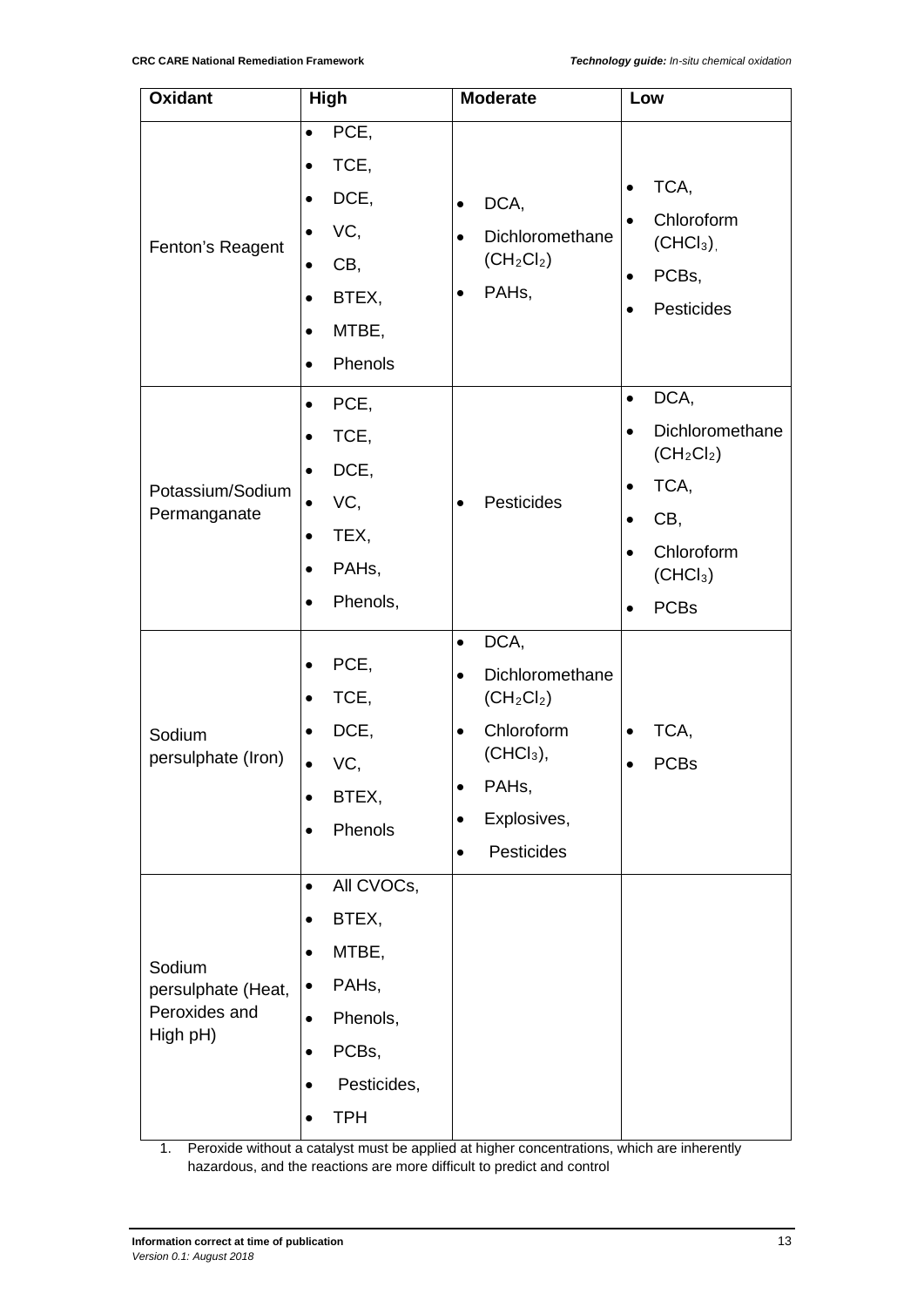## <span id="page-25-0"></span>**4. Treatability studies**

While ISCO screening assists with identifying viable oxidants and appropriate oxidant activation approaches, determining effectiveness is a site-specific undertaking. It may be necessary to compare or optimise approaches using soil or groundwater from the specific site in tests to improve design certainty and treatment effectiveness. If the detailed screening outcome is favourable, the next step is to conduct treatability studies, which generally are based on:

- Laboratory trials, using contaminated media (soil, groundwater)
- Pilot field trials

### <span id="page-25-1"></span>**4.1 Bench tests**

For most ISCO applications, laboratory-scale testing is performed to optimise substrate dosing to improve the chances of success for full-scale implementation. Laboratoryscale testing is used to quantify treatment efficiencies of chemical oxidants with specific contaminants in both saturated soil and the dissolved phase. It can also be used to evaluate the oxidant demand of the soil matrix and the potential for mobilisation of metals in cases where soil metals concentrations are high. Laboratory trials also enable assessment of additional reaction processes which can occur for sites with NAPL or sorbed phase contaminant, co-contaminants, or potential for reaction byproducts or intermediates that may be of concern. These processes affect contaminant destruction efficiency and effectiveness, and include:

- Oxidant activation optimisation (critical to CHP and persulphate oxidants).
- NAPL dissolution.
- Contaminant desorption.
- Impact of co-contaminants on contaminant dissolution, desorption, and destruction and the associated reaction rates.

The results of laboratory-scale testing of an ISCO technology may or may not be directly applied to the design of a pilot field trial. Laboratory scale results are often based on very small volumes of disturbed soil and/or groundwater relative to the actual volume that requires treatment. The test apparatus often does not adequately recreate the geometric nature or flow characteristics of the physical system observed in the field.

For example, one-dimensional columns and two-dimensional batch reactors are often used as convenient means to simulate the three-dimensional environment. Test boundary conditions that are not present in the field can become important in the laboratory test. Also, laboratory-scale tests often are based on well-mixed static systems, while the field implementation involves more heterogeneous flow. At the site scale, lithological heterogeneity implies a similar degree of heterogeneity of the oxidant demands, since oxidant demand is primarily a function of geochemical properties of the soil, including organic carbon content and the presence of reduced mineral phases (ITRC, 2005).

Treatability studies also allow remedial costs and technology efficiency to be better determined. Designing the treatability study may require input from a number of technical specialists including environmental specialists, chemical engineers,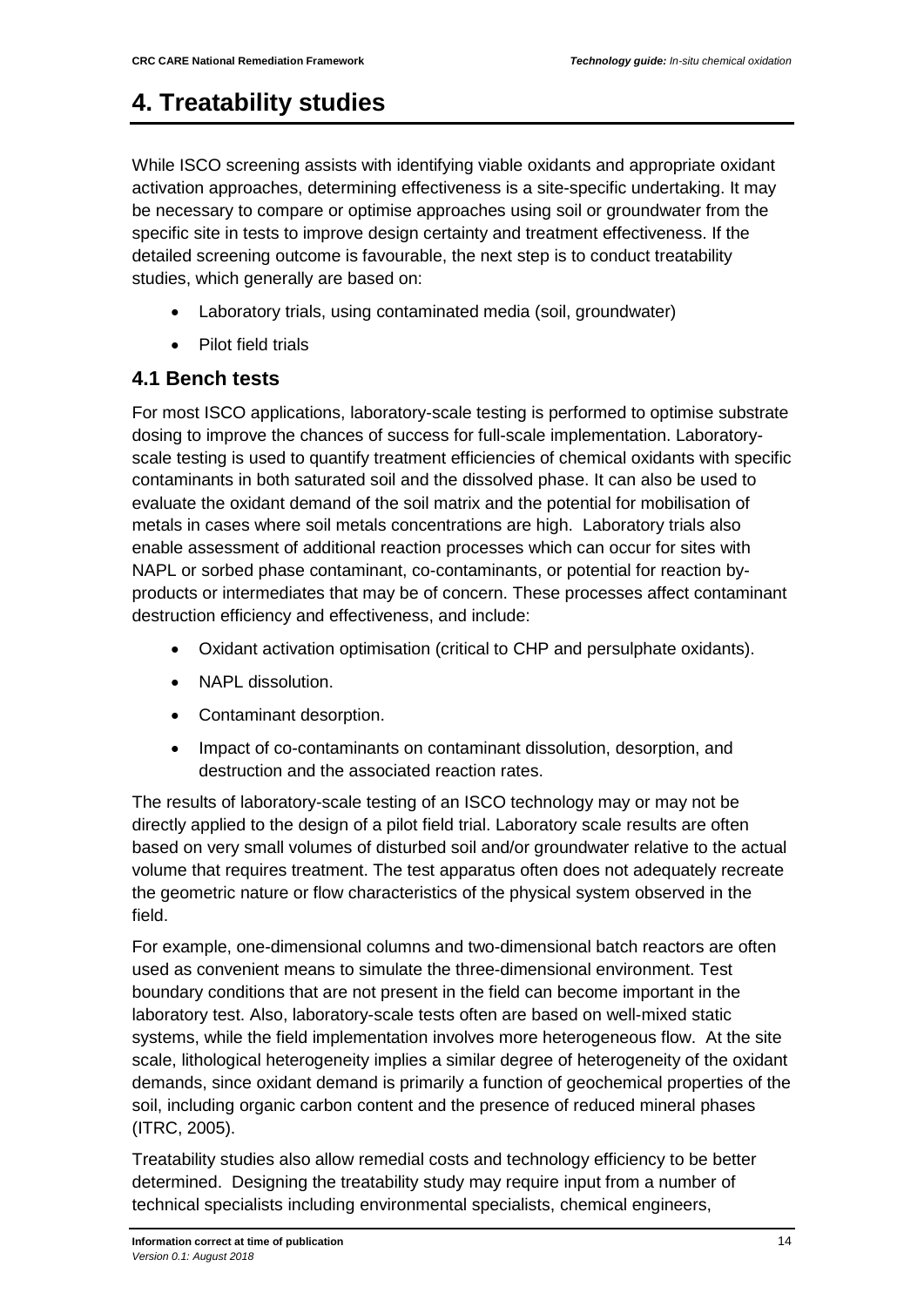mechanical engineers and air quality specialists to ensure that the study is targeted to obtain the data required to enable the most appropriate implementation strategy to be developed. The key objectives of an ISCO laboratory trial should include the following (SERDP, 2010):

- Optimisation of oxidation chemistry (this may involve testing of at least three different oxidant doses on the site-specific contaminants).
- Testing the contaminant destruction (and other) effects of different oxidant / activation chemicals, such as caustic soda, iron, temperature etc.
- Testing for oxidant / activator persistence.
- Comparison of results and selection of optimised oxidant / activator combination.

The SERDP ICSO Screening Tool contains detailed discussions and procedures for conducting laboratory trials.

### <span id="page-26-0"></span>**4.2 Pilot trials**

Pilot studies provide the necessary information to perform a full-scale design, including determining appropriate injection well/point spacing and determining appropriate injection flow rates for liquid and/or gas delivery and to compare various oxidation approaches. Pilot test objectives should be developed based site-specific conditions and the need to reduce uncertainty. Possible objectives of a pilot test include:

- Evaluation of possible treatment effectiveness (i.e. mass removal or achievable concentration reductions) to reduce the uncertainty in the full-scale performance.
- Evaluation of reagent distribution and the zone of influence.
- Refinement of input parameters for the design tool (i.e. design parameters) to help reduce the uncertainty in the design and cost.
- Identification/troubleshooting of challenges on a smaller scale at lower cost.
- Evaluation of the potential for fatal flaws that would make ISCO impractical for full-scale application.
- Achievement of some initial mass removal.
- Characterisation of the resulting groundwater quality, and whether it is likely to meet relevant criteria.

Pilot testing is also performed to determine injection parameters required for system design, such as injection rates, temperature, pressures, and injection volumes.

The pilot field trials involve full-scale remediation performed on a small area of the site. Before performing any pilot-scale testing, it is important that all stakeholders have a realistic expectation of how the pilot-scale test results will be used to support full-scale remediation design. General technical considerations that should be addressed in planning for pilot scale testing of ISCO technologies are:

• Perform the on-site pilot test in a location that is most representative of site conditions. This is normally a smaller contaminated portion of the site in an area that will allow for uninterrupted operation. If the entire plume will not be treated in the pilot test, it is important to choose a cross hydraulic gradient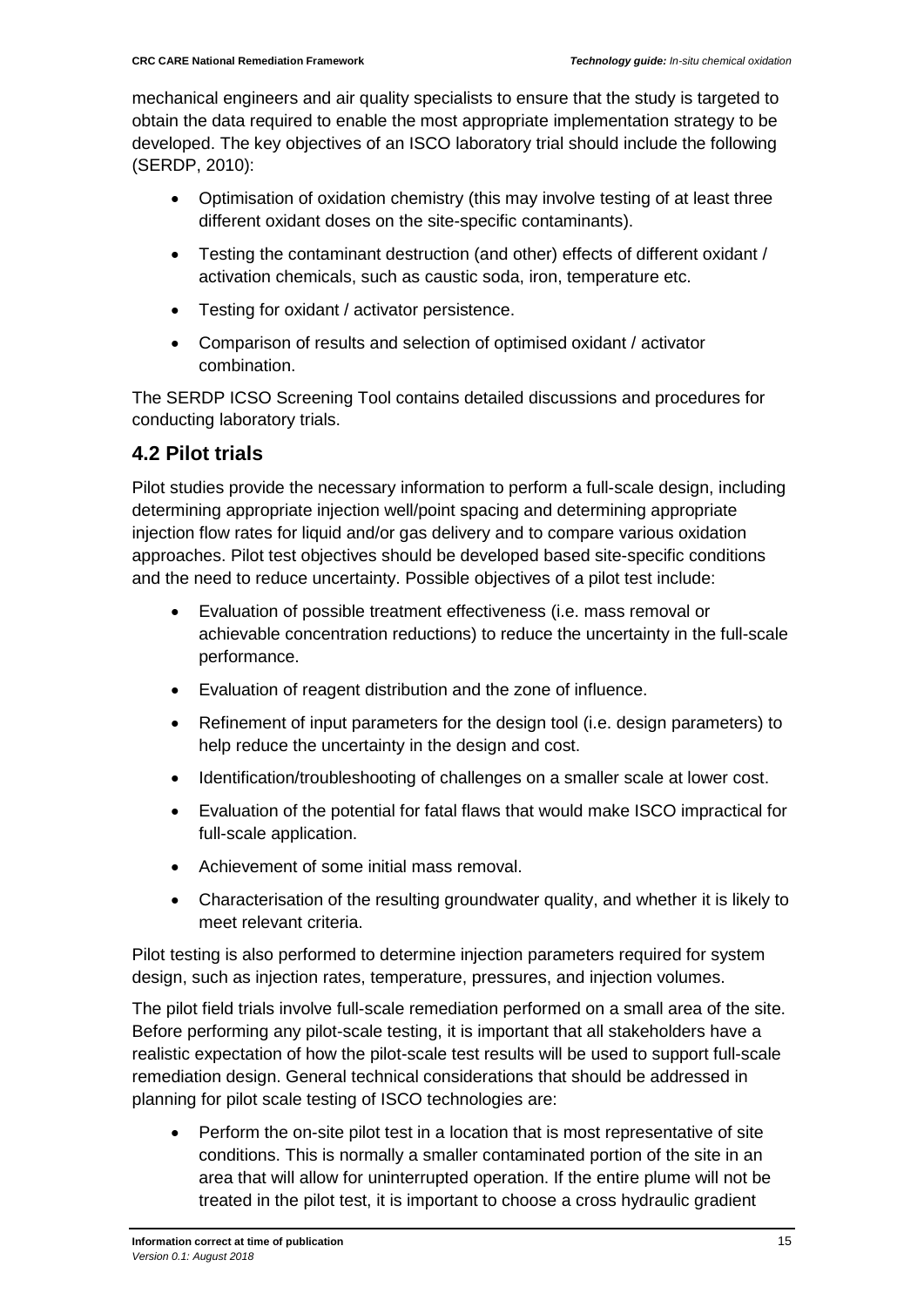portion of the contaminant plume, if practical, to ensure that treated areas will not be re-contaminated and to enable observation of unaffected down hydraulic gradient areas.

- Design an oxidant injection program using existing wells, new injection wells, direct-push injection points, or a combination thereof. Appropriate spacing and alignment of injection points (i.e. grid formation) is important. To ensure uniform oxidant delivery throughout the contaminated zone, the zones of influence of all injection points should overlap. The amount of oxidant delivery should be determined by analysing the amount of contaminant mass and soil oxidant demand.
- Design a groundwater monitoring network with wells in the vicinity of each injection point. Monitoring wells must be located near and down hydraulic gradient of each injection point, so additional temporary monitoring wells may need to be installed. The monitoring wells should be located at differing distances from the injection points so that dispersion of the oxidant can be tracked and adequate monitoring data can be collected. At a minimum the perimeter of the contaminant plume must be monitored to ensure no off-site migration of oxidant and/or contamination.
- If there is a risk that oxidant and/or contamination might migrate off-site, consideration should be given to providing for hydraulic containment (e.g. downgradient interception wells).
- Establish a field monitoring and sampling program that will adequately monitor both the dispersion of the oxidant and the effectiveness of the treatment in three dimensions (refer Figure 5). Usually field measurements concerning oxidant dispersion (e.g. water table mounding, dissolved oxygen (DO), redox, pH, temperature) are conducted more frequently than contaminant analysis.
- For gas injection systems, pilot testing should be performed to substantiate the gas-phase influence area around an injection point. This can be performed by evaluating pressure influence, DO increases, helium tracing, water table mounding, and concentration dispersion of the injected gas.
- For liquid-injection systems, the pilot test should substantiate the dispersion of the solution into groundwater (and should be performed separate from any gas-injection testing) to ensure that there is an appropriate influence area at varying injection flow rates. As mentioned above, this can be done by measuring for pressure influence, DO increases, water table mounding, or concentration of the injected fluid.

Both laboratory tests and pilot studies are valuable tools for determining the mass of oxidant necessary to adequately remediate a site. In most cases (except for fractured rock), the oxidant demand of the soil matrix will exceed the stoichiometric demand of the contamination present and therefore it is essential to include this variable in the design process.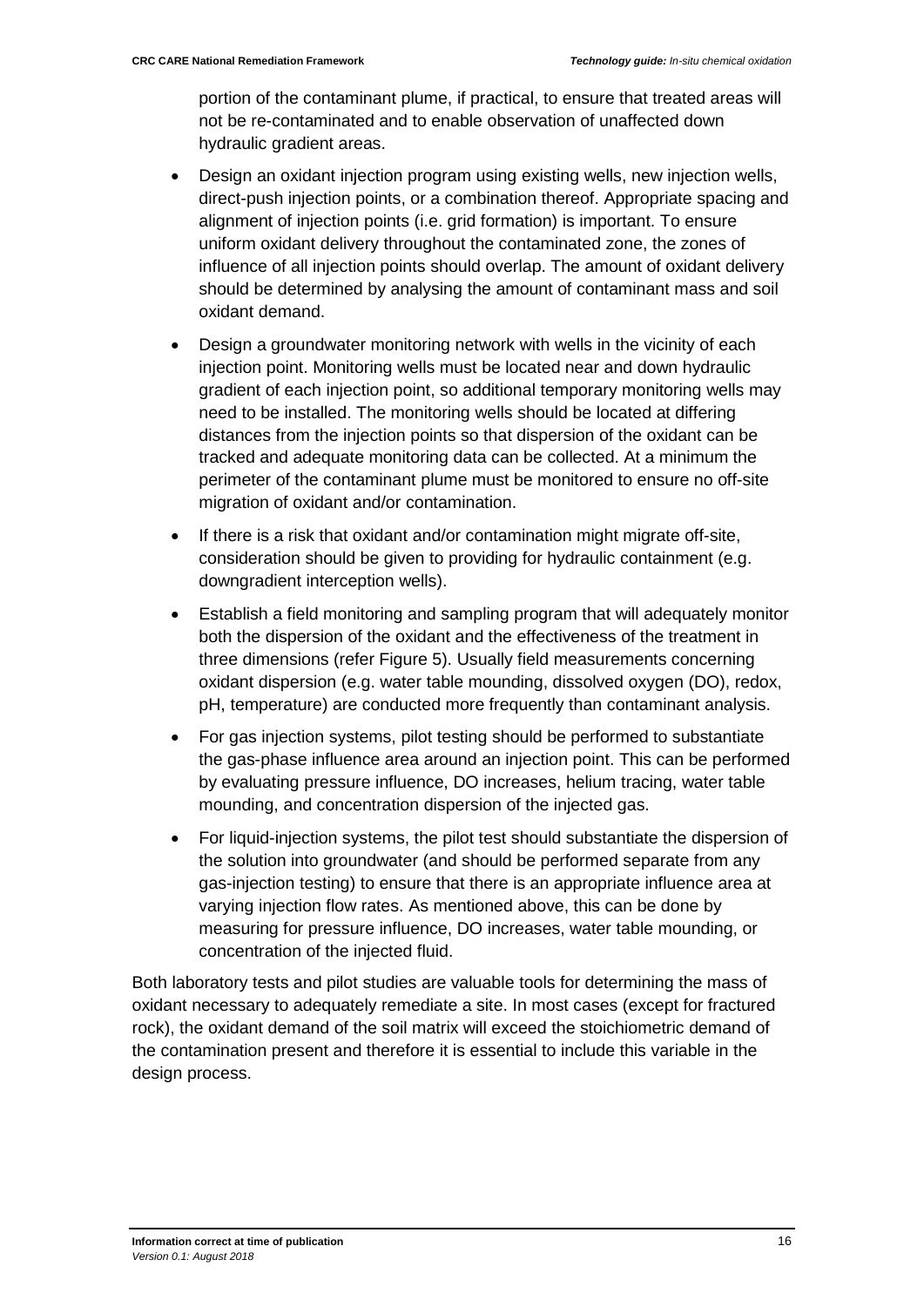

**Figure 4: Possible pilot trial monitoring network layout, from SERDP (2010).**

There are several potential pitfalls to be aware of when conducting ISCO field trials. These can include:

- The potential for contaminants to flow into the treatment area from untreated up gradient areas. This potential may be significant in highly permeable sites with significant contamination up gradient. This potential may be managed by locating the trial across gradient from the up-gradient source.
- The potential for the oxidant to persist in the formation beyond the time available for the pilot test, so that true endpoint concentrations cannot be obtained. The true end-point concentrations should be obtained after time is allowed for the oxidant to dissipate, the subsurface to re-equilibrate and return to ambient geochemical conditions, and for rebound (if any) to occur.
- The potential for the water added as part of the oxidant injected to dilute the in-situ contaminant concentrations temporarily. This dilution is especially challenging when most of the contaminant mass is in a dissolved state.
- Some oxidants cause significant desorption and dissolution of sorbed or residual NAPL. This desorption and dissolution may cause a temporary increase in the aqueous phase concentration observed in groundwater samples and may mask mass removal that is occurring.
- The potential for the resulting groundwater quality to not meet relevant criteria. such as may occur with solubilised metals, pH, reagent constituents (manganese, sodium, sulphate), and the need to be able to confirm that such excursions are temporary, and the final quality will be acceptable.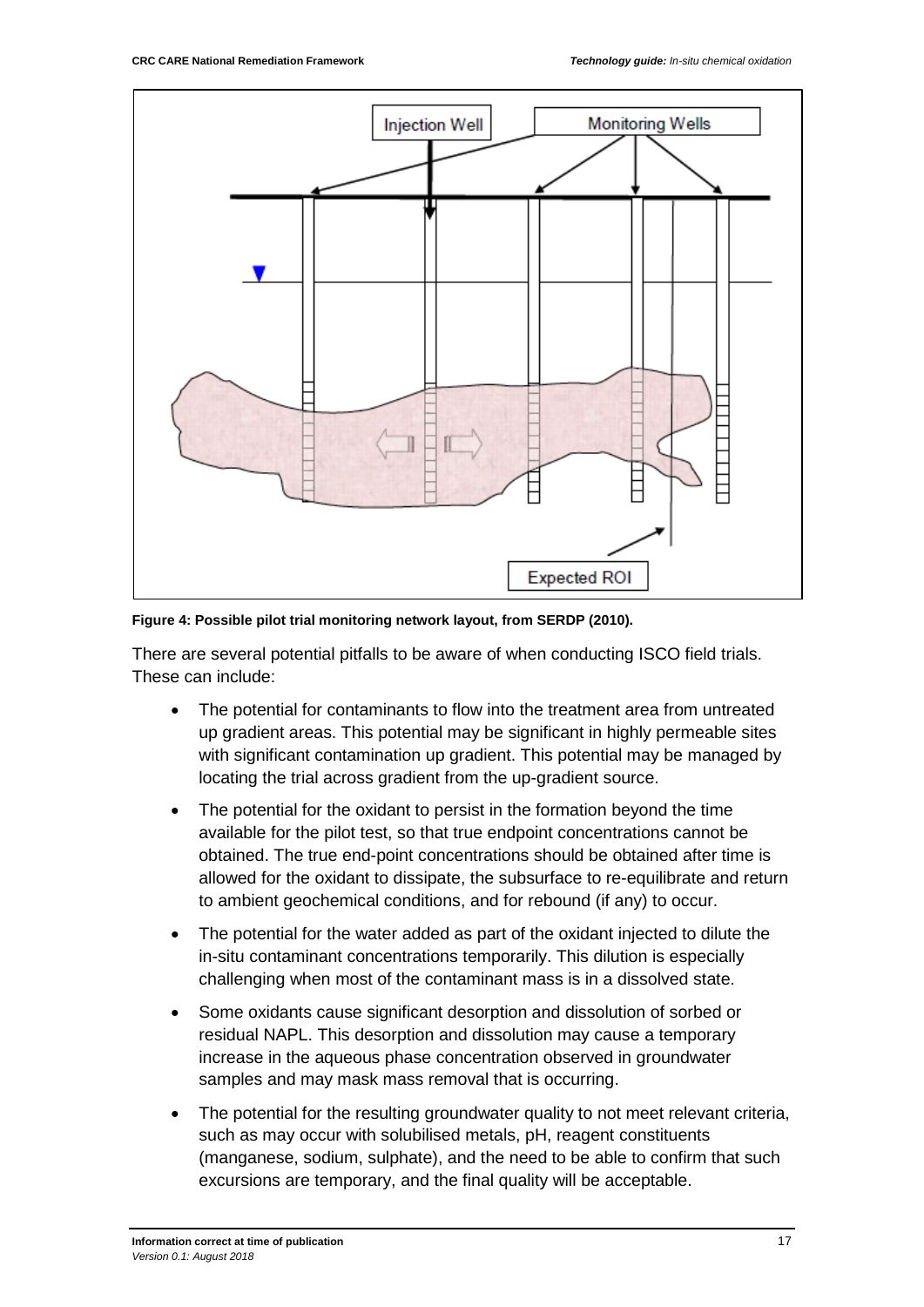# <span id="page-29-0"></span>**5. Design**

There are many different variations of ISCO systems, depending on the delivery method and selected oxidant / activator combination. The following is an example listing of specifications and drawings that may be included for detailed design of an ISCO treatment system using a direct injection approach for potassium permanganate (SERDP, 2010).

- Civil
	- Layout Plan (site boundary, access routes, locations of wells, equipment, storage areas, construction lay-down areas)
	- Well construction diagrams
	- Miscellaneous civil details (well vaults, trenches, concrete pads, fencing, bollards)
- Process & instrumentation
	- Process flow diagram (oxidant and activator mixing, conveyance, and delivery equipment)
	- Piping and instrumentation diagram (oxidant and activator mixing, conveyance, and delivery equipment)
- **Mechanical** 
	- General arrangement plans (control building; mixing, conveyance, and delivery equipment)
	- Well vault layouts and sections
	- Storage tank details
	- Miscellaneous mechanical details (pipes, supports, spill containment)
- **Electrical** 
	- Single line diagram
	- Power plan and schedules

### <span id="page-29-1"></span>**5.1 Integration of ISCO with other technologies**

Historically, ISCO has been viewed as a stand-alone treatment technology for achieving remediation objectives at many sites where the time factor and the nature of contamination require a more aggressive, rapid approach.

ISCO technologies however can also prove useful as integral parts of sequential or more complex remedial approaches. This trend is being driven by a variety of sitespecific concerns involving one or more of the following:

- Complex mixtures of contaminants and/or intermingled plumes;
- The presence of NAPL;
- Geological, hydrogeological and geochemical limitations; and
- Facility constraints such as ease of access and wellhead protection concerns.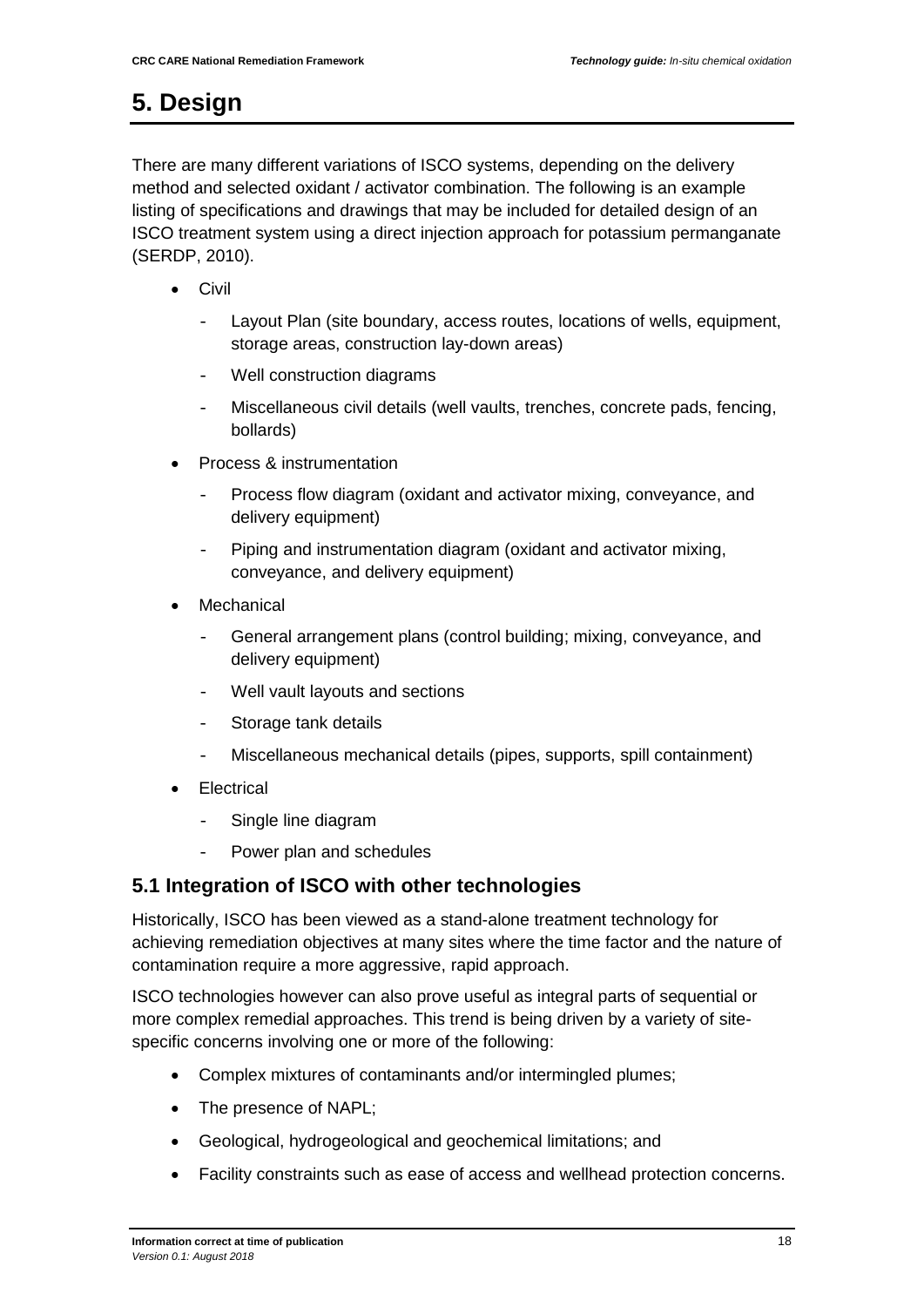ISCO is becoming increasingly used as a component of many remediation strategies to reduce high concentrations of contaminants in soil and groundwater or to destroy remnant NAPL (by for example, by applying surfactant-enhanced ISCO, or S-ISCO®).

The combination of technologies potentially allows ISCO to be targeted to areas with high concentration, and other longer term and generally less costly technologies to treat zones of lower concentration outside the area treated by ISCO or the contamination resulting after ISCO treatment. Under some circumstances ISCO has been found to enhance mass transfer from soil to groundwater by breaking down natural organic matter (and sorption sites) or increasing temperature, which can result in a more complete remediation of a site because both soil sources and groundwater contamination are removed or destroyed.

The major improvements in the overall effectiveness of remedial designs when integrating ISCO involve supplementing traditional mass transfer (pump and treat, air sparging/soil vapour extraction (SVE), dual-phase extraction) and/or monitored natural attenuation (MNA) technology applications.

ISCO is often coupled with these other remediation technologies as part of the overall treatment approach. Considerations for enhancing the coupling approach and/or cautions to consider in ISCO design and implementation are provided in Table 6.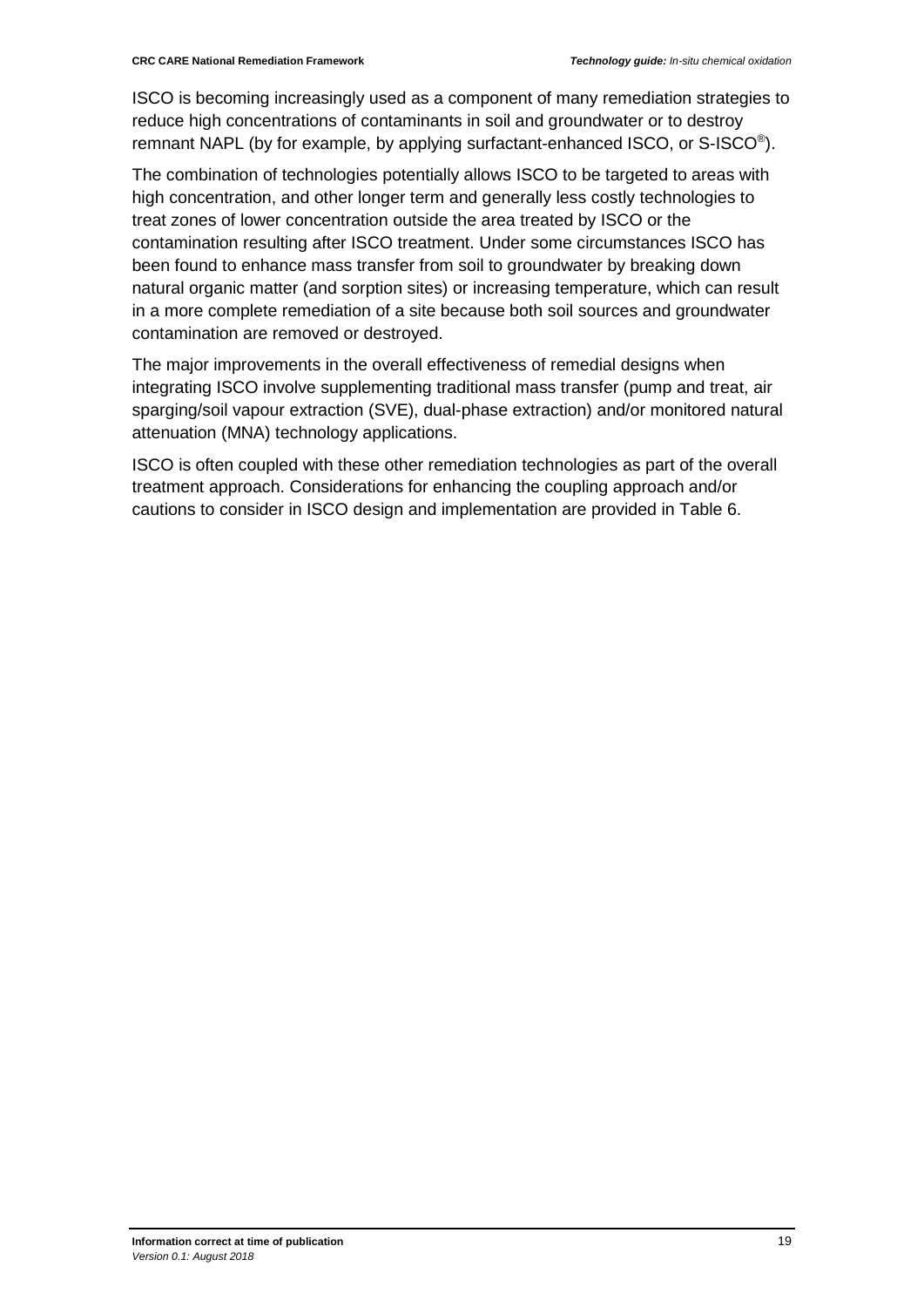| <b>Pre-ISCO Mass</b>                      | <b>Advantages</b>                                                                                                    | <b>Disadvantages</b>                                                                       |
|-------------------------------------------|----------------------------------------------------------------------------------------------------------------------|--------------------------------------------------------------------------------------------|
| <b>Reduction</b>                          |                                                                                                                      |                                                                                            |
| <b>Technology</b>                         |                                                                                                                      |                                                                                            |
| Excavation                                | Rapid implementation<br>$\bullet$                                                                                    | Hotspots may remain<br>$\bullet$                                                           |
|                                           | Easy to apply oxidant at the infiltration surface<br>$\bullet$                                                       | Preferential flow may occur through backfill<br>$\bullet$                                  |
|                                           | Soil mixing approaches may be more easily<br>$\bullet$<br>implemented                                                | Contaminated or highly organic backfill may cause<br>$\bullet$<br>excessive oxidant demand |
|                                           |                                                                                                                      | Oxidant treatment of clean backfill represents inefficient<br>oxidant use                  |
| <b>Enhanced NAPL</b>                      | Removal of pooled or high NAPL saturation zones<br>$\bullet$                                                         | Smear zone thicknesses may be increased                                                    |
| recovery / multiphase<br>extraction (MPE) | improves advective oxidant transport and likelihood<br>of the success of ISCO                                        | Residual NAPL will likely remain<br>$\bullet$                                              |
| Surfactant-enhanced                       | Surfactants and co-solvent substrates may improve<br>I۰                                                              | Incompatible surfactants may cause excessive oxidant                                       |
| product recovery                          | the mobilisation of NAPL and residual mass                                                                           | decomposition and can polymerise contaminant mass                                          |
| $(SEPR^{TM})$                             | Enhanced solubilisation and desorption may occur<br>$\bullet$                                                        | Some NAPL mass is likely to remain after SEPR and                                          |
|                                           | improving overall effectiveness by reducing the mass                                                                 | additional solvent will require oxidation                                                  |
|                                           | that requires oxidation                                                                                              | Potential lack of control of mobilised contaminants<br>$\bullet$                           |
| Surfactant-enhanced                       | Surfactants and co-solvent substrates may improve<br>$\bullet$                                                       | Incompatible surfactants may cause excessive oxidant<br>$\bullet$                          |
| aquifer remediation                       | the reactivity of some oxidants                                                                                      | decomposition and can polymerise contaminant mass                                          |
| (SEAR)                                    | Enhanced solubilisation and desorption may occur<br>$\bullet$<br>improving oxidation efficiency in the aqueous phase | Gas evolution may cause foaming and permeability loss<br>$\bullet$                         |
|                                           |                                                                                                                      | Some NAPL mass is likely to remain after SEAR<br>$\bullet$                                 |
|                                           |                                                                                                                      | Potential lack of control of mobilised contaminants<br>$\bullet$                           |

#### **Table 6 Considerations relating to the application of mass reduction processes before ISCO treatment, from SERDP (2010)**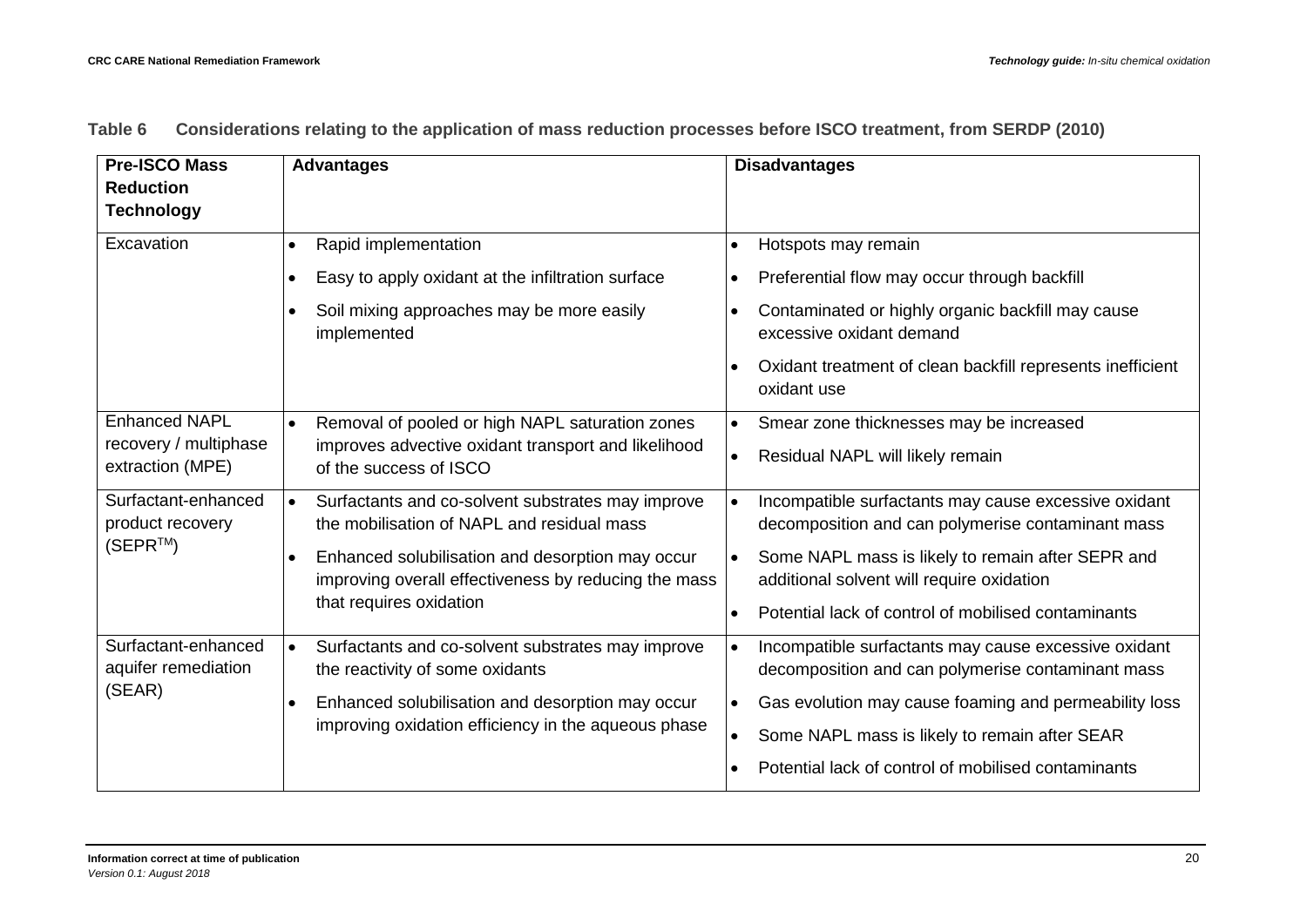| <b>Pre-ISCO Mass</b>                    | <b>Advantages</b>                                                                                                                                                                                                                                                                            | <b>Disadvantages</b>                                                                                                                                                                                                                                                                                                                                     |  |
|-----------------------------------------|----------------------------------------------------------------------------------------------------------------------------------------------------------------------------------------------------------------------------------------------------------------------------------------------|----------------------------------------------------------------------------------------------------------------------------------------------------------------------------------------------------------------------------------------------------------------------------------------------------------------------------------------------------------|--|
| <b>Reduction</b><br><b>Technology</b>   |                                                                                                                                                                                                                                                                                              |                                                                                                                                                                                                                                                                                                                                                          |  |
| Soil vapour extraction<br>air sparging  | Infrastructure may already be in place for in situ<br>$\bullet$<br>ozonation<br>Contaminated vapours may be captured when using<br>oxidants that evolve significant amounts of gas<br>May oxidise some reduced minerals, lowering the<br>$\bullet$<br>soil's natural oxidant demand for ISCO | Desaturated groundwater zones may have lower relative<br>permeability, challenging uniform delivery of aqueous<br>oxidants                                                                                                                                                                                                                               |  |
| Thermal remediation                     | Elevated temperature may effectively activate some<br>$\bullet$<br>oxidants<br>For some oxidants and resistant contaminants, rates<br>of degradation may be greatly improved at elevated<br>temperature                                                                                      | Elevated temperatures may pose health and safety<br>$\bullet$<br>concerns for some oxidants and contaminants with<br>exothermic reactions<br>Solidification of silt and clay materials may occur<br>$\bullet$<br>challenging subsequent oxidant delivery<br>At elevated temperature, excessive oxidant<br>decomposition may challenge effective delivery |  |
| Intrinsic or enhanced<br>bioremediation | Biological degradation processes (if any) may be<br>$\bullet$<br>anticipated to return to baseline (e.g., unamended<br>natural levels) after ISCO, and these may be used as<br>a polishing step                                                                                              | Reducing conditions associated with anaerobic<br>$\bullet$<br>conditions may require excessive oxidant dosing<br>Elevated biomass and/or organic substrate<br>$\bullet$<br>concentrations in the treatment zone may cause<br>excessive competition for oxidant                                                                                           |  |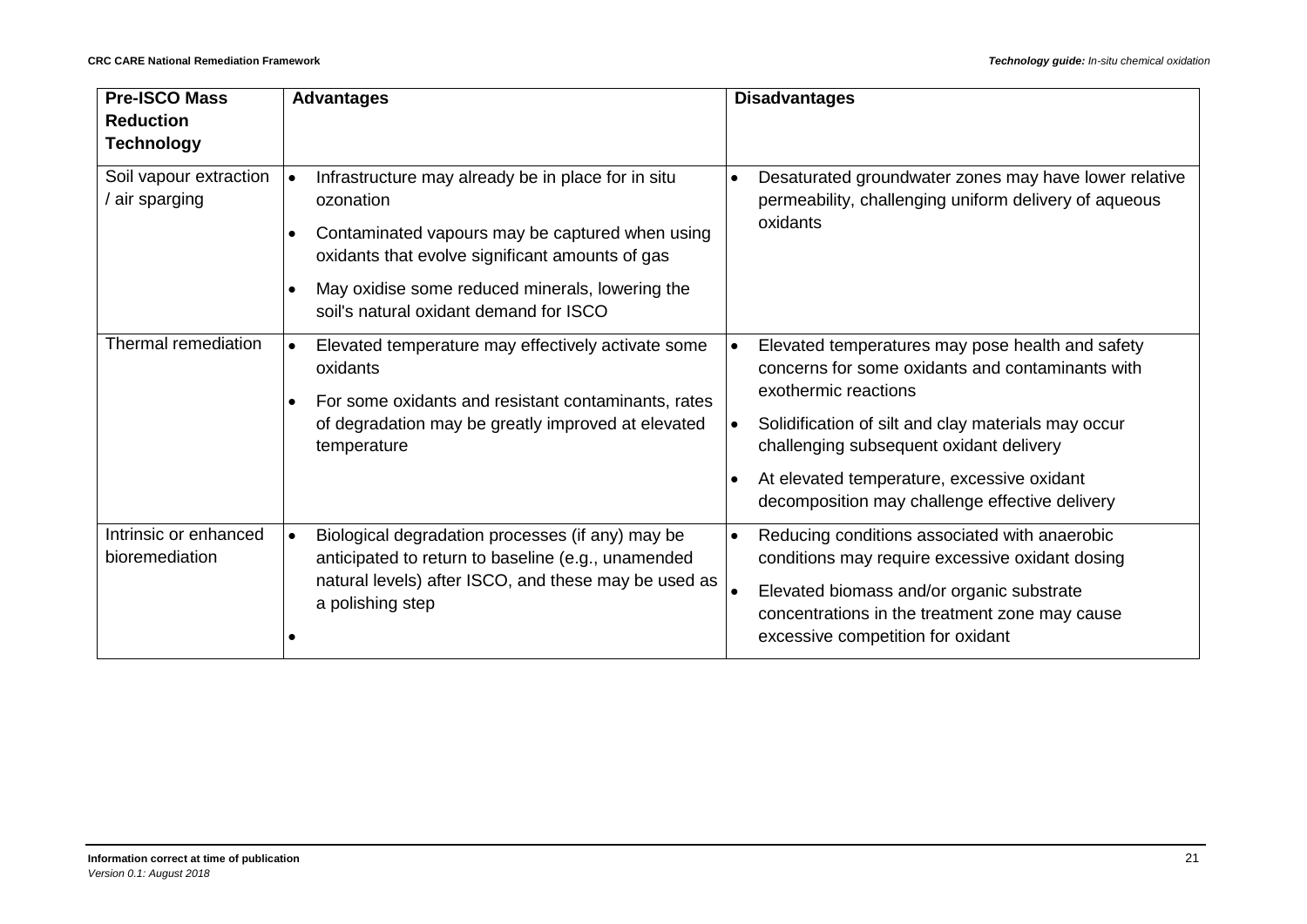## <span id="page-33-0"></span>**6. Validation**

The following information describes the specific validation appropriate for ISCO, to assist validation planning within the RAP. Readers are directed to the NRF *Guideline on validation and closure*, which among other things, provides further information on each of the lines of evidence.

The primary lines of evidence for *in-situ* chemical treatment are:

- A reduction in contaminant concentration over time or with distance through the reactive zone;
- An assessment of the mass discharge from treated materials; and
- The analysis of geochemical and biochemical parameters,

For more details on validating in-situ chemical approaches readers are directed to ITRC (2004).

As chemical treatment introduces chemicals and their reaction products into the subsurface (e.g. permanganate to  $MnO<sub>2</sub>$ ), these should be monitored, including any potentially toxic and/or mobile transformation products. It is noted that where chemicals are injected into the ground for the purposes of remediation, regulatory approval may be required from the relevant jurisdictional agency. Some oxidative and reductive processes can have additional desired (and often intended) and undesired biodegradative and subsidiary chemical side processes, e.g. mobilising chromium when treating arsenic in groundwater, or oxidation and the production of perfluorinated alkylated substances such as perfluorooctanesulfonic acid (PFOS) from precursor substances. Monitoring should also consider clogging of the aquifer by precipitation of inorganic by-products (eg following injection of oils).

In the chemical treatment of soils, spatial variation in soil permeability will typically result in the flushing solution not contacting all the contaminated media. Validation of this technique should therefore comprise groundwater sampling to determine whether sufficient contaminant mass has been destroyed or recovered to meet remedial objectives. Core sampling of soil in areas with lower permeability can be an effective validation technique for this remedial method. This is because it can assess residual concentrations in areas where the technique may not have been successful in recovering impacted groundwater or free product from the subsurface (ITRC 2004).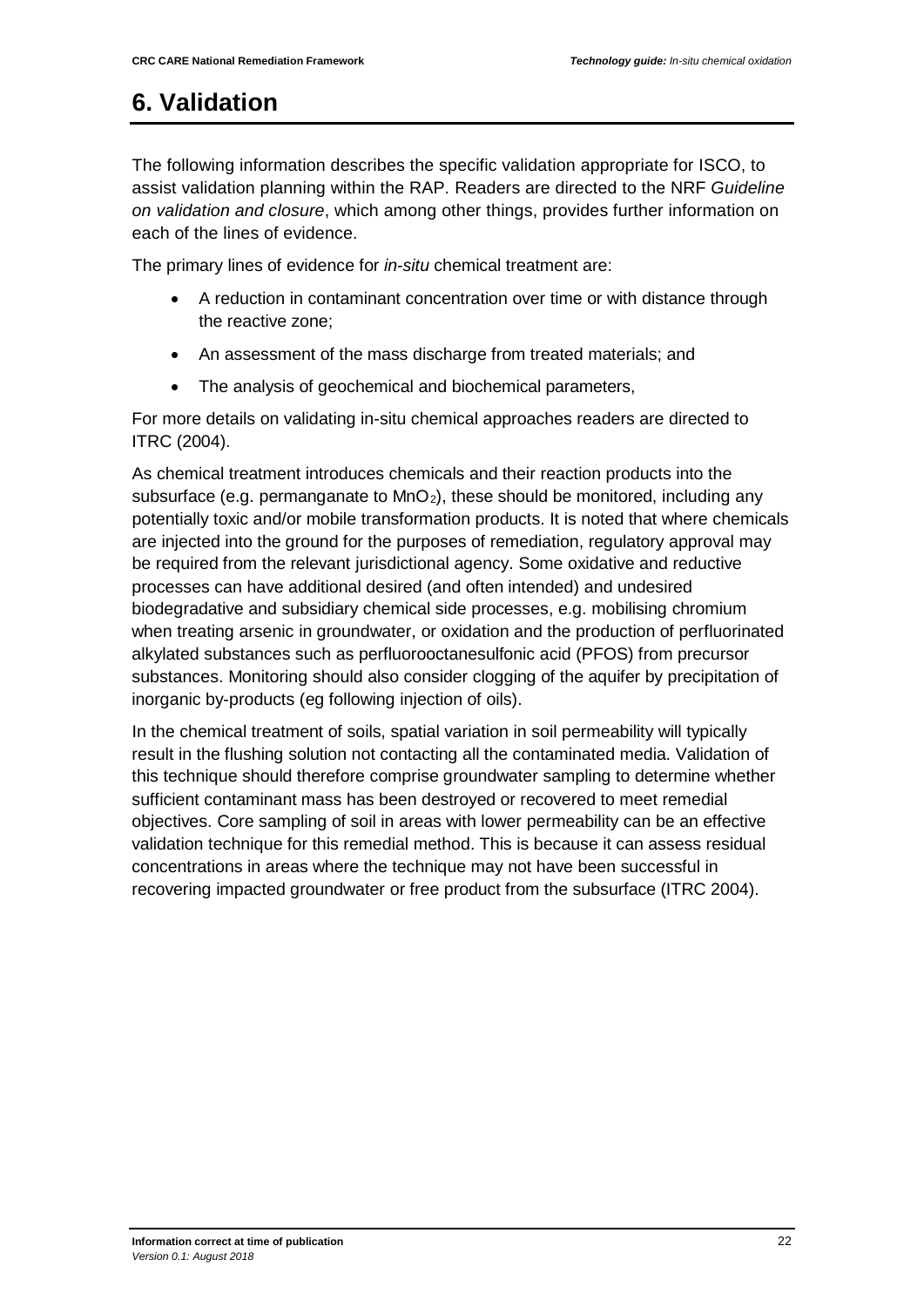## <span id="page-34-0"></span>**7. Health and safety**

ISCO remediation projects can expose site workers to health and safety hazards Common health and safety hazards associated with ISCO are highlighted in Table 7, along with possible control methods. The identified hazards are intended to serve as a general list, with variations from site to site. A detailed hazard assessment should be undertaken at every site where ISCO is intended to be implemented, which should be documented in the RAP. Many of these matters will be subject to regulatory control measures, and relevant national and state regulations should be referred to.

Readers are directed to the NRF *Guideline on health and safety* for further information on health and safety on remediation sites, including risk assessment, the hierarchy of controls and suggested documentation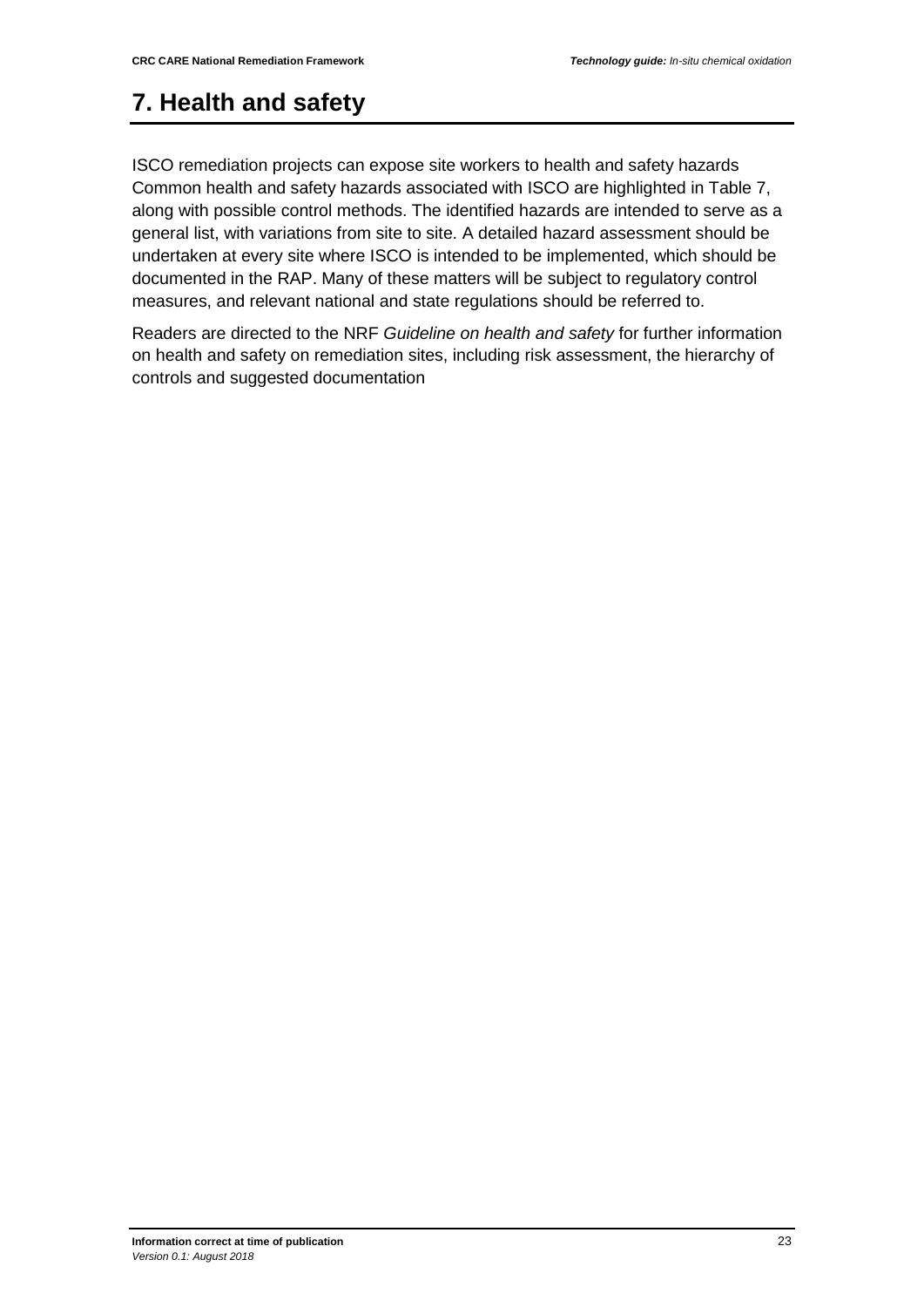#### **Table 7 Common ISCO hazards and controls**

| <b>Hazard</b>                           | <b>Sources of exposure</b>                                                                                         | <b>Suggested controls</b>                                                                                                    |
|-----------------------------------------|--------------------------------------------------------------------------------------------------------------------|------------------------------------------------------------------------------------------------------------------------------|
| Exposure to chemicals<br>(oxidants)     | Dermal contact, vapour or dust inhalation.<br>$\bullet$                                                            | Use of appropriate personal protective equipment<br>$\bullet$<br>(PPE) including gloves, glasses and protective<br>clothing. |
|                                         |                                                                                                                    | Chemicals should be stored appropriately and<br>safely                                                                       |
|                                         |                                                                                                                    | Readily available eyewash / shower (in case of<br>dermal or eye contact).                                                    |
|                                         |                                                                                                                    | Read & understand material safety datasheets<br>(MSDS) prior to materials handling.                                          |
| Storage of hydrogen<br>peroxide         | Hydrogen peroxide in concentrated form is<br>explosive and can result in fire                                      | The design of systems needs to follow accepted<br>codes of practice.                                                         |
| The presence and<br>generation of ozone | Increases in the flammability of many materials.<br>$\bullet$<br>The generation of ozone can involve high-voltage- | Ensure oxidants compatibility with equipment and<br>$\bullet$<br>materials.                                                  |
|                                         | equipment concerns.                                                                                                | Store and protect oxidants away from heat/cold &<br>$\bullet$                                                                |
|                                         | Potential for uncontrolled exothermic reactions                                                                    | sun/rain as appropriate and in compliance with<br>relevant dangerous goods regulations).                                     |
| <b>Ergonomic Risks</b>                  | Lifting or performing any other movement with too<br>$\bullet$<br>much force and/or in an awkward position or      | Provide conveniently located equipment for the<br>$\bullet$<br>job, like correctly sized tools.                              |
|                                         | repeating the lift/movement too often.                                                                             |                                                                                                                              |
|                                         |                                                                                                                    | Train workers on ergonomic risks and prevention.                                                                             |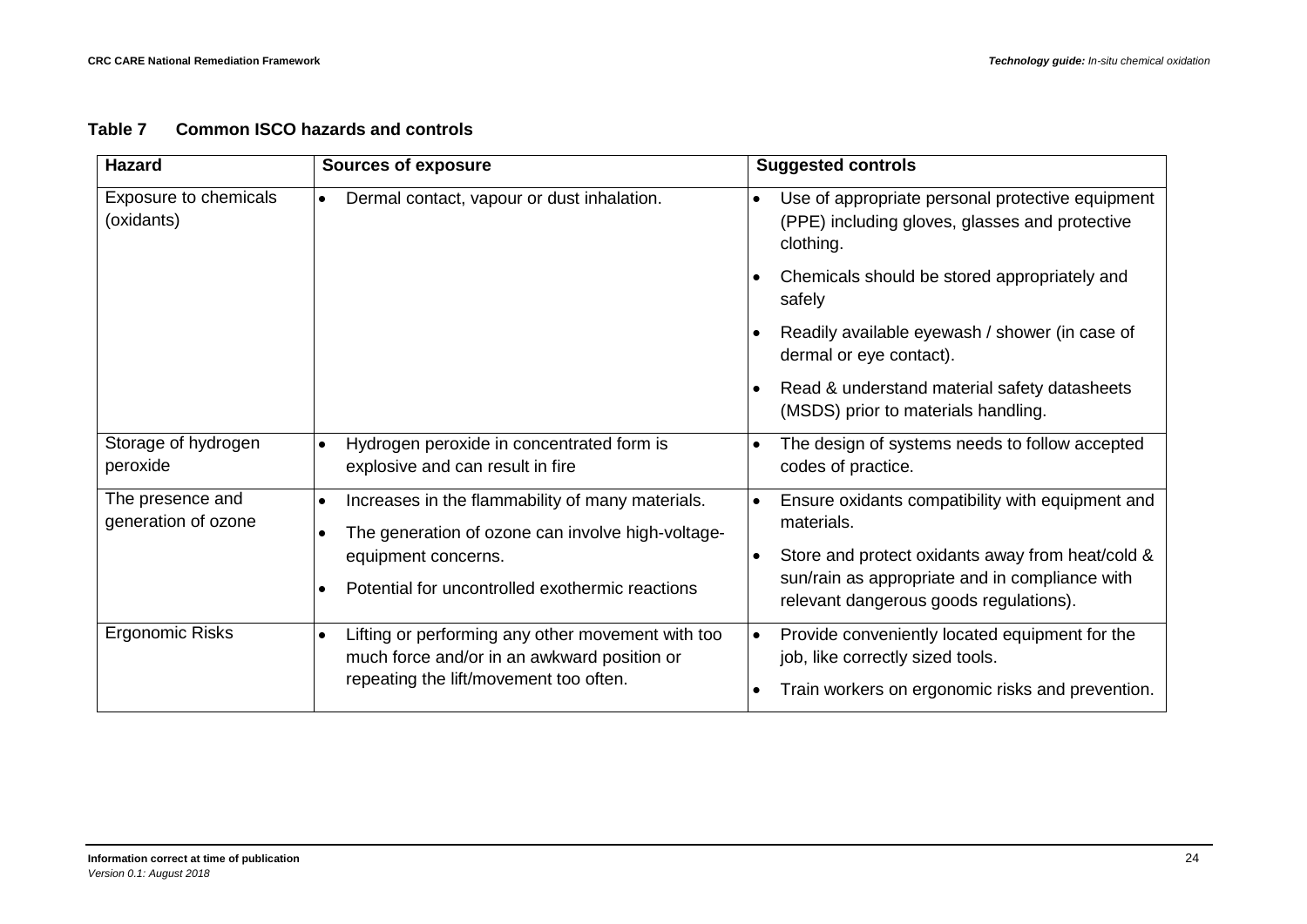| <b>Hazard</b>             | <b>Sources of exposure</b>                                                                       | <b>Suggested controls</b>                                                 |
|---------------------------|--------------------------------------------------------------------------------------------------|---------------------------------------------------------------------------|
| Slips, Trips and<br>Falls | Storing construction materials or other unnecessary<br>items on walkways and in work areas.      | Keep walking and working areas free of debris,<br>tools, etc.             |
|                           | Creating and/or using wet, muddy, sloping, or<br>otherwise irregular walkways and work surfaces. | Keep walking and working areas as clean and dry<br>as possible.           |
|                           | Constructing and/or using improper walkways,                                                     | Perform a Job Hazard Analysis.                                            |
|                           | stairs, or landings or damaging these surfaces.                                                  | Ensure use of PPE, including fall arrest systems.                         |
|                           | Creating and/or using uneven terrain in and around<br>work areas.                                | Train workers on fall hazards and use of ladders.                         |
|                           | Working from elevated work surfaces and ladders.                                                 | Use an observer (spotter or signal person) when<br>visibility is limited. |
|                           | Using damaged steps into vehicles.                                                               |                                                                           |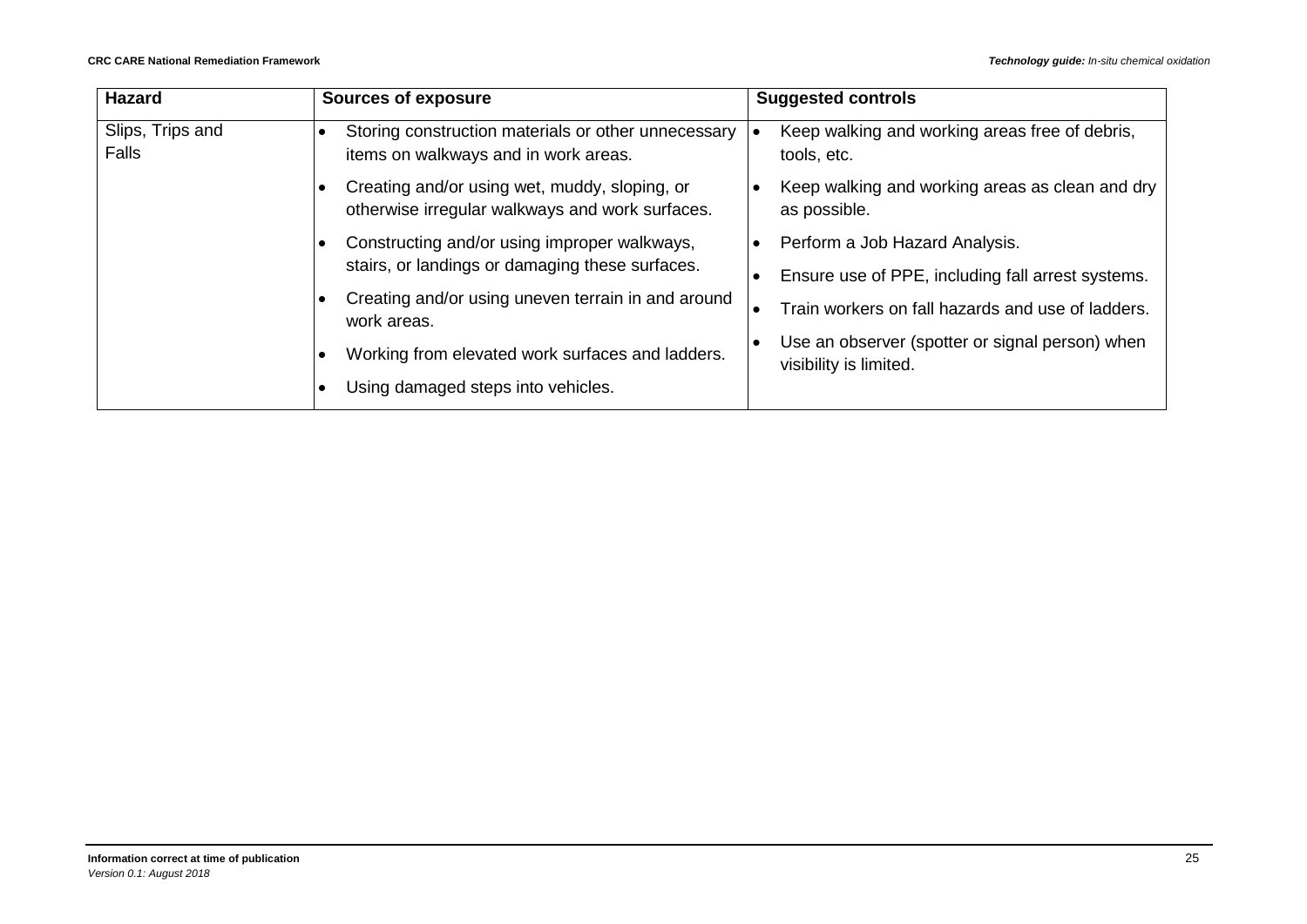# <span id="page-37-0"></span>**Appendix A – Oxidants**

The most commonly used oxidants for ISCO include:

- Potassium permanganate
- Hydrogen peroxide (including catalysed hydrogen peroxide (CHP))
- Ozone
- Sodium Persulphate

The following sections provide brief descriptions of each of the above oxidants.

### **Types of oxidants**

### *Permanganate*

Permanganate is available either as potassium permanganate (KMnO4) or sodium permanganate (NaMnO4). Both have similar reactivity; however, the potassium form is used more often as it is more soluble. KMnO4 is a crystalline solid from which aqueous solutions of varying concentrations can be made using groundwater or reticulated water supply. NaMnO4 is usually in the form of a concentrated liquid which is then diluted on-site.

Considerations in the application of potassium permanganate include:

- The oxidation potential (see table 3) of potassium permanganate (1.7 volts) is too low to oxidise benzene (2.00 volts), and hence may not be applicable to petroleum sites.
- Depending on the pH and whether the aquifer conditions are oxidising, the reaction of permanganate can lead to the formation of insoluble manganese dioxide (MnO2), which can reduce aquifer permeability. Excess permanganate creates oxidising conditions and this can result in the formation of MnO2 and, because of this, excess permanganate should be avoided and the quantity introduced should be well balanced with subsurface oxidisable material.
- Permanganate is persistent, and able to maintain reactivity in the subsurface for months.
- Soluble manganese in groundwater can be a toxicant, and it should be confirmed that the resulting groundwater quality will be acceptable.

#### *Hydrogen peroxide (including catalysed hydrogen peroxide)*

At low concentrations, hydrogen peroxide is not a sufficiently strong oxidant to degrade many hazardous organic contaminants. A large increase in the oxidative strength can occur in the presence of a transition metal such as iron or copper – iron catalysed hydrogen peroxide (CHP) is called Fenton's reagent. The catalysis generates hydroxyl radicals which are very reactive.

Concentrated solutions of hydrogen peroxide and iron in an acid solution are usually injected using separate injection strings or nozzles. In some cases, however, iron may be present in the subsurface in sufficient concentration that eliminates the need for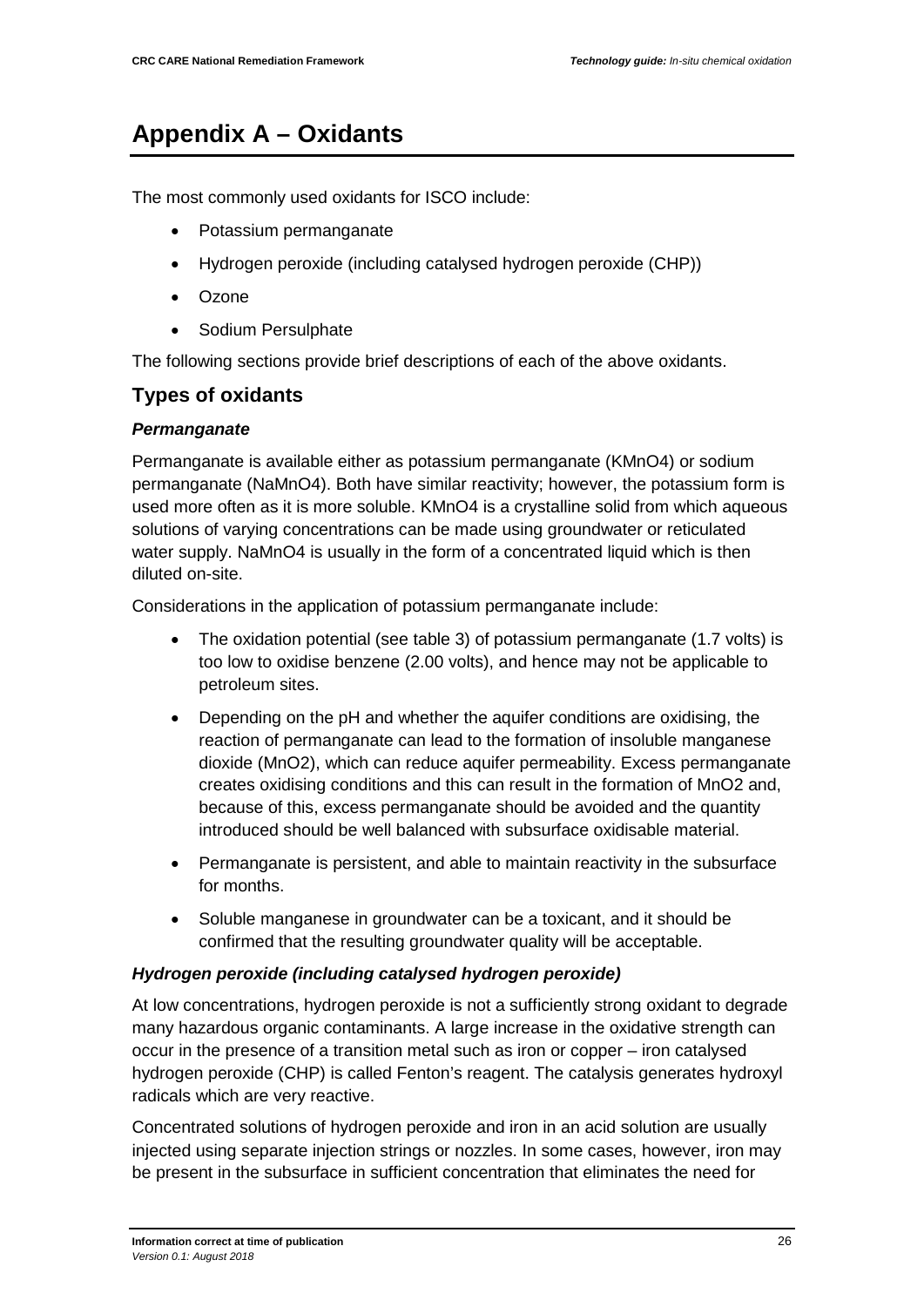further iron injection. The reaction can generate considerable heat and gas in the form of O2 and CO2.

Fe(II) and Fe(III) are consumed in a side reaction with hydroxide ions under alkaline oxidising conditions, forming ferric hydroxide. Because of this, it is necessary to either lower the pH or use chelating agents to maximise the available Fe(II). The hydroxyl radical is unstable and decomposes very quickly in the subsurface. Thus it can only be transported over short distances and has a radius of influence limited to only a few metres.

Rapid decomposition of hydrogen peroxide should be avoided during ISCO applications when using it as an oxidant, solvent or activator. Rapid decomposition results in the formation of oxygen, and can waste chemicals but, more importantly, has the potential to lead to daylighting (transport of fluids to the surface), lifting of concrete or asphalt, and the creation of an explosive atmosphere.

### *Ozone*

There are two different forms of ozone application:

- Injection of ozone gas into the unsaturated zone and ozone sparging below the water table.
- Injection of ozone dissolved in water.

Ozone is highly reactive but it has a very short half-life and needs to be generated close to the treatment site. Unlike other oxidants, ozone injection requires a semipermanent remediation system, including corrosion resistant piping and injection points.

Direct oxidation involves the oxidation of the target contaminant by ozone. This process has been widely used in water treatment to treat very low concentrations of contaminants. Indirect oxidation involves the creation of hydroxyl radicals from the parent oxidiser, ozone. This form of oxidation is a faster reaction than direct oxidation by ozone itself.

When ozone is applied to groundwater sources, it is commonly delivered via sparging screens with very small orifices which maximises mass transfer. Due to its gaseous nature, ozone can easily be used to remediate unsaturated zone contamination. As an added benefit, upon decomposition, ozone provides an additional source of oxygen which can enhance aerobic biodegradation processes. Longer injection times may be involved compared to other oxidants.

Ozone has the advantage of reducing to non-toxic end products (oxygen and water) and will not result in groundwater contamination. However, it is relatively costly and is unlikely to be applicable to contaminants that are present in high concentration (such as NAPL).

### *Persulphate*

Persulphate oxidises most contaminants (particularly when activated) and is relatively persistent in the subsurface. The most commonly used version is sodium persulphate which is much more soluble than other forms. Persulphate salts dissociate in water to persulphate anions which are strong oxidants and react slowly to destroy many organic contaminants.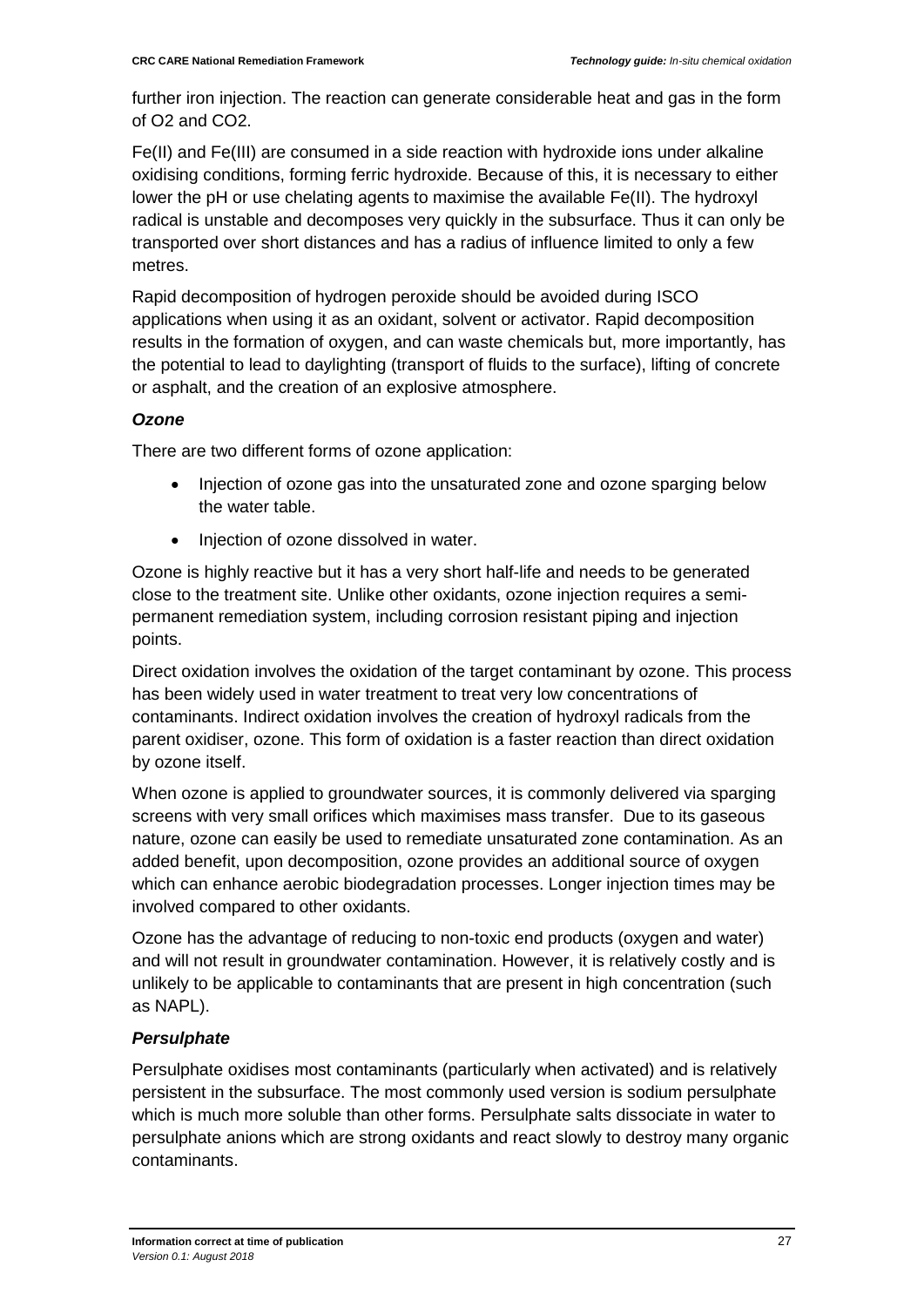Persulphate is activated by one of four methods: transition metals (typically iron), high pH, heat or peroxides (often hydrogen peroxide) to produce sulphate radicals which are highly reactive with a rapid reaction rate. Iron is also involved in terminating reactions and is thus important in controlling reaction rates.

Applying temperatures above 40oC will also generate sulphate radicals. This has the added benefit of thermally degrading volatile organic compounds (VOCs) which reduces the amount of persulphate required and decreases the added cost of heating.

As sodium persulphate dissociates in water, persulfuric acid is generated and a temporary pH decrease occurs. The pH decrease can cause dissolved metal concentrations to increase in the groundwater, though this can be alleviated by the natural soil buffering capacity, or by adding high pH chemicals (e.g. caustic soda).

Activating persulphate with hydrogen peroxide, in addition to producing sulphate radicals, has the added advantage of invoking the solvent-like properties of hydrogen peroxide to assist with mobilisation. The decrease in pH by the activation of sodium persulfate can catalyse the hydrogen peroxide to further oxidise contaminant mass.

The application of persulphate as the sodium salt can lead to an increase in the concentration of sodium sulphate in the groundwater; this may exceed the criteria for use of groundwater and needs to be considered.

### *Oxygen-supplying peroxides (solids)*

These include calcium peroxide (CaO2), magnesium peroxide (MgO2), and sodium percarbonate (Na2CO3•3H2O2). In general, they are used to supply oxygen to the subsurface to enhance aerobic biodegradation and so are not classified as oxidants per se, except for sodium percarbonate that releases hydrogen peroxide.

### **Oxidant strength**

Chemical oxidation technology is based on the oxidative power of specific chemicals. Some oxidants are stronger than others and it is common to calculate a relative strength for all oxidants using chlorine as a reference. Table 8 summarises the strength of oxidants commonly used for ISCO.

| <b>Chemical species</b>              | <b>Standard oxidation</b><br>potential (volts) | <b>Relative strength</b><br>$(chlorine = 1)$ |
|--------------------------------------|------------------------------------------------|----------------------------------------------|
| Hydroxyl radical (OH <sup>-</sup> )* | 2.8                                            | 2.0                                          |
| Sulphate radical $(SO_4^2)^*$        | 2.5                                            | 1.8                                          |
| Ozone                                | 2.1                                            | 1.5                                          |
| Sodium persulphate                   | 2.0                                            | 1.5                                          |
| Hydrogen peroxide                    | 1.8                                            | 1.3                                          |
| Permanganate (Na/K)                  | 1.7                                            | 1.2                                          |
| Chlorine                             | 1.4                                            | 1.0                                          |
| Oxygen                               | 1.2                                            | 0.9                                          |
| Superoxide ion $(O^*)^*$             | $-2.4$                                         | $-1.8$                                       |

| Table 8 |  | <b>Oxidant strengths</b> |
|---------|--|--------------------------|
|---------|--|--------------------------|

\* these radicals can be formed when ozone and peroxide decompose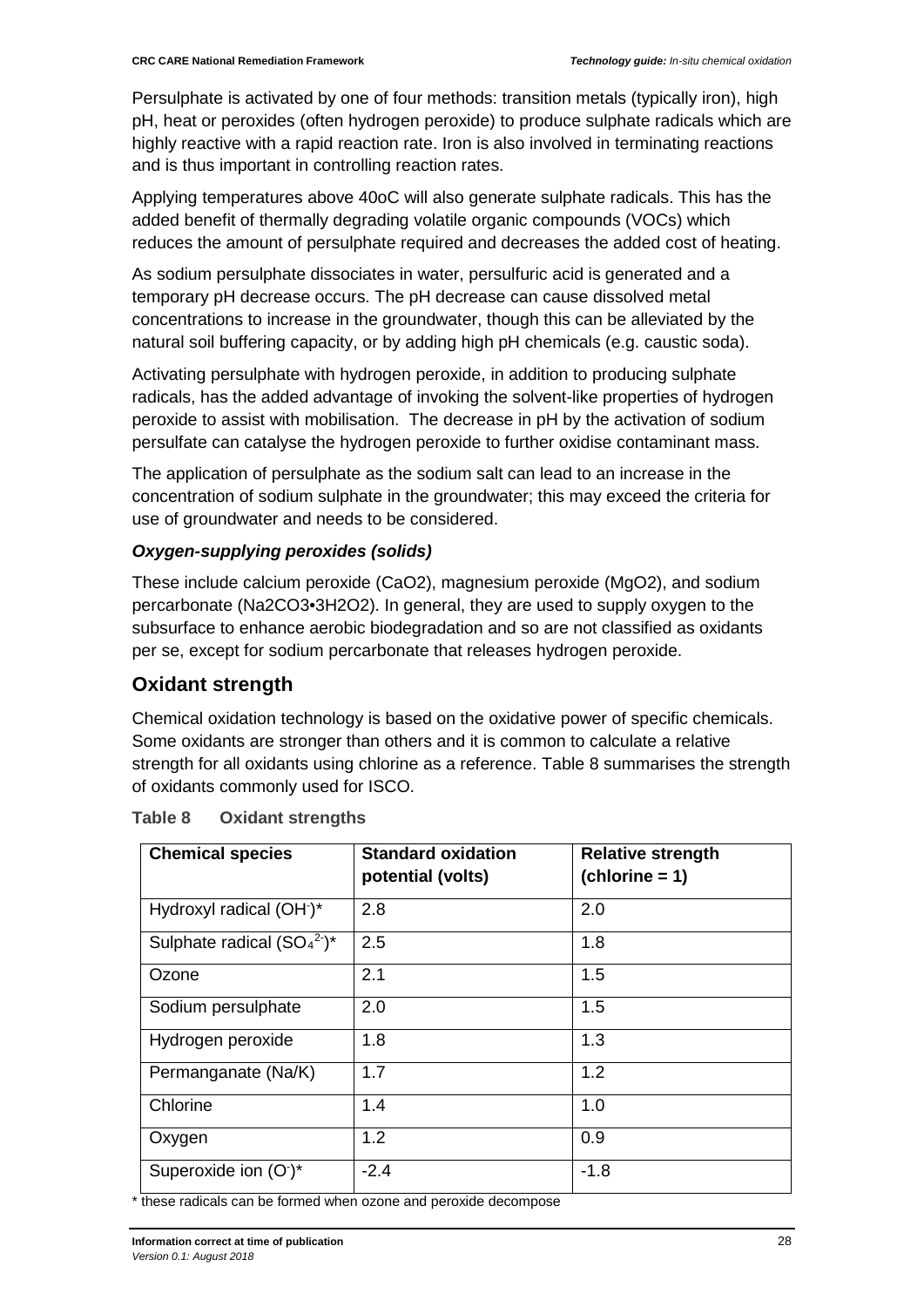The radical species have the highest oxidative strengths and for this reason oxidants are often activated or catalysed with other substances such as iron or bases, or are heat activated, to form these radicals.

Table 4 identifies some additional considerations for in situ chemical oxidation treatment. Site-specific information is always needed for effective field application.

| <b>Consideration</b>                         | <b>Peroxide</b>                                                                                                                                            | <b>Ozone</b>                                                                                   | Permanganate                                                                                                                         | <b>Persulphate</b>                                                                                                                                           |
|----------------------------------------------|------------------------------------------------------------------------------------------------------------------------------------------------------------|------------------------------------------------------------------------------------------------|--------------------------------------------------------------------------------------------------------------------------------------|--------------------------------------------------------------------------------------------------------------------------------------------------------------|
| Unsaturated<br>Zone<br>Treatment             | Successful                                                                                                                                                 | Successful                                                                                     | Successful                                                                                                                           | Successful                                                                                                                                                   |
| Potential<br>Detrimental<br><b>Effects</b>   | Gas evolution,<br>heat generation,<br>by-products,<br>resolubilisation<br>of metals                                                                        | Gas evolution,<br>heat generation,<br>by-products,<br>resolubilisation<br>of metals            | By-products,<br>resolubilisation<br>of metals,<br>concentrations<br>of manganese<br>that are<br>detrimental to<br>groundwater<br>use | By-products,<br>resolubilisation<br>of metals,<br>concentrations<br>of salts (eg<br>sodium and<br>sulphate) that<br>are detrimental<br>to groundwater<br>use |
| pH/Alkalinity                                | <b>Effective over</b><br>wide range of<br>pH, but<br>carbonate<br>alkalinity must<br>be accounted for                                                      | Effective over<br>wide range of<br>pH, but<br>carbonate<br>alkalinity must<br>be accounted for | Effective over a<br>wide range of<br>pH                                                                                              | Effective over<br>wide range of<br>pH, but<br>carbonate<br>alkalinity must<br>be accounted<br>for                                                            |
| Persistence                                  | Easily degraded<br>in contact with<br>soil/groundwater<br>unless inhibitors<br>are used                                                                    | Easily degraded<br>in contact with<br>soil/groundwater                                         | Oxidant is very<br>stable                                                                                                            | Oxidant is very<br>stable                                                                                                                                    |
| Oxidant<br>Demand                            | Total oxidant demand (TOD) varies with soil. Contaminant oxidant<br>demand is based on total mass and mass distribution (sorbed, dissolved,<br>free-phase) |                                                                                                |                                                                                                                                      |                                                                                                                                                              |
| Soil<br>permeability<br>and<br>heterogeneity | Low permeability soils and subsurface heterogeneity present challenges<br>for oxidant injection and extraction                                             |                                                                                                |                                                                                                                                      |                                                                                                                                                              |

**Table 9: Additional considerations for in-situ treatment with different oxidants, from ITRC (2005).**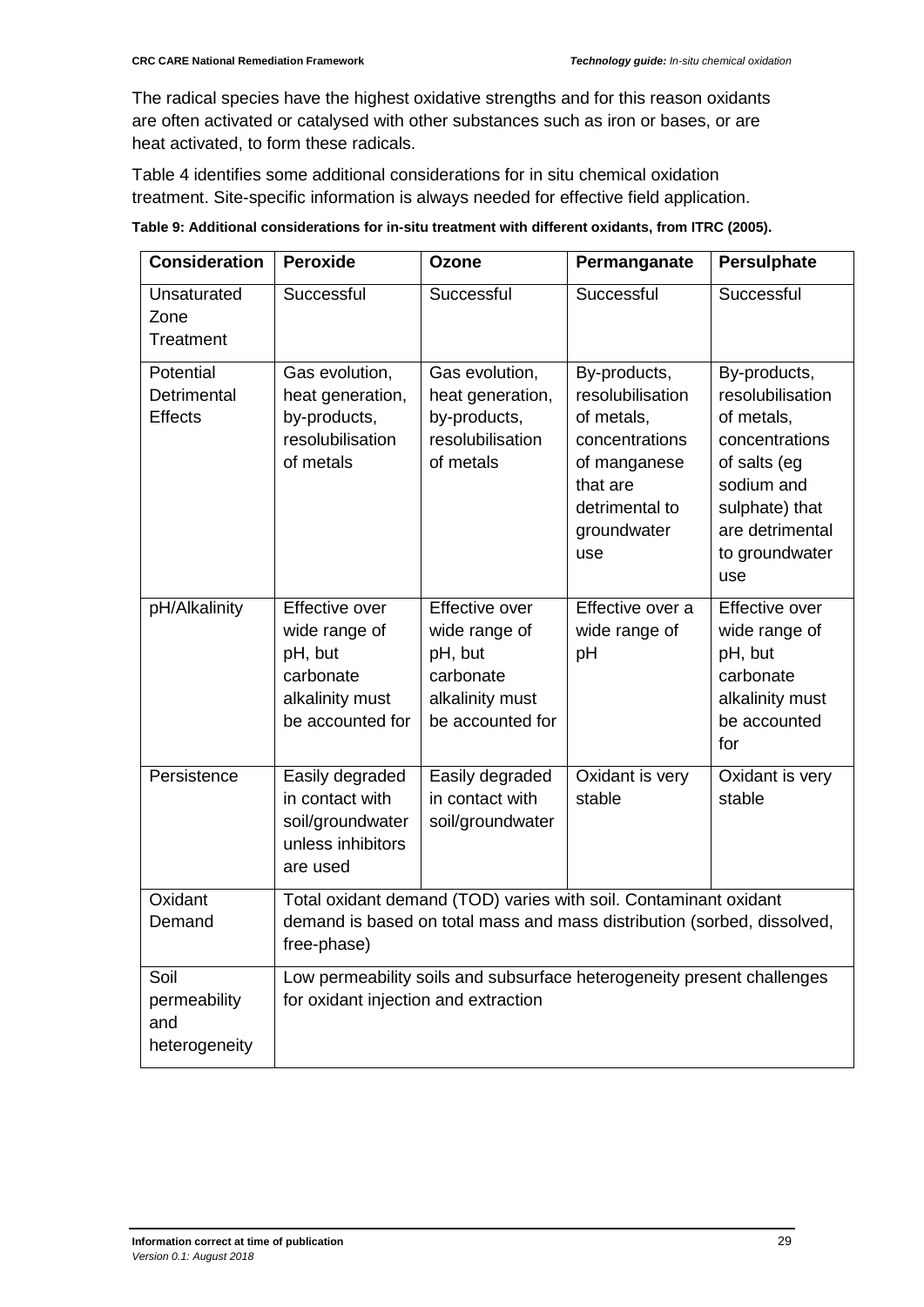# <span id="page-41-0"></span>**Appendix B – Case studies**

Several remediation projects involving ISCO have been completed in Australia. Presentations on the following projects have been completed at Ecoforum Conferences and should be available from the Australasian Land and Groundwater Associated (ALGA):

- Croydon Park, SA treated LNAPL and dissolved phase petroleum in soil and groundwater using hydrogen peroxide activated sodium persulfate ISCO (Ecoforum, 2012 presentation)
- Kilsyth, Vic treated dissolved phase petroleum hydrocarbons in soil and groundwater using surfactant enhanced (mixed in place) ISCO (Ecoforum, 2012 presentation)
- Tweed Heads, NSW Treated dissolved phase petroleum in soil and groundwater using surfactant enhanced, alkaline activated sodium persulfate ISCO (Ecoforum, 2012 presentation)

Additional Australian case studies include:

- Mann, B (2013): In Situ Chemical Oxidation (ISCO) and Enhanced in Situ Biodegradation (EISB) of Dissolved Benzene Plume Using High pH Activated Persulphate. Paper presented at Cleanup 2013 Conference, Melbourne Australia
- [http://www.barangaroo.nsw.gov.au/media/72748/revised\\_work\\_plan\\_sept\\_20](http://www.barangaroo.nsw.gov.au/media/72748/revised_work_plan_sept_2011_brrp46.pdf) [11\\_brrp46.pdf](http://www.barangaroo.nsw.gov.au/media/72748/revised_work_plan_sept_2011_brrp46.pdf)

The following international case study documents can be found at:

[http://www.clu-in.org/techfocus/default.focus/sec/In\\_Situ\\_Oxidation/cat/Application/](http://www.clu-in.org/techfocus/default.focus/sec/In_Situ_Oxidation/cat/Application/)

Critical Analysis of the Field-Scale Application of In Situ Chemical Oxidation for the Remediation of Contaminated Groundwater (Krembs, Friedrich J.), Master's thesis, Colorado School of Mines, 226 pp, 2008 [supported by SERDP/ESTCP]. This thesis creates a database from 242 ISCO sites. The thesis analyses trends for the sites and allows for interactive activity with the user.

- Federal Remediation Technologies In Situ Treatment at Three Dry Cleaner Sites, Various Locations (2004) [ozone (1) and modified Fenton's reagent (2)].
- In Situ Chemical Oxidation at Two Drycleaner Sites, Hutchinson, Kansas and Jacksonville, Florida (2003) [ozone (1) and hydrogen peroxide (1)].
- In Situ Chemical Oxidation at Six Drycleaner Sites, Various Locations (2001, 2002) [permanganate (3), peroxide (2), ozone (1)].

Roundtable Cost and Performance Case Studies:

• Field Applications of In Situ Remediation Technologies: Chemical Oxidation. EPA 542-R-98-008, 1998. Describes pilot demonstrations and full-scale applications that either treat soil and ground water in place or increase the solubility and mobility of contaminants to improve their removal by other remediation technologies.